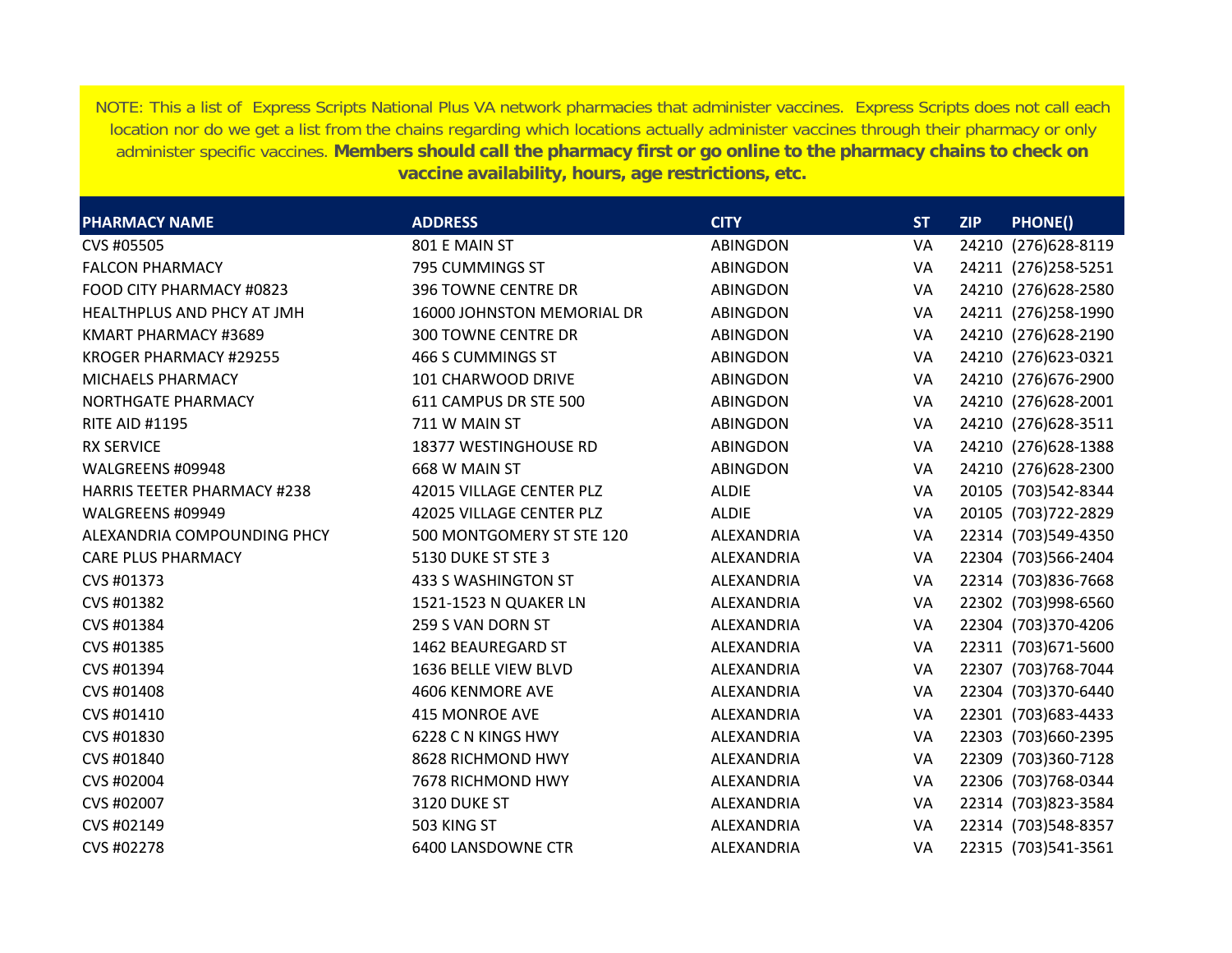| CVS #02343                         | 5101 DUKE ST                  | ALEXANDRIA       | VA | 23304 (703) 823-7430 |
|------------------------------------|-------------------------------|------------------|----|----------------------|
| CVS #02374                         | 6150 FRANCONIA RD             | ALEXANDRIA       | VA | 23310 (703)313-8729  |
| <b>GIANT DISCOUNT DRUG #0242</b>   | 5730 EDSALL RD                | ALEXANDRIA       | VA | 22304 (703)370-0122  |
| <b>GIANT DISCOUNT DRUG #0777</b>   | 7558 TELEGRAPH RD             | ALEXANDRIA       | VA | 22310 (703)922-6620  |
| <b>GIANT DISCOUNT DRUG #1232</b>   | 5870 KINGSTOWNE BLVD          | ALEXANDRIA       | VA | 22315 (703)313-8092  |
| <b>GIANT DISCOUNT DRUG #1261</b>   | 3131 DUKE ST                  | ALEXANDRIA       | VA | 22314 (703)461-6199  |
| <b>GIANT DISCOUNT DRUG #760</b>    | 6800 RICHMOND HWY             | ALEXANDRIA       | VA | 22306 (703)765-6696  |
| <b>HARRIS TEETER PHARMACY #133</b> | 4641 DUKE ST                  | ALEXANDRIA       | VA | 22314 (703)461-7102  |
| NEIGHBORCARE-GOODWIN HOUSE         | 4800 FILLMORE AVE             | ALEXANDRIA       | VA | 22311 (703)824-1352  |
| NEIGHBORHOOD PHARMACY              | 2204 MT VERNON AVE            | ALEXANDRIA       | VA | 22301 (703)836-1700  |
| <b>RITE AID #2615</b>              | 7100 SILVER LAKE BLVD         | ALEXANDRIA       | VA | 22315 (703)922-4604  |
| <b>RITE AID #3653</b>              | 6100 ROSE HILL DR             | ALEXANDRIA       | VA | 22310 (703)971-2200  |
| <b>RITE AID #3658</b>              | 3614 KING ST                  | ALEXANDRIA       | VA | 22302 (703)379-6030  |
| <b>RITE AID #3660</b>              | 8244 RICHMOND HWY             | ALEXANDRIA       | VA | 22309 (703)780-8020  |
| <b>RITE AID #3662</b>              | 4515 DUKE ST                  | ALEXANDRIA       | VA | 22304 (703)751-4900  |
| <b>RITE AID #3665</b>              | 7968 FT HUNT RD               | ALEXANDRIA       | VA | 22308 (703)768-4000  |
| <b>RITE AID #4623</b>              | 6711 RICHMOND HWY             | ALEXANDRIA       | VA | 22306 (703) 768-7233 |
| SAFEWAY PHARMACY #0878             | 7900 FT HUNT RD               | ALEXANDRIA       | VA | 22308 (703) 765-0540 |
| SAFEWAY PHARMACY #1283             | 8646 RICHMOND HWY             | ALEXANDRIA       | VA | 22309 (703)780-3653  |
| SAFEWAY PHARMACY #1285             | 6130 ROSE HILL DR             | ALEXANDRIA       | VA | 22310 (703)313-8802  |
| SAFEWAY PHARMACY #1428             | 299 S VAN DORN ST             | ALEXANDRIA       | VA | 22304 (703)823-2641  |
| SAFEWAY PHARMACY #1847             | 5980 KINGSTOWNE TOWNE CTR     | ALEXANDRIA       | VA | 22315 (703)921-3127  |
| SAFEWAY PHARMACY #1950             | 7451 MOUNT VERNON SQ          | ALEXANDRIA       | VA | 22306 (703)340-1037  |
| SAFEWAY PHARMACY #4003             | 3526 KING ST                  | ALEXANDRIA       | VA | 22302 (703)379-1554  |
| SHERWOOD HALL PHARMACY             | 2616 SHERWOOD HALL LANE #100  | ALEXANDRIA       | VA | 22306 (703)780-4612  |
| <b>SHOPPERS PHARMACY #949</b>      | 3801 JEFF DAVIS HWY           | ALEXANDRIA       | VA | 22305 (703)518-5016  |
| <b>SHOPPERS PHARMACY #952</b>      | <b>6200 LITTLE RIVER TPKE</b> | ALEXANDRIA       | VA | 22312 (703)256-6085  |
| SHOPPERS PHARMACY #980             | 7660 RICHMOND HWY             | ALEXANDRIA       | VA | 22306 (703) 647-4841 |
| <b>TARGET PHARMACY #1076</b>       | 3101 JEFFERSON DAVID HWY      | ALEXANDRIA       | VA | 22301 (703)706-3852  |
| <b>TARGET PHARMACY #1533</b>       | 6600 RICHMOND HWY             | ALEXANDRIA       | VA | 22306 (703)253-0019  |
| WALGREENS #10233                   | 7629 RICHMOND HWY             | ALEXANDRIA       | VA | 22306 (703)768-5901  |
| WALGREENS #10616                   | 6717 RICHMOND HWY             | ALEXANDRIA       | VA | 22306 (703)721-0912  |
| WALGREENS #10617                   | 615 KING ST                   | ALEXANDRIA       | VA | 22314 (703)837-8691  |
| CVS #07525                         | 1100 MAIN ST                  | <b>ALTAVISTA</b> | VA | 24517 (434)369-4774  |
| MEDICINE SHOPPE PHARMACY #1500     | 1230 MAIN ST                  | <b>ALTAVISTA</b> | VA | 24517 (434)369-5257  |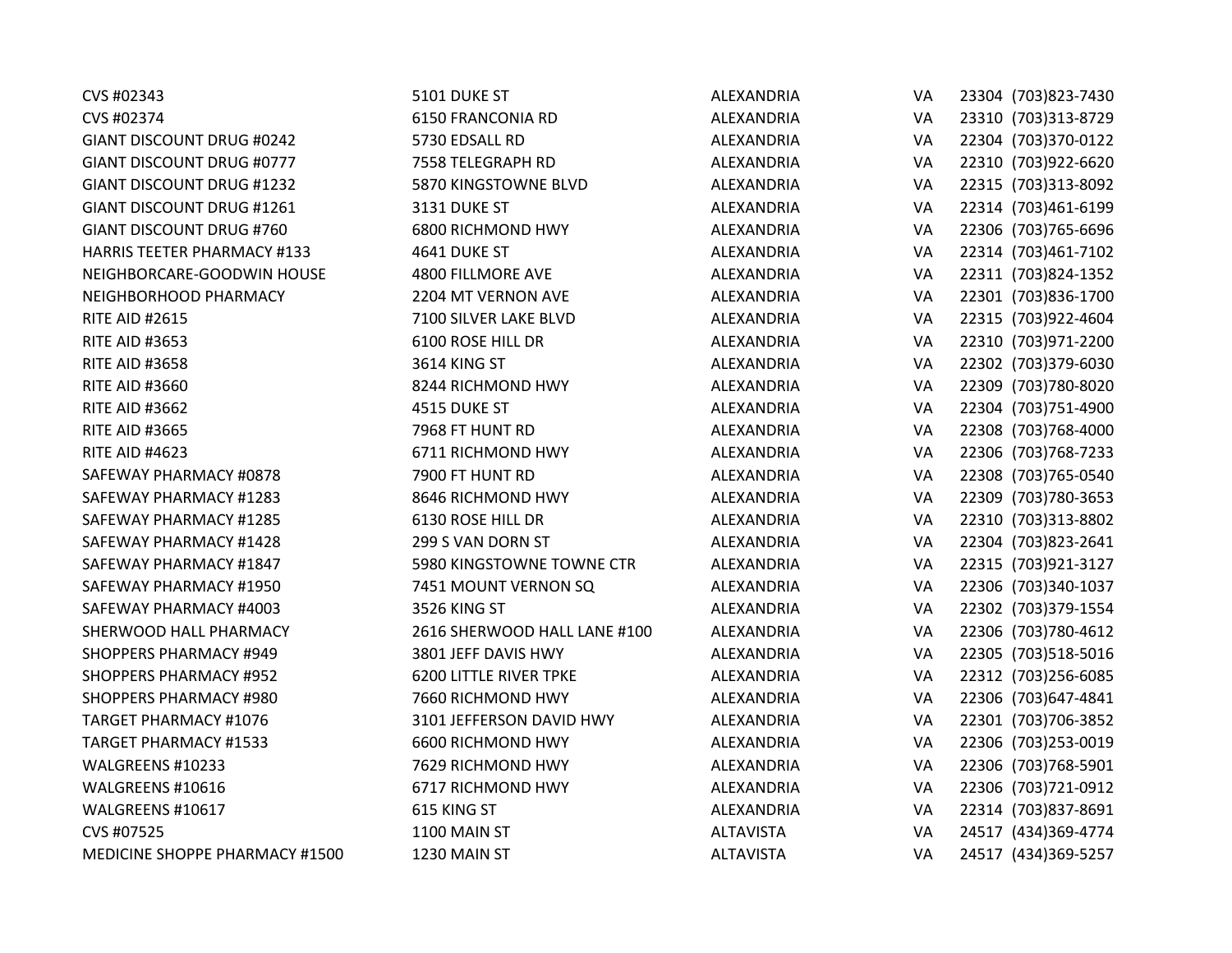| <b>AMELIA PHARMACY</b>             | 15412 PATRICK HENRY HWY      | <b>AMELIA</b>     | VA | 23002 (804)561-6885  |
|------------------------------------|------------------------------|-------------------|----|----------------------|
| <b>RITE AID #2488</b>              | 15105 PATRICK HENRY HWY      | AMELIA            | VA | 23002 (804)561-2691  |
| CVS #07002                         | 112 S MAIN ST                | <b>AMHERST</b>    | VA | 24521 (434)946-2702  |
| CVS #01383                         | 7205 LITTLE RIVER TPKE       | ANNANDALE         | VA | 22003 (703)256-4030  |
| CVS #01413                         | 7859 HERITAGE DR             | ANNANDALE         | VA | 22003 (703)256-6100  |
| <b>GIANT DISCOUNT DRUG #0749</b>   | 7137 COLUMBIA PIKE           | ANNANDALE         | VA | 22003 (703) 256-2773 |
| <b>GIANT PHARMACY #249</b>         | 6980 BRADDOCK RD             | ANNANDALE         | VA | 22003 (703)333-6361  |
| KMART PHARMACY #4483               | 4251 JOHN MARR DR            | ANNANDALE         | VA | 22003 (703)354-6960  |
| SAFEWAY PHARMACY #1588             | 7414 LITTLE RIVER TPKE       | ANNANDALE         | VA | 22003 (703)269-1955  |
| <b>CORNERSTONE PHARMACY</b>        | <b>205 KILBOURNE AVE</b>     | APPALACHIA        | VA | 24216 (276)565-3434  |
| <b>APPOMATTOX DRUG STORE</b>       | 2046 CONFEDERATE BLVD        | <b>APPOMATTOX</b> | VA | 24522 (434)352-7161  |
| CVS #03515                         | 7738 RICHMOND HWY            | <b>APPOMATTOX</b> | VA | 24522 (434)352-5213  |
| <b>HOMETOWN PHARMACY</b>           | <b>199 OLD COURTHOUSE RD</b> | <b>APPOMATTOX</b> | VA | 24522 (434)352-3784  |
| ADVANCED SPINE AND PAIN            | 1625 N GEORGE MASON DR       | <b>ARLINGTON</b>  | VA | 22205 (703) 522-2727 |
| <b>ARLINGTON PHARMACY</b>          | 5513 WILSON BLVD             | <b>ARLINGTON</b>  | VA | 22205 (703)525-0500  |
| COSTCO #233                        | 1200 S FERN ST               | <b>ARLINGTON</b>  | VA | 22202 (703)413-7082  |
| CVS #01372                         | 6404 WILLIAMSBURG BLVD       | <b>ARLINGTON</b>  | VA | 22207 (703)538-6968  |
| CVS #01375                         | 5017 COLUMBIA PIKE           | <b>ARLINGTON</b>  | VA | 22204 (703) 671-2331 |
| CVS #01380                         | 4709 A LEE HWY               | <b>ARLINGTON</b>  | VA | 22207 (703)522-0011  |
| CVS #01407                         | 3133 LEE HWY                 | <b>ARLINGTON</b>  | VA | 22201 (703)522-0260  |
| CVS #01833                         | 4238 WILSON BLVD STE 1831    | <b>ARLINGTON</b>  | VA | 22203 (703)243-5944  |
| CVS #01884                         | 256 N GLEBE RD               | <b>ARLINGTON</b>  | VA | 22203 (703)522-1202  |
| CVS #02142                         | 2601 COLUMBIA TPKE           | <b>ARLINGTON</b>  | VA | 22204 (703)271-7910  |
| CVS #02274                         | 3141 WILSON BLVD             | <b>ARLINGTON</b>  | VA | 22201 (703)524-2635  |
| CVS #02418                         | 2121 15TH ST                 | <b>ARLINGTON</b>  | VA | 22201 (703)243-4239  |
| CVS #02491                         | 2400 JEFFERSON DAVIS HWY     | <b>ARLINGTON</b>  | VA | 22202 (703)418-0813  |
| CVS #02705                         | 1555 WILSON BLVD             | <b>ARLINGTON</b>  | VA | 22209 (703)524-6896  |
| CVS #02712                         | THE PENTAGON RM 2B1080       | <b>ARLINGTON</b>  | VA | 22202 (703)271-3220  |
| CVS #02750                         | 1201 S HAYES ST              | <b>ARLINGTON</b>  | VA | 22202 (703)418-3790  |
| CVS #1835                          | <b>5402 LEE HWY</b>          | <b>ARLINGTON</b>  | VA | 22207 (703)237-5373  |
| <b>GIANT DISCOUNT DRUG #0743</b>   | 3450 WASHINGTON BLVD         | <b>ARLINGTON</b>  | VA | 22201 (703)351-9220  |
| <b>GIANT DISCOUNT DRUG #1048</b>   | 2901 S GLEBE RD STE 11       | <b>ARLINGTON</b>  | VA | 22206 (703)739-3714  |
| <b>GIANT DISCOUNT DRUG #774</b>    | 2501 9TH RD S                | <b>ARLINGTON</b>  | VA | 22204 (703)271-8330  |
| <b>HARRIS TEETER PHARMACY #023</b> | 2425 N HARRISON ST           | <b>ARLINGTON</b>  | VA | 22207 (703)532-8755  |
| <b>HARRIS TEETER PHARMACY #083</b> | 900 ARMY NAVY DR             | <b>ARLINGTON</b>  | VA | 22202 (703)413-1664  |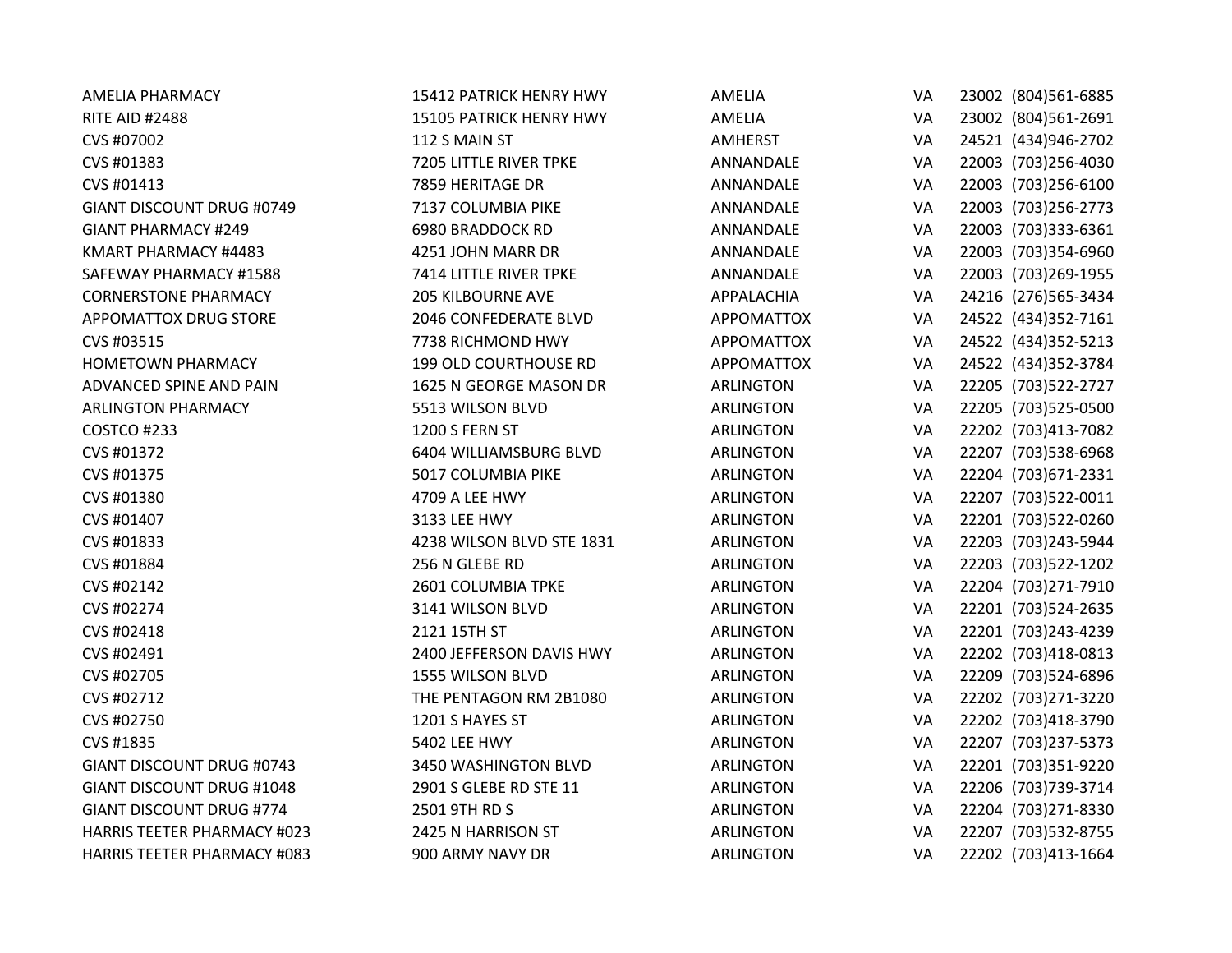| <b>HARRIS TEETER PHARMACY #086</b> | 600 N GLEBE RD             | <b>ARLINGTON</b> | VA | 22203 (703)807-2904  |
|------------------------------------|----------------------------|------------------|----|----------------------|
| <b>HARRIS TEETER PHARMACY #235</b> | 4250 CAMPBELL AVE          | <b>ARLINGTON</b> | VA | 22206 (703)379-2003  |
| <b>HARRIS TEETER PHARMACY #262</b> | 3600 S GLEBE RD STE W100   | <b>ARLINGTON</b> | VA | 22202 (703)412-9144  |
| <b>NOVA PHARMACY</b>               | 6023 WILSON BLVD           | <b>ARLINGTON</b> | VA | 22205 (703) 538-5555 |
| PRESTONS PHARMACY                  | <b>5101 LEE HWY</b>        | <b>ARLINGTON</b> | VA | 22207 (703) 522-3412 |
| <b>QUINCY PHARMACY</b>             | 927 N QUINCY ST            | <b>ARLINGTON</b> | VA | 22203 (703)243-4054  |
| RITE AID #11229                    | 2820 COLUMBIA PIKE         | <b>ARLINGTON</b> | VA | 22204 (703)521-3143  |
| <b>RITE AID #11228</b>             | 1301 S JOYCE ST STE D30    | <b>ARLINGTON</b> | VA | 22202 (703)413-6280  |
| <b>RITE AID #3676</b>              | 1671 CRYSTAL SQUARE ARC    | <b>ARLINGTON</b> | VA | 22202 (703)413-0525  |
| <b>RITE AID #3680</b>              | 5841 N WASHINGTON BLVD     | <b>ARLINGTON</b> | VA | 22205 (703)536-7100  |
| <b>RITE AID #3854</b>              | 4720B LEE HWY              | <b>ARLINGTON</b> | VA | 22207 (703)524-9003  |
| SAFEWAY PHARMACY #0764             | 2500 N HARRISON ST         | <b>ARLINGTON</b> | VA | 22207 (703)538-6911  |
| SAFEWAY PHARMACY #1048             | 1525 WILSON BLVD           | <b>ARLINGTON</b> | VA | 22209 (703) 276-9415 |
| SAFEWAY PHARMACY #1358             | 5101 WILSON BLVD           | <b>ARLINGTON</b> | VA | 22205 (703)524-4884  |
| SAFEWAY PHARMACY #4007             | 3713 LEE HWY               | <b>ARLINGTON</b> | VA | 22207 (703)841-2432  |
| VIRGINIA HOSPITAL CTR OP PHCY      | 1701 N GEORGE MASON DR     | <b>ARLINGTON</b> | VA | 22205 (703) 558-6624 |
| WALGREENS #11338                   | 2825 WILSON BLVD           | <b>ARLINGTON</b> | VA | 22201 (703)243-6906  |
| WALGREENS #13941                   | 3130 LEE HWY               | <b>ARLINGTON</b> | VA | 22201 (703)842-0240  |
| BLUE RIDGE MEDICAL CTR PHCY        | 4038 THOMAS NELSON HWY     | <b>ARRINGTON</b> | VA | 22922 (434)263-4000  |
| CVS #02111                         | 43930 FARMWELL HUNT PLZ    | <b>ASHBURN</b>   | VA | 20147 (703)724-7582  |
| CVS #04296                         | 42994 EASTERN KINGBIRD PLZ | <b>ASHBURN</b>   | VA | 20147 (703)858-2964  |
| GIANT DISCOUNT DRUG #0791          | 43670 GREENWAY CORP DR     | <b>ASHBURN</b>   | VA | 20147 (571)223-1796  |
| <b>GIANT DISCOUNT DRUG #262</b>    | 43330 JUNCTION PLZ         | <b>ASHBURN</b>   | VA | 20147 (703) 723-2161 |
| <b>GIANT DISCOUNT DRUG #797</b>    | 44110 ASHBURN UNIT 160     | <b>ASHBURN</b>   | VA | 20147 (703) 729-3878 |
| <b>HARRIS TEETER PHARMACY #242</b> | 20070 ASHBROOK COMMONS PLZ | <b>ASHBURN</b>   | VA | 20147 (571)223-0517  |
| <b>HARRIS TEETER PHARMACY #276</b> | 43315 CRANDALL SQ          | <b>ASHBURN</b>   | VA | 20148 (703)729-4286  |
| <b>HARRIS TEETER PHARMACY #284</b> | 43300 SOUTHERN WALK PLZ    | <b>ASHBURN</b>   | VA | 20148 (703)723-0981  |
| <b>HARRIS TEETER PHARMACY #310</b> | 42780 CREEK VIEW PLZ       | <b>ASHBURN</b>   | VA | 20147 (571)223-2335  |
| MEDICAP PHARMACY #8397             | 44081 PIPELINE PLZ         | <b>ASHBURN</b>   | VA | 20147 (703)858-9616  |
| SAFEWAY PHARMACY #2650             | 43150 BROADLANDS CTR PLZ   | <b>ASHBURN</b>   | VA | 20148 (703) 726-1374 |
| WALGREENS #09837                   | 20321 SUSAN LESLIE DR      | <b>ASHBURN</b>   | VA | 20147 (703) 726-8647 |
| WALGREENS #10503                   | 43250 SOUTHERN WALK PLZ    | <b>ASHBURN</b>   | VA | 20148 (703)729-0693  |
| WALGREENS #11771                   | 42820 CREEK VIEW PLZ       | <b>ASHBURN</b>   | VA | 20147 (703)259-6683  |
| CVS #01985                         | <b>133 JUNCTION DR</b>     | <b>ASHLAND</b>   | VA | 23005 (804) 752-2093 |
| <b>RITE AID #3691</b>              | 607 ENGLAND ST             | <b>ASHLAND</b>   | VA | 23005 (804) 752-6451 |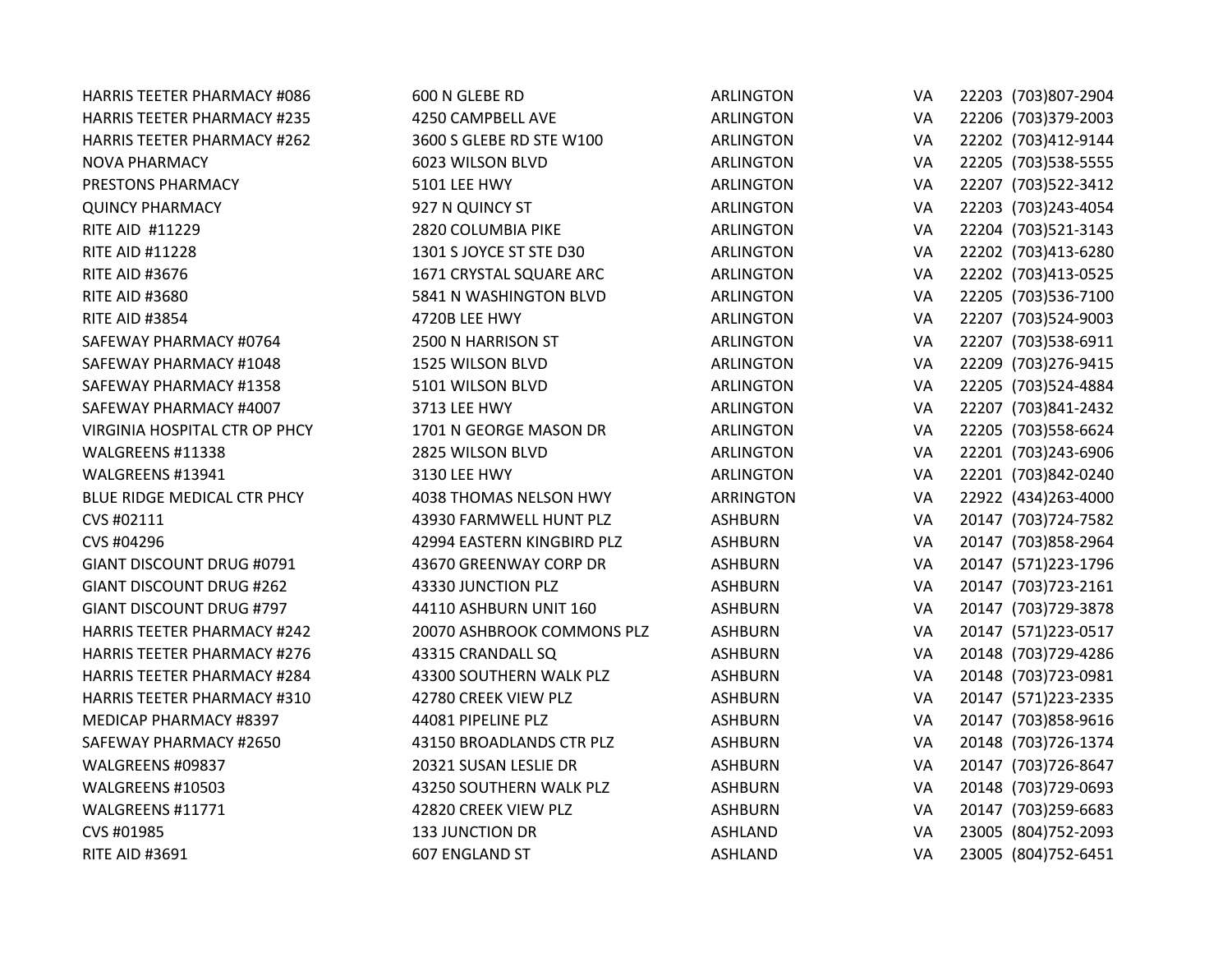| <b>RX CONNEX</b>                   | 9555 KINGS CHARTER DR      | <b>ASHLAND</b>       | VA | 23005 (804)412-2533  |
|------------------------------------|----------------------------|----------------------|----|----------------------|
| <b>UKROP'S PHARMACY #489</b>       | 253 N WASHINGTON HWY       | <b>ASHLAND</b>       | VA | 23005 (804) 798-8543 |
| KING WILLIAM PHARMACY              | 7890 RICHMOND TAPPAHANNOCK | AYLETT               | VA | 23009 (804) 769-3885 |
| CVS #01386                         | 3535 S JEFFERSON ST        | <b>BAILEYS XRDS</b>  | VA | 22041 (703)820-6360  |
| CVS #03893                         | <b>400 RIVERSIDE RD</b>    | <b>BASSETT</b>       | VA | 24055 (276) 629-2547 |
| <b>FAMILY PHARMACY</b>             | 335 RIVERSIDE DR           | <b>BASSETT</b>       | VA | 24055 (276) 627-0536 |
| <b>BLAND COUNTY PHARMACY</b>       | 12315 GRAPEFIELD RD        | <b>BASTIAN</b>       | VA | 24314 (276) 688-4204 |
| <b>RITE AID #2469</b>              | 11037 MARSH RD             | <b>BEALETON</b>      | VA | 22712 (540)439-9742  |
| <b>BEAVERDAM PHARMACY</b>          | 16151B TRAINHAM RD         | BEAVERDAM            | VA | 23015 (804)449-6333  |
| CVS #05722                         | 1217 E MAIN ST             | <b>BEDFORD</b>       | VA | 24523 (540) 586-2187 |
| CVS #07378                         | 1515 LONGWOOD AVE STE A    | <b>BEDFORD</b>       | VA | 24523 (540) 586-3785 |
| <b>BERRYVILLE PHARMACY</b>         | 8 W MAIN ST                | <b>BERRYVILLE</b>    | VA | 22611 (540)955-1058  |
| <b>REED'S PHARMACY 6</b>           | 15 CROW ST STE A           | <b>BERRYVILLE</b>    | VA | 22611 (540)955-2020  |
| CVS #03566                         | 605 WOOD AVE E             | <b>BIG STONE GAP</b> | VA | 24219 (276) 523-4795 |
| <b>FAMILY DRUG</b>                 | 14 E 27TH ST N             | <b>BIG STONE GAP</b> | VA | 24219 (276)523-1713  |
| FOOD CITY PHARMACY #891            | 603 WOOD AVE E             | <b>BIG STONE GAP</b> | VA | 24219 (276)523-6052  |
| <b>MUTUAL DRUG</b>                 | 314 WOOD AVE               | <b>BIG STONE GAP</b> | VA | 24219 (276)523-1123  |
| CVS #03460                         | 833 UNIVERSITY CITY BLVD   | <b>BLACKSBURG</b>    | VA | 24060 (540)951-4911  |
| CVS #06329                         | 1775 S MAIN ST             | <b>BLACKSBURG</b>    | VA | 24060 (540)951-8595  |
| KROGER PHARMACY #29210             | 903 UNIVERSITY CITY BLVD   | <b>BLACKSBURG</b>    | VA | 24060 (540)951-4136  |
| KROGER PHARMACY #29402             | 1322 S MAIN ST             | <b>BLACKSBURG</b>    | VA | 24060 (540)953-0600  |
| <b>RITE AID #1181</b>              | 850 UNIVERSITY CITY BLVD   | <b>BLACKSBURG</b>    | VA | 24060 (540) 552-7716 |
| <b>SPENCER'S DRUG STORE</b>        | 100 N MAIN ST              | <b>BLACKSTONE</b>    | VA | 23824 (434) 292-3132 |
| FOOD CITY PHARMACY #852            | 1000 LEATHERWOOD LN        | <b>BLUEFIELD</b>     | VA | 24605 (276)322-3856  |
| <b>NEW GRAHAM PHARMACY</b>         | 566 VIRGINIA AVE           | <b>BLUEFIELD</b>     | VA | 24605 (276)326-1166  |
| SAM'S CLUB #6569                   | <b>601 COMMERCE DR</b>     | <b>BLUEFIELD</b>     | VA | 24605 (276)322-3834  |
| MEDICINE SHOPPE PHARMACY #1398     | 108 MAIN ST                | <b>BOONES MILL</b>   | VA | 24065 (540)334-5966  |
| <b>BOWLING GREEN PHARMACY</b>      | 121 TRAVIS AVE             | <b>BOWLING GREEN</b> | VA | 22427 (804) 633-4674 |
| <b>RITE AID #3352</b>              | 104 W BROADUS AVE          | <b>BOWLING GREEN</b> | VA | 22427 (804) 633-5058 |
| THE PHARMACY OF BOYKINS INC        | 18215 VIRGINIA AVE         | <b>BOYKINS</b>       | VA | 23827 (757) 654-6271 |
| <b>HARRIS TEETER PHARMACY #230</b> | 42415 RYAN RD              | <b>BRAMBLETON</b>    | VA | 20148 (703)542-8304  |
| <b>BRIDGEWATER PHARMACY</b>        | 509 N MAIN ST              | <b>BRIDGEWATER</b>   | VA | 22812 (540)828-6000  |
| <b>BUNTINGS AND NORTHSIDE</b>      | 1883 EUCLID AVE            | <b>BRISTOL</b>       | VA | 24201 (276)466-3600  |
| CVS #07365                         | 31 E VALLEY DR             | <b>BRISTOL</b>       | VA | 24201 (276)669-4640  |
| FOOD CITY PHARMACY #816            | 100 BONHAM RD              | <b>BRISTOL</b>       | VA | 24209 (276)669-2388  |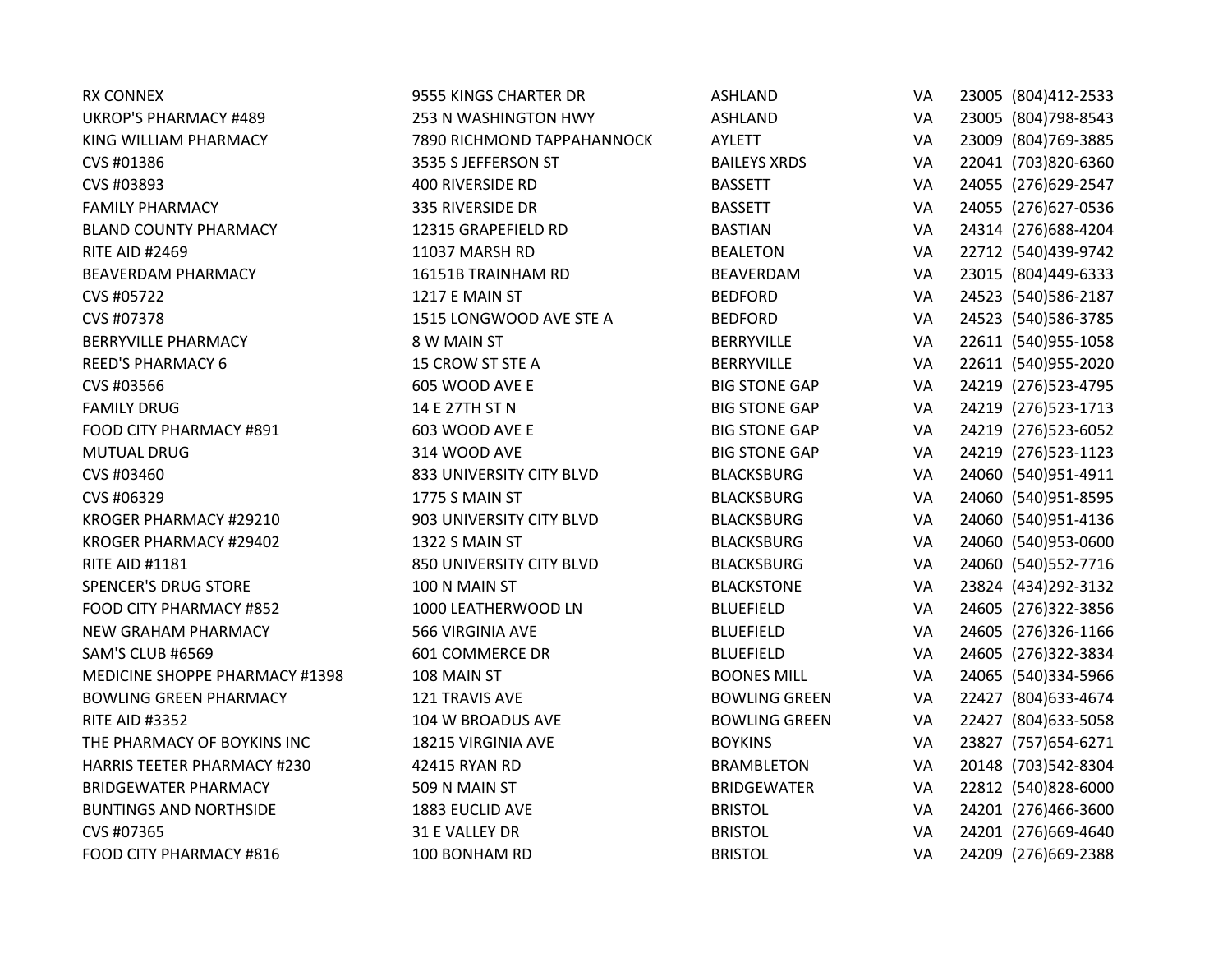| FOOD CITY PHARMACY #821            | 1320 EUCLID AVE               | <b>BRISTOL</b>      | VA | 24201 (276) 645-0044 |
|------------------------------------|-------------------------------|---------------------|----|----------------------|
| KROGER PHARMACY #29335             | <b>31 MIDWAY ST</b>           | <b>BRISTOL</b>      | VA | 24201 (276)642-0032  |
| <b>RITE AID #1577</b>              | 1200 EUCLID AVE               | <b>BRISTOL</b>      | VA | 24201 (276)645-0977  |
| SAM'S CLUB #6518                   | 13249 LEE HWY                 | <b>BRISTOL</b>      | VA | 24202 (276)466-4727  |
| <b>TARGET PHARMACY #2308</b>       | 16600 HIGHLANDS CENTER BLVD   | <b>BRISTOL</b>      | VA | 24202 (276)642-6301  |
| WALGREENS #09046                   | <b>1460 LEE HWY</b>           | <b>BRISTOL</b>      | VA | 24201 (276)642-0738  |
| CVS #0794                          | 10250 BRISTOW CENTER DR       | <b>BRISTOW</b>      | VA | 20136 (703)369-1739  |
| <b>HARRIS TEETER PHARMACY #313</b> | 10438 BRISTOW CENTER DR       | <b>BRISTOW</b>      | VA | 20136 (703)257-1367  |
| SAFEWAY PHARMACY #2635             | 12821 BRAEMAR VILLAGE PLZ     | <b>BRISTOW</b>      | VA | 20136 (703)257-0436  |
| WALGREENS #12167                   | 9150 DEVLIN RD                | <b>BRISTOW</b>      | VA | 20136 (703)369-2049  |
| <b>BROADWAY DRUG CENTER</b>        | <b>169 E SPRINGBROOK RD</b>   | <b>BROADWAY</b>     | VA | 22815 (540)896-3251  |
| <b>BROOKNEAL DRUG COMPANY</b>      | 120 RUSH ST                   | <b>BROOKNEAL</b>    | VA | 24528 (434)376-2220  |
| CVS #07352                         | 240 LUSARDI DR STE B          | <b>BROOKNEAL</b>    | VA | 24528 (434)376-2306  |
| <b>RANSONE'S DRUG STORES</b>       | 19771 MAIN ST                 | <b>BUCHANAN</b>     | VA | 24066 (540)254-2904  |
| CVS #05514                         | 2148 E MIDLAND TRL            | <b>BUENA VISTA</b>  | VA | 24416 (540)261-2164  |
| MEDICAP PHARMACY #8209             | 2263 MAGNOLIA AVE             | <b>BUENA VISTA</b>  | VA | 24416 (540)261-2896  |
| CVS #01378                         | 5711 BURKE CENTER PKWY        | <b>BURKE</b>        | VA | 22015 (703)425-9030  |
| CVS #01390                         | 9582 OLD KEENE MILL RD        | <b>BURKE</b>        | VA | 22015 (703)451-1595  |
| <b>GIANT DISCOUNT DRUG #0757</b>   | 9550 BURKE RD                 | <b>BURKE</b>        | VA | 22015 (703)323-1844  |
| <b>GIANT DISCOUNT DRUG #0783</b>   | <b>6011 BURKE CENTRE PKWY</b> | <b>BURKE</b>        | VA | 22015 (703)425-0362  |
| SAFEWAY PHARMACY #1606             | 9596 OLD KEENE MILL RD        | <b>BURKE</b>        | VA | 22015 (703)440-1344  |
| SAFEWAY PHARMACY #4002             | 5727 BURKE CENTRE PKWY        | <b>BURKE</b>        | VA | 22015 (703)323-8786  |
| PIEDMONT GERIATRIC HOSP PHCY       | 5001 E PATRICK HENRY HWY      | <b>BURKEVILLE</b>   | VA | 23922 (434)767-4922  |
| <b>RITE AID #7763</b>              | 17422 RICHMOND RD             | <b>CALLAO</b>       | VA | 22435 (804) 529-6230 |
| RAYFIELD'S PHARMACY #0002          | 2 FIG ST                      | <b>CAPE CHARLES</b> | VA | 23310 (757)331-1212  |
| <b>DAVIS DRUG</b>                  | 13478 CARROLLTON BLVD         | CARROLLTON          | VA | 23314 (757) 745-7440 |
| CATAWBA HOSPITAL PHARMACY          | 5525 CATAWBA HOSPITAL DR      | <b>CATAWBA</b>      | VA | 24070 (540)375-4310  |
| FOOD CITY PHARMACY #827            | 1135 CLAYPOOL HILL MALL RD    | <b>CEDAR BLUFF</b>  | VA | 24609 (276)964-5748  |
| KMART PHARMACY #9737               | 1 CLAYPOOL HILL MALL          | <b>CEDAR BLUFF</b>  | VA | 24609 (276)963-1067  |
| THE CLINIC PHARMACY                | 1 CLINIC DR                   | <b>CEDAR BLUFF</b>  | VA | 24609 (276)963-6600  |
| CVS #01416                         | 5652 PICKWICK RD              | <b>CENTREVILLE</b>  | VA | 20120 (703) 631-9440 |
| GIANT DISCOUNT DRUG #0740          | 5615 STONE RD                 | <b>CENTREVILLE</b>  | VA | 20120 (703)803-8556  |
| <b>GIANT DISCOUNT DRUG #788</b>    | 14125 SAINT GERMAIN DR        | <b>CENTREVILLE</b>  | VA | 20121 (703) 631-7720 |
| <b>HANARO PHARMACY</b>             | 13818 BRADDOCK RD STE B       | <b>CENTREVILLE</b>  | VA | 20121 (703)825-1860  |
| <b>SHOPPERS PHARMACY #968</b>      | <b>6335 MULTIPLEX DR</b>      | <b>CENTREVILLE</b>  | VA | 21020 (703) 667-9879 |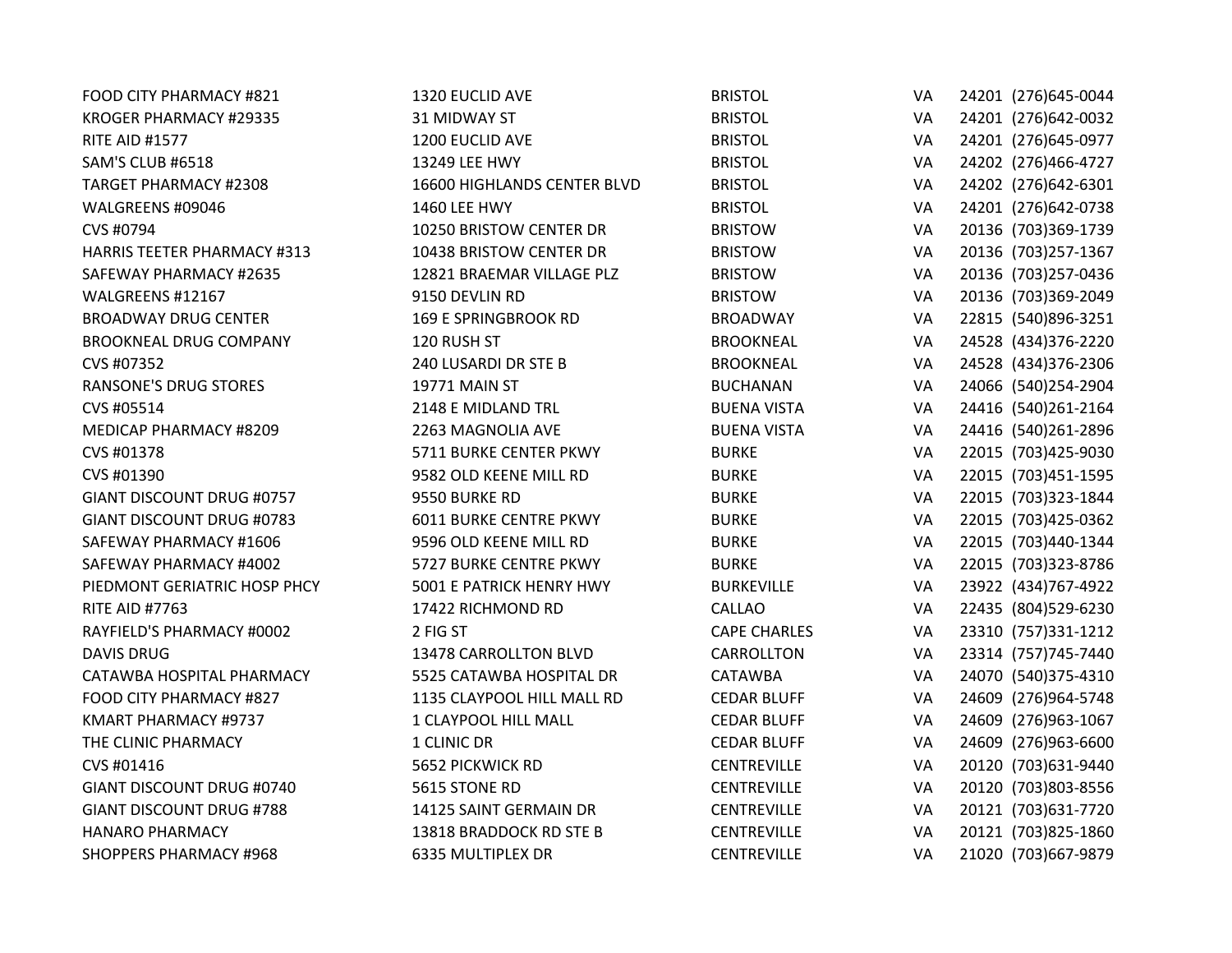| WALGREENS #10331                    | 13926 LEE HWY               | <b>CENTREVILLE</b>       | VA | 20120 (703)259-6200  |
|-------------------------------------|-----------------------------|--------------------------|----|----------------------|
| COSTCO #334                         | 14390 CHANTILLY CROSSING LN | <b>CHANTILLY</b>         | VA | 20151 (703)885-5546  |
| CVS #01419                          | <b>3919 CENTREVILLE RD</b>  | <b>CHANTILLY</b>         | VA | 20151 (703)378-2337  |
| GIANT DISCOUNT DRUG #0237           | 25050 RIDING PLZ            | <b>CHANTILLY</b>         | VA | 20152 (703)542-2950  |
| <b>HARRIS TEETER PHARMACY #309</b>  | 25401 E MARKETPLACE PLZ     | <b>CHANTILLY</b>         | VA | 20152 (703) 722-2126 |
| KMART PHARMACY #3942                | 13910 METROTECH DR          | <b>CHANTILLY</b>         | VA | 20151 (703)263-0804  |
| PROGRESS PHARMACY SERVICES          | 14130 SULLYFIELD CIR STE B  | <b>CHANTILLY</b>         | VA | 20151 (703)378-4400  |
| <b>TARGET PHARMACY #1827</b>        | 14391 CHANTILLY CROSSING LN | <b>CHANTILLY</b>         | VA | 20151 (571)262-0007  |
| WALGREENS #12361                    | 25421 EASTERN MARKETPLACE   | <b>CHANTILLY</b>         | VA | 20152 (703)327-7817  |
| <b>CHARLOTTE DRUG</b>               | 120 DAVID BRUCE AVE         | <b>CHARLOTTE COURTHS</b> | VA | 23923 (434)542-5171  |
| CVS #00067                          | 208 E MAIN ST               | CHARLOTTESVILLE          | VA | 22902 (434) 293-6052 |
| CVS #01551                          | 1341 LONG ST                | CHARLOTTESVILLE          | VA | 22901 (434)296-0156  |
| CVS #01554                          | 3420 SEMINOLE TRL           | <b>CHARLOTTESVILLE</b>   | VA | 22911 (434) 978-7990 |
| CVS #01555                          | 1133 5TH ST SW              | <b>CHARLOTTESVILLE</b>   | VA | 22902 (434) 979-1441 |
| CVS #01556                          | 1137 EMMETT ST              | CHARLOTTESVILLE          | VA | 22903 (434) 293-9151 |
| CVS #04656                          | 1418 UNIVERSITY AVE         | <b>CHARLOTTESVILLE</b>   | VA | 22903 (434) 244-4028 |
| <b>GIANT DISCOUNT DRUG #251</b>     | 1900 ABBEY RD               | CHARLOTTESVILLE          | VA | 22911 (434) 244-4301 |
| <b>HARRIS TEETER PHARMACY #132</b>  | <b>159 COMMUNITY DR</b>     | CHARLOTTESVILLE          | VA | 22911 (434)872-0013  |
| <b>HARRIS TEETER PHARMACY #332</b>  | 545 RADFORD LN              | <b>CHARLOTTESVILLE</b>   | VA | 22903 (434) 823-4151 |
| KMART PHARMACY #4090                | 1801 HYDRAULIC RD           | CHARLOTTESVILLE          | VA | 22901 (434) 295-5184 |
| KROGER PHARMACY #29239              | 1904 EMMETT ST              | <b>CHARLOTTESVILLE</b>   | VA | 22901 (434) 295-2132 |
| KROGER PHARMACY #29334              | 1980 RIO HILL CTR           | CHARLOTTESVILLE          | VA | 22901 (434) 978-1661 |
| MARTHA JEFFERSON OP PHARMACY        | 500 MARTHA JEFFERSON DR     | <b>CHARLOTTESVILLE</b>   | VA | 22911 (434) 654-7050 |
| MEADOWBROOK PHARMACY                | 2037 BARRACKS RD            | CHARLOTTESVILLE          | VA | 22903 (434) 296-4135 |
| <b>RITE AID #11233</b>              | <b>540 PANTOPS CTR</b>      | CHARLOTTESVILLE          | VA | 22911 (434) 979-9905 |
| SAM'S CLUB #6365                    | 970 HILTON HEIGHTS RD       | <b>CHARLOTTESVILLE</b>   | VA | 22901 (434) 978-4533 |
| <b>TARGET PHARMACY #1858</b>        | 312 CONNOR DR               | CHARLOTTESVILLE          | VA | 22911 (434)964-0397  |
| <b>TIMBERLAKE'S PHARMACY</b>        | 322 E MAIN ST               | <b>CHARLOTTESVILLE</b>   | VA | 22902 (434) 295-9155 |
| WALGREENS #09417                    | 3479 SEMINOLE TRL           | CHARLOTTESVILLE          | VA | 22911 (434)964-1082  |
| CVS #03915                          | 610 N MAIN ST               | <b>CHASE CITY</b>        | VA | 23924 (434) 372-4175 |
| <b>CHATHAM FAMILY PHARMACY</b>      | 13701 US HIGHWAY 29 STE H1  | <b>CHATHAM</b>           | VA | 24531 (434)432-0780  |
| COMMONWEALTH PHARMACY CHATHAM       | 21 S MAIN ST                | CHATHAM                  | VA | 24531 (434)432-2094  |
| CVS #07581                          | 13600 US HIGHWAY 29         | CHATHAM                  | VA | 24531 (434)432-0951  |
| <b>AMH HEALTH</b>                   | 816 INDUSTRIAL AVE          | CHESAPEAKE               | VA | 23324 (757)233-9055  |
| <b>CANCER SPECIALISTS TIDEWATER</b> | 110 WIMBLEDON SQ STE E      | CHESAPEAKE               | VA | 23320 (757)436-2995  |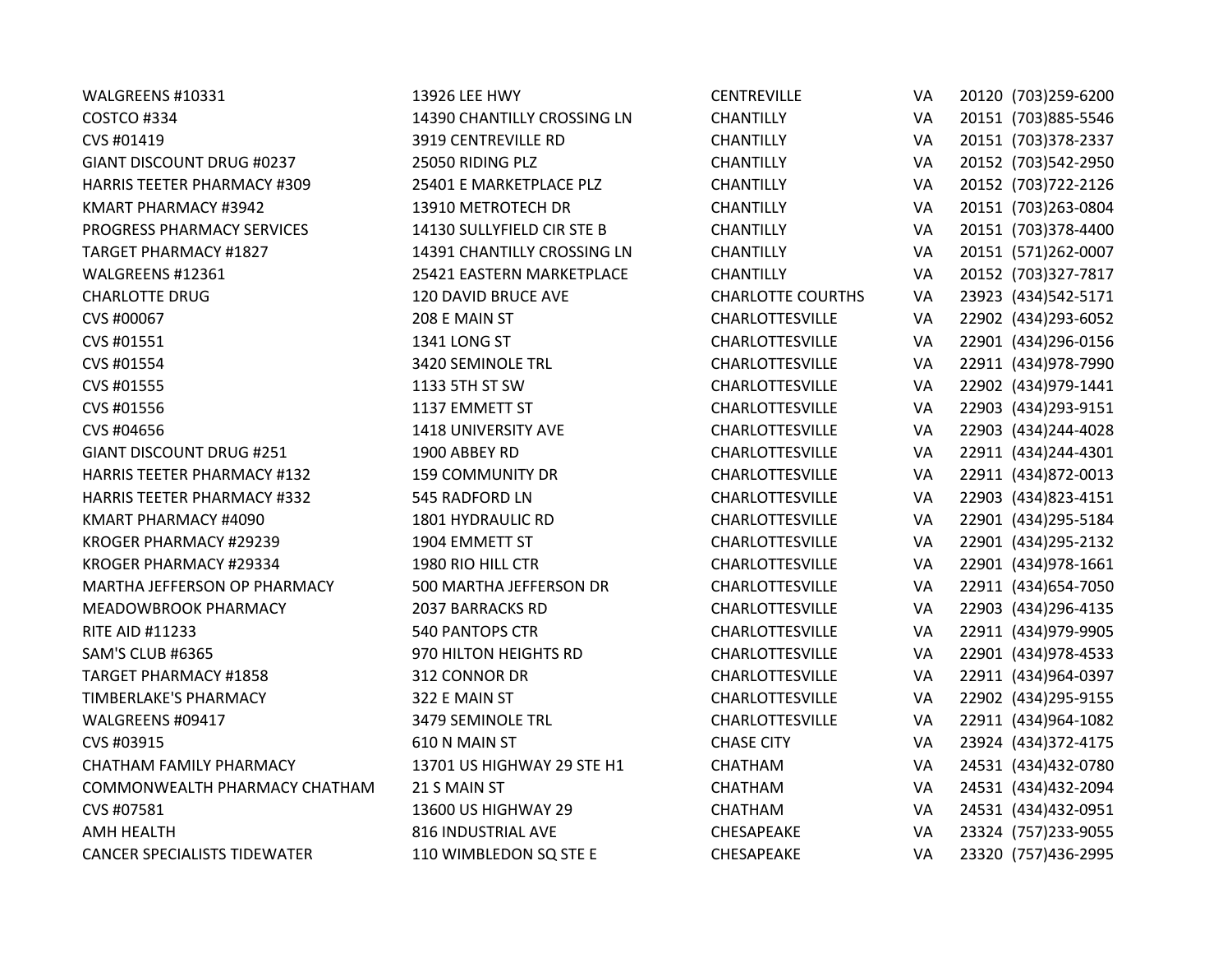| CVS #00255                         | 1329 KEMPSVILLE RD            | <b>CHESAPEAKE</b> | VA | 23320 (757)312-0502  |
|------------------------------------|-------------------------------|-------------------|----|----------------------|
| CVS #10013                         | 2981 S MILITARY HWY           | CHESAPEAKE        | VA | 23323 (757) 558-9830 |
| <b>FARM FRESH PHARMACY #0190</b>   | 1620 CEDAR RD                 | CHESAPEAKE        | VA | 23322 (757)549-9672  |
| FARM FRESH PHARMACY #168           | 3353 WESTERN BRANCH BLVD      | CHESAPEAKE        | VA | 23321 (757)484-9668  |
| <b>FARM FRESH PHARMACY #196</b>    | 701 BATTLEFIELD BLVD N        | CHESAPEAKE        | VA | 23320 (757)436-0258  |
| FARM FRESH PHARMACY #232           | 309 S BATTLEFIELD BLVD        | CHESAPEAKE        | VA | 23322 (757)482-4368  |
| FARM FRESH PHARMACY #669           | 1464 MT PLEASANT RD           | CHESAPEAKE        | VA | 23320 (757)217-4036  |
| <b>FARM FRESH PHARMACY #676</b>    | 1400 KEMPSVILLE RD            | CHESAPEAKE        | VA | 23320 (757)217-0376  |
| <b>FARM FRESH PHARMACY #708</b>    | 211 PROVIDENCE RD             | CHESAPEAKE        | VA | 23325 (757)424-1637  |
| <b>HARRIS TEETER PHARMACY #051</b> | 237 HANBURY RD E              | CHESAPEAKE        | VA | 23322 (757)546-9376  |
| <b>HARRIS TEETER PHARMACY #176</b> | 1216 GREENBRIER PKWY          | CHESAPEAKE        | VA | 23320 (757)382-0500  |
| <b>IRWINS PHARMACY</b>             | 4300 INDIAN RIVER RD          | CHESAPEAKE        | VA | 23325 (757)420-8418  |
| KMART PHARMACY #3471               | 2001 S MILITARY HWY           | CHESAPEAKE        | VA | 23320 (757)543-4888  |
| KMART PHARMACY #3742               | 4300 PORTSMOUTH BLVD          | CHESAPEAKE        | VA | 23321 (757)465-5367  |
| <b>LAWRENCE PHARMACY</b>           | 1156 N GEORGE WASHINGTON HWY  | CHESAPEAKE        | VA | 23323 (757) 487-3458 |
| RITE AID #11251                    | 2313 S MILITARY HWY           | CHESAPEAKE        | VA | 23320 (757)543-9632  |
| <b>RITE AID #11252</b>             | 3325 TAYLOR RD STE 118        | CHESAPEAKE        | VA | 23321 (757)484-1095  |
| RITE AID #11253                    | 328 S BATTLEFIELD BLVD        | CHESAPEAKE        | VA | 23322 (757)482-3391  |
| <b>RITE AID #11254</b>             | 1415 CEDAR RD                 | CHESAPEAKE        | VA | 23322 (757)436-0443  |
| RITE AID #11256                    | 3005 OLD MILL RD              | CHESAPEAKE        | VA | 23323 (757) 485-8995 |
| <b>RITE AID #11250</b>             | 101 GAINSBOROUGH SQ           | CHESAPEAKE        | VA | 23320 (757)547-2456  |
| <b>RITE AID #11255</b>             | <b>413 CENTERVILLE TPKE S</b> | CHESAPEAKE        | VA | 23322 (757)482-4877  |
| <b>RITE AID #1987</b>              | 1201 VOLVO PKWY               | CHESAPEAKE        | VA | 23320 (757)436-9157  |
| <b>RITE AID #4692</b>              | 240 S BATTLEFIELD BLVD        | CHESAPEAKE        | VA | 23320 (757)482-8309  |
| <b>RITE AID #4706</b>              | 833 BATTLEFIELD BLVD N        | CHESAPEAKE        | VA | 23320 (757)382-9717  |
| SAM'S CLUB #4710                   | 2444 CHESAPEAKE SQ RING RD    | CHESAPEAKE        | VA | 23321 (757)465-1954  |
| SAM'S CLUB #6368                   | 1501 SAMS CIR                 | CHESAPEAKE        | VA | 23320 (757)549-6193  |
| <b>TARGET PHARMACY #1021</b>       | 1316 GREENBRIER PKWY          | CHESAPEAKE        | VA | 23320 (757)547-5802  |
| <b>TARGET PHARMACY #1420</b>       | 4200 PORTSMOUTH BLVD          | CHESAPEAKE        | VA | 23321 (757)465-8618  |
| <b>TARGET PHARMACY #2203</b>       | 233 CARMICHAEL WAY            | CHESAPEAKE        | VA | 23322 (757)421-6641  |
| WALGREENS #05461                   | 321 BATTLEFIELD BLVD S        | CHESAPEAKE        | VA | 23322 (757)546-8783  |
| WALGREENS #07886                   | 1316 BATTLEFIELD BLVD         | CHESAPEAKE        | VA | 23320 (757)548-4217  |
| WALGREENS #09196                   | 1168 GEORGE WASHINGTON HWY N  | CHESAPEAKE        | VA | 23323 (757)487-6074  |
| WALGREENS #11213                   | 201 HANBURY RD E              | CHESAPEAKE        | VA | 23322 (757)482-2563  |
| WALGREENS #13474                   | 1200 GREENBRIER PKWY          | <b>CHESAPEAKE</b> | VA | 23320 (757)548-0165  |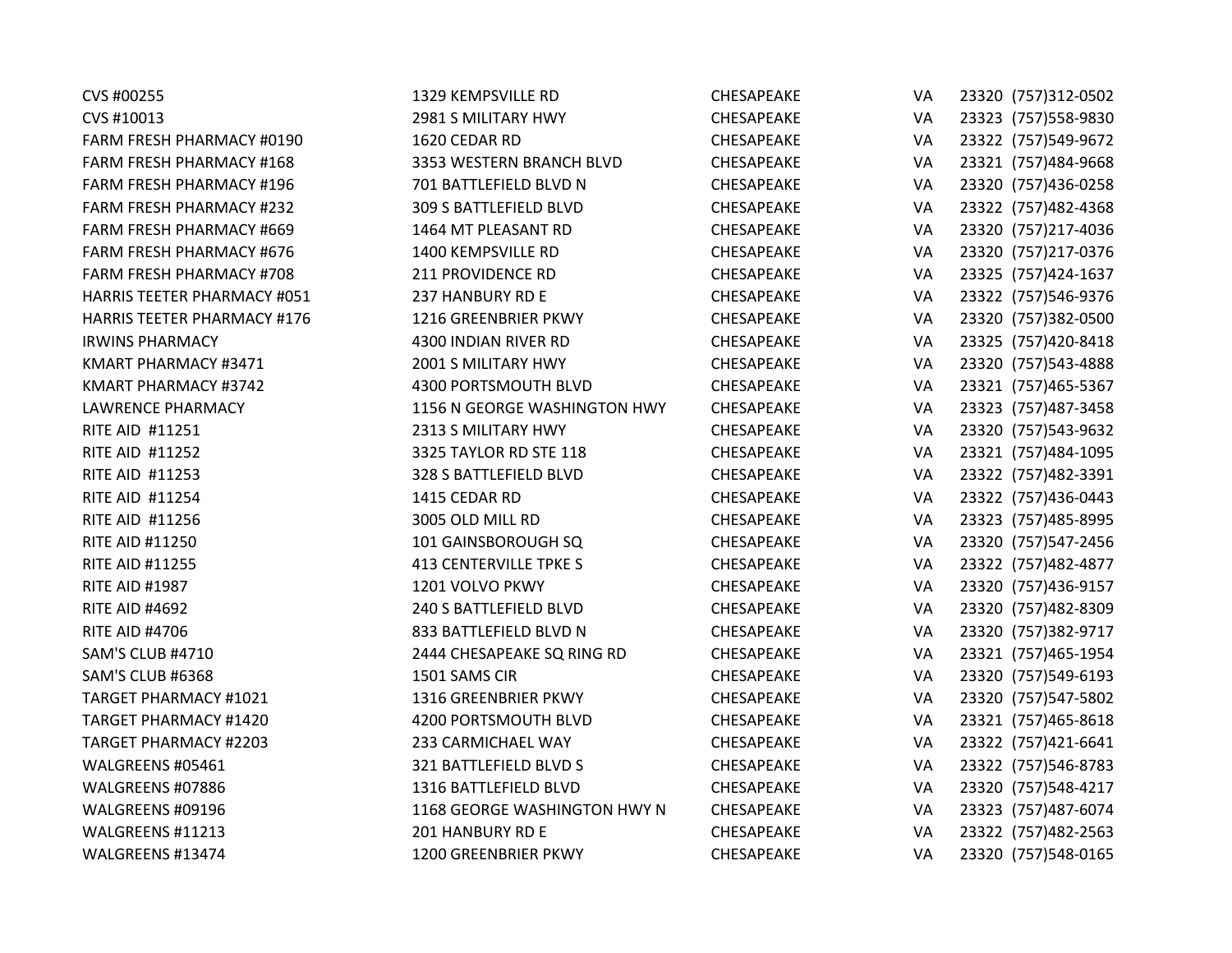| CVS #01656                     | 221 E HUNDRED RD             | <b>CHESTER</b>        | VA | 23836 (804)530-1172  |
|--------------------------------|------------------------------|-----------------------|----|----------------------|
| CVS #01798                     | 2537 WEIR RD                 | <b>CHESTER</b>        | VA | 23831 (804)796-9886  |
| FOOD LION PHARMACY #2541       | 12140 BERMUDA CROSSROAD LN   | <b>CHESTER</b>        | VA | 23831 (804)706-6892  |
| KMART PHARMACY #3868           | 12810 JEFFERSON DAVIS HWY    | <b>CHESTER</b>        | VA | 23831 (804) 748-6488 |
| KROGER PHARMACY #29520         | 12726 JEFFERSON DAVIS HWY    | <b>CHESTER</b>        | VA | 23831 (804)414-7001  |
| RITE AID #11301                | 4408 W HUNDRED RD            | <b>CHESTER</b>        | VA | 23831 (804) 748-2284 |
| <b>RITE AID #3635</b>          | 2600 WEIR PL                 | <b>CHESTER</b>        | VA | 23831 (804)748-9040  |
| TARGET PHARMACY #1017          | 2530 WEIR RD                 | <b>CHESTER</b>        | VA | 23831 (804) 768-9996 |
| WALGREENS #09226               | 4238 W HUNDRED RD            | <b>CHESTER</b>        | VA | 23831 (804)706-1419  |
| CVS #01547                     | <b>6400 CENTRALIA RD</b>     | <b>CHESTERFIELD</b>   | VA | 23832 (804)796-9084  |
| WALGREENS #13126               | 10230 IRON BRIDGE RD         | <b>CHESTERFIELD</b>   | VA | 23832 (804)748-5010  |
| FOOD CITY PHARMACY #849        | HWY 11 145 W LEE HWY         | <b>CHILHOWIE</b>      | VA | 24319 (276)646-2941  |
| <b>GREEVERS DRUG STORE INC</b> | 106 HWY 11                   | <b>CHILHOWIE</b>      | VA | 24319 (276)646-3512  |
| H AND H PHARMACY               | 6300 MADDOX BLVD             | CHINCOTEAGUE          | VA | 23336 (757)336-3115  |
| CVS #07543                     | 550 N FRANKLIN ST            | <b>CHRISTIANSBURG</b> | VA | 24073 (540)381-1153  |
| <b>DAVIDSONS PHARMACY</b>      | 1500 N FRANKLIN ST           | CHRISTIANSBURG        | VA | 24073 (540)381-9345  |
| KMART PHARMACY #4850           | 1000 LAUREL ST N E           | <b>CHRISTIANSBURG</b> | VA | 24073 (540)382-3654  |
| KROGER PHARMACY #29345         | 555 N FRANKLIN ST NE         | <b>CHRISTIANSBURG</b> | VA | 24073 (540)381-8713  |
| <b>TARGET PHARMACY #1292</b>   | <b>195 CONSTON AVE</b>       | <b>CHRISTIANSBURG</b> | VA | 24073 (540)381-4037  |
| WALGREENS #07606               | 2460 N FRANKLIN ST 6         | <b>CHRISTIANSBURG</b> | VA | 24073 (540)381-9374  |
| CVS #05736                     | 24 GATEWAY LN                | <b>CLARKSVILLE</b>    | VA | 23927 (434)374-8728  |
| FOOD LION PHARMACY #2620       | 1013 VIRGINA AVE             | <b>CLARKSVILLE</b>    | VA | 23927 (434)374-5620  |
| GIANT DISCOUNT DRUG #0744      | 5740 UNION MILL RD           | <b>CLIFTON</b>        | VA | 20124 (703)818-0589  |
| CVS #06321                     | 1610 MAIN ST                 | <b>CLIFTON FORGE</b>  | VA | 24422 (540)862-4223  |
| KROGER PHARMACY #29118         | 1618 MAIN ST                 | <b>CLIFTON FORGE</b>  | VA | 24422 (540)863-0071  |
| <b>OWEN'S PHARMACY INC</b>     | 515 E RIDGEWAY ST            | <b>CLIFTON FORGE</b>  | VA | 24422 (540)862-4343  |
| FOOD CITY PHARMACY #892        | <b>CHASE ST</b>              | <b>CLINTWOOD</b>      | VA | 24228 (276)926-6002  |
| <b>GREEN WAVE PHARMACY</b>     | 100 MCCLURE AVE              | <b>CLINTWOOD</b>      | VA | 24228 (276)926-8688  |
| HANCOCK-LAMBERT PHARMACY       | MAIN ST-JEFFIE BALAR BLDG#1  | <b>CLINTWOOD</b>      | VA | 24228 (276)926-6707  |
| <b>RITE AID #1396</b>          | <b>HWY 83 AND BRUSHCREEK</b> | <b>CLINTWOOD</b>      | VA | 24228 (276)926-6555  |
| <b>WEST END PHARMACY</b>       | 340 COLLEY SHOPPING CTR      | <b>CLINTWOOD</b>      | VA | 24228 (276)926-6890  |
| <b>FAMILY DRUG CENTER</b>      | 501 FRONT STW                | <b>COEBURN</b>        | VA | 24230 (276)395-2257  |
| <b>RITE AID #1601</b>          | 101 LAUREL AVE               | <b>COEBURN</b>        | VA | 24230 (276)395-5396  |
| CVS #05582                     | 3001 VIRGINIA AVE            | COLLINSVILLE          | VA | 24078 (276) 647-3886 |
| WALGREENS #12017               | 3590 VIRGINIA AVE            | <b>COLLINSVILLE</b>   | VA | 24078 (276) 647-1101 |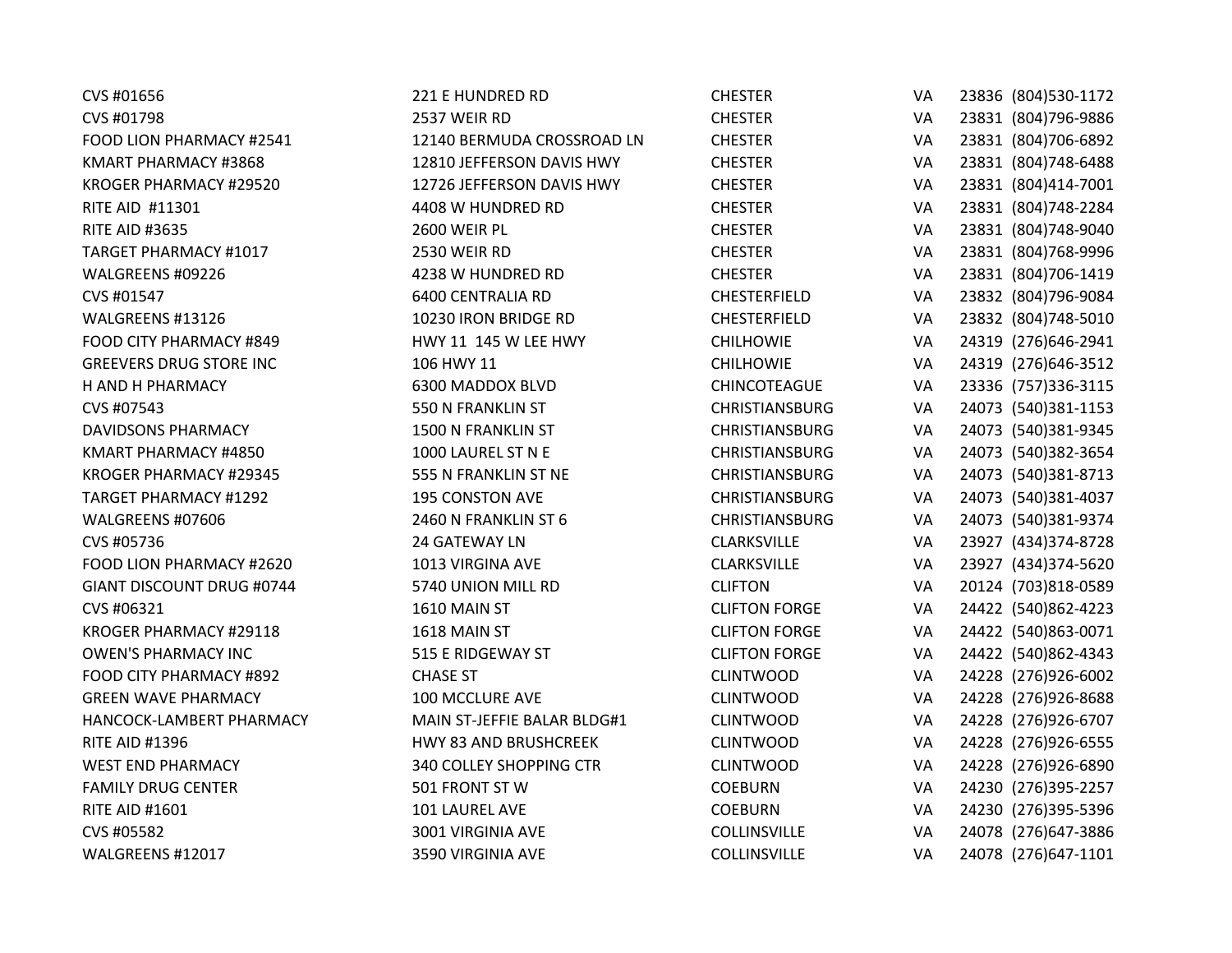| <b>RITE AID #2592</b>            | 700 MCKINNEY BLVD STE 700         | <b>COLONIAL BEACH</b>   | VA        | 22443 (804) 224-0904 |
|----------------------------------|-----------------------------------|-------------------------|-----------|----------------------|
| CVS #01542                       | <b>629 COLONIAL AVE</b>           | <b>COLONIAL HEIGHTS</b> | VA        | 23834 (804) 526-3506 |
| CVS #02011                       | 100 DUNLOP CIRCLE DR              | <b>COLONIAL HEIGHTS</b> | VA        | 23834 (804)526-8002  |
| KMART PHARMACY #3869             | 116 SOUTHGATE SQ                  | <b>COLONIAL HEIGHTS</b> | VA        | 23834 (804)520-5150  |
| PHARMACY PLUS INC                | 2029 BLVD                         | <b>COLONIAL HEIGHTS</b> | VA        | 23834 (804)520-2400  |
| <b>RITE AID #4820</b>            | 3210 BLVD                         | <b>COLONIAL HEIGHTS</b> | VA        | 23834 (804)520-9641  |
| SAM'S CLUB #6524                 | <b>735 SOUTHPARK BLVD</b>         | <b>COLONIAL HEIGHTS</b> | VA        | 23834 (804)520-4182  |
| <b>TARGET PHARMACY #1016</b>     | <b>721 SOUTHPARK BLVD</b>         | <b>COLONIAL HEIGHTS</b> | VA        | 22834 (804) 520-2280 |
| <b>UKROP'S PHARMACY #494</b>     | 3107 BOULEVARD STE 15             | <b>COLONIAL HEIGHTS</b> | VA        | 23834 (804)520-4106  |
| WALGREENS #04921                 | 3201 BOULEVARD                    | <b>COLONIAL HEIGHTS</b> | VA        | 23834 (804)524-0003  |
| WALGREENS #12031                 | 626 BOULEVARD                     | <b>COLONIAL HEIGHTS</b> | VA        | 23834 (804)520-1571  |
| CVS #06326                       | 1017 S CRAIG AVE                  | <b>COVINGTON</b>        | VA        | 24426 (540)962-3951  |
| KMART PHARMACY #9154             | 129 MALL RD                       | <b>COVINGTON</b>        | VA        | 24426 (540)962-9832  |
| <b>CRITTENDEN'S DRUG STORE</b>   | 121 W CAROLINA AVE                | <b>CREWE</b>            | <b>VA</b> | 23930 (434) 645-9545 |
| PARKWAY PHARMACY                 | 5773 COUNTY ROAD 1217             | CROZET                  | VA        | 22932 (434) 823-6337 |
| <b>CULPEPPER PHARMACY</b>        | <b>261 SOUTHGATE SHP CTR</b>      | <b>CULPEPER</b>         | VA        | 22701 (540)825-7576  |
| CVS #01566                       | 150 MADISON RD                    | <b>CULPEPER</b>         | VA        | 22701 (540)825-8322  |
| MARTIN'S PHARMACY #454           | 15371 MONTANUS DR                 | <b>CULPEPER</b>         | VA        | 22701 (540)825-1837  |
| <b>RITE AID #4743</b>            | 590 MADISON RD                    | <b>CULPEPER</b>         | VA        | 22701 (540) 727-0483 |
| SAFEWAY PHARMACY #1538           | <b>309 SOUTHGATE SHOPPING CTR</b> | <b>CULPEPER</b>         | VA        | 22701 (540)825-5335  |
| <b>TARGET PHARMACY #2250</b>     | 15341 MONTANUS DR                 | <b>CULPEPER</b>         | VA        | 22701 (540)829-6634  |
| WALGREENS #11675                 | 15250 MONTANUS DR                 | <b>CULPEPER</b>         | VA        | 22701 (540) 727-8976 |
| <b>CUMBERLAND PHARMACY</b>       | 1756 ANDERSON HWY                 | <b>CUMBERLAND</b>       | VA        | 23040 (804)492-4325  |
| CVS #01832                       | 4338 DALE BLVD                    | <b>DALE CITY</b>        | VA        | 22193 (703)680-2023  |
| GIANT DISCOUNT DRUG #0741        | 5469 MAPLEDALE PLZ                | <b>DALE CITY</b>        | VA        | 22193 (703)590-1700  |
| SAFEWAY PHARMACY #1702           | 4215 CHESHIRE STATION PLZ         | <b>DALE CITY</b>        | VA        | 22193 (703)590-8021  |
| CVS #03336                       | <b>48 MARKETPLACE DR</b>          | <b>DALEVILLE</b>        | VA        | 24083 (540)992-5757  |
| FOOD LION PHARMACY #2698         | 110 MARKET CENTER WAY             | <b>DALEVILLE</b>        | VA        | 24083 (540)992-6337  |
| KROGER PHARMACY #29364           | 72 KINGSTON DR                    | <b>DALEVILLE</b>        | VA        | 24083 (540)992-1291  |
| FOOD CITY PHARMACY #860          | 736 N BEAVER DAM RD               | <b>DAMASCUS</b>         | VA        | 24236 (276)475-3653  |
| LAUREL FAMILY DRUG               | 204 S SHADY AVE                   | <b>DAMASCUS</b>         | VA        | 24236 (276)475-5022  |
| <b>BROSVILLE FAMILY PHARMACY</b> | 10372 MARTINSVILLE HWY            | <b>DANVILLE</b>         | VA        | 24541 (434) 685-1509 |
| CVS #03768                       | 3212 RIVERSIDE DR                 | <b>DANVILLE</b>         | VA        | 24541 (434) 797-2391 |
| CVS #03793                       | 1531 PINEY FOREST RD              | <b>DANVILLE</b>         | VA        | 24540 (434)836-5553  |
| CVS #06283                       | 817 W MAIN ST                     | <b>DANVILLE</b>         | VA        | 24541 (434)793-0231  |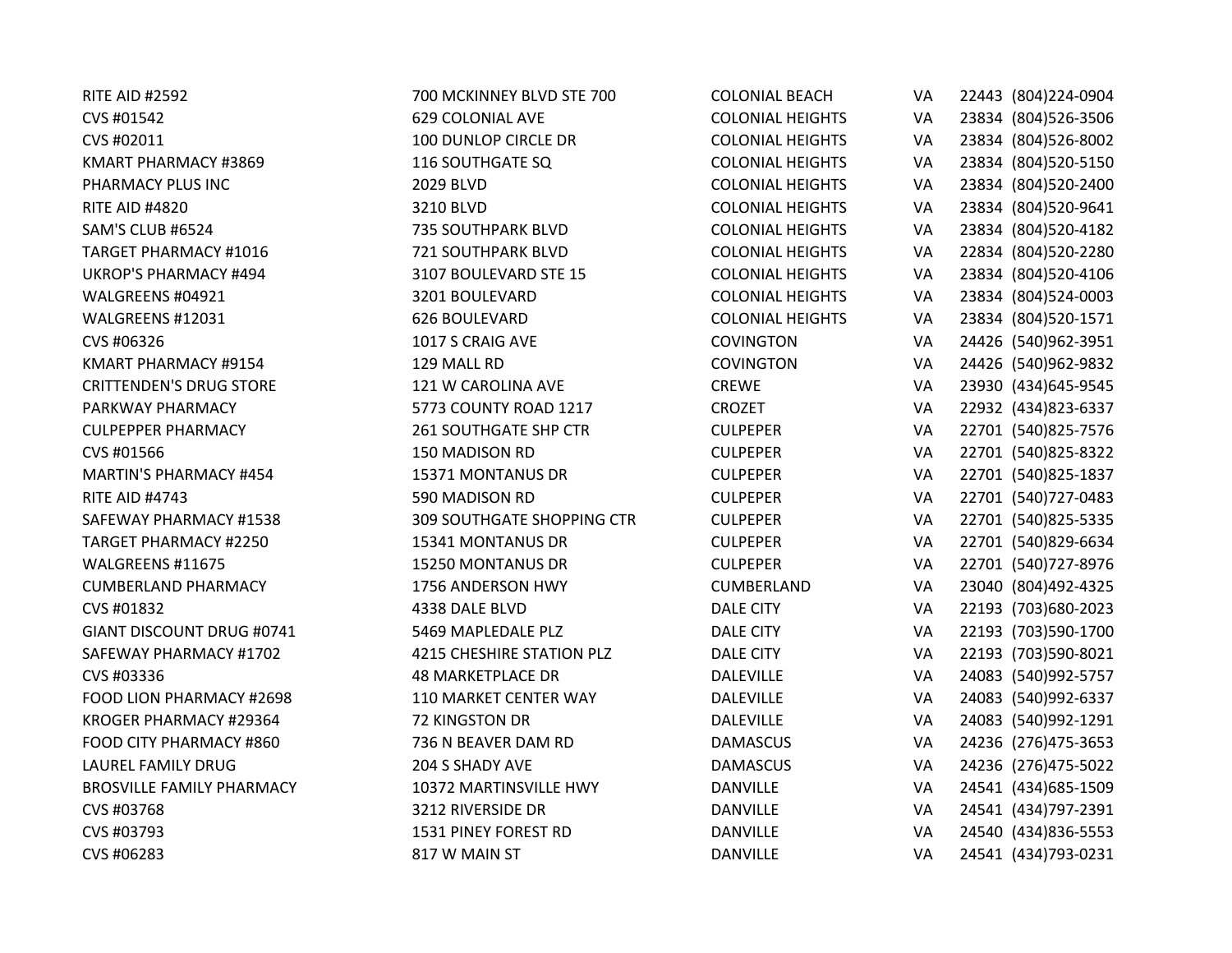| CVS #07510                    | 1425 S BOSTON RD              | <b>DANVILLE</b>  | VA        | 24540 (434)791-4600  |
|-------------------------------|-------------------------------|------------------|-----------|----------------------|
| <b>KARE PHARMACY</b>          | 138 ARNETT BLVD               | <b>DANVILLE</b>  | VA        | 24540 (434) 792-8281 |
| KMART PHARMACY #4062          | 3311 RIVERSIDE DR             | <b>DANVILLE</b>  | VA        | 24541 (434)799-0162  |
| MEDICAL CENTER PHARMACY       | 142 S MAIN ST                 | <b>DANVILLE</b>  | VA        | 24541 (434)799-2131  |
| <b>MODERN PHARMACY</b>        | 155 S MAIN ST                 | <b>DANVILLE</b>  | VA        | 24541 (434) 793-5711 |
| PATHS COMMUNITY PHARMACY      | 705 MAIN ST                   | <b>DANVILLE</b>  | VA        | 24541 (434) 791-4880 |
| PIEDMONT INFUSION SERVICES    | 111 MALL DR                   | <b>DANVILLE</b>  | VA        | 24540 (424) 792-6387 |
| PIEDMONT PHARMACY             | 305 MOUNT CROSS RD            | <b>DANVILLE</b>  | VA        | 24540 (434) 791-3784 |
| ROMAN EAGLE MEM HOME PHARMACY | 2526 N MAIN ST                | <b>DANVILLE</b>  | VA        | 24540 (434)836-9510  |
| S VA MNTL HLTH INST PHCY      | 382 TAYLOR DR                 | <b>DANVILLE</b>  | VA        | 24541 (434) 773-4216 |
| SAM'S CLUB #4996              | 215 PIEDMONT PL               | <b>DANVILLE</b>  | VA        | 24541 (434) 797-3029 |
| <b>TARGET PHARMACY #2407</b>  | <b>155 HOLT GARRISON PKWY</b> | DANVILLE         | VA        | 24540 (434)799-9951  |
| WALGREENS                     | 117 EXECUTIVE DR STE L        | <b>DANVILLE</b>  | VA        | 24541 (434) 793-3784 |
| WALGREENS                     | 949 PINEY FOREST RD STE C     | <b>DANVILLE</b>  | VA        | 24540 (434) 835-0030 |
| WALGREENS #15112              | 1601 N MILWAUKEE              | <b>DANVILLE</b>  | VA        | 24540 (434) 836-7144 |
| WALGREENS #15291              | 130 WATSON ST                 | <b>DANVILLE</b>  | VA        | 24541 (434) 793-2221 |
| <b>DINWIDDIE DRUG STORE</b>   | 13723 BOYDTON PLANK RD        | <b>DINWIDDIE</b> | VA        | 23841 (804)469-3261  |
| CVS #7658                     | 100 GILES AVE                 | <b>DUBLIN</b>    | VA        | 24084 (540) 674-4816 |
| <b>DUBLIN PHARMACY</b>        | 703 BROAD ST                  | <b>DUBLIN</b>    | VA        | 24084 (540)674-5693  |
| WALGREENS #11972              | 240 BROAD ST                  | <b>DUBLIN</b>    | VA        | 24084 (540) 674-5261 |
| <b>VILLAGE PHARMACY</b>       | 443 DUFF-PATT RD STE 104      | <b>DUFFIELD</b>  | VA        | 24244 (276)431-2299  |
| <b>RITE AID #1064</b>         | 18039 DUMFRIES SHP CTR        | <b>DUMFRIES</b>  | VA        | 22026 (703)221-4220  |
| <b>RITE AID #7813</b>         | 4424 FORTUNA CENTER PLZ       | <b>DUMFRIES</b>  | VA        | 22025 (703) 583-3633 |
| <b>SHOPPERS PHARMACY #974</b> | 4174 FORTUNA CENTER PLZ       | <b>DUMFRIES</b>  | VA        | 22025 (703)580-5499  |
| <b>TARGET PHARMACY #2017</b>  | 4310 FORTUNA CENTER PLZ       | <b>DUMFRIES</b>  | VA        | 22025 (703)586-6133  |
| <b>CLINCH RIVER PHARMACY</b>  | 17633 VETERANS MEMORIAL HWY   | <b>DUNGANNON</b> | <b>VA</b> | 24245 (276)467-2469  |
| <b>ELKTON FAMILY PHARMACY</b> | 111 S STUART AVE              | <b>ELKTON</b>    | VA        | 22827 (540)298-9090  |
| <b>RITE AID #2734</b>         | 14813 SPOTSWOOD TRL           | <b>ELKTON</b>    | VA        | 22827 (540) 298-2234 |
| ANDERSONS EMPORIA PHARMACY    | 334 S MAIN ST                 | <b>EMPORIA</b>   | VA        | 23847 (434) 634-3131 |
| CVS #01561                    | 306 W ATLANTIC ST             | <b>EMPORIA</b>   | VA        | 23847 (434)348-3181  |
| RITE AID #11303               | 220 MARKET DR                 | <b>EMPORIA</b>   | VA        | 23847 (434) 634-5187 |
| <b>RITE AID #1900</b>         | 4053 LANKFORD HWY             | <b>EXMORE</b>    | VA        | 23350 (757)442-8542  |
| COSTCO #204                   | 4725 W OX RD                  | <b>FAIRFAX</b>   | VA        | 22030 (703)802-1229  |
| CVS #01371                    | 10390 WILLARD WAY             | <b>FAIRFAX</b>   | VA        | 22030 (703)591-0060  |
| CVS #01399                    | 3053 NUTLEY ST                | <b>FAIRFAX</b>   | VA        | 22031 (703)560-4862  |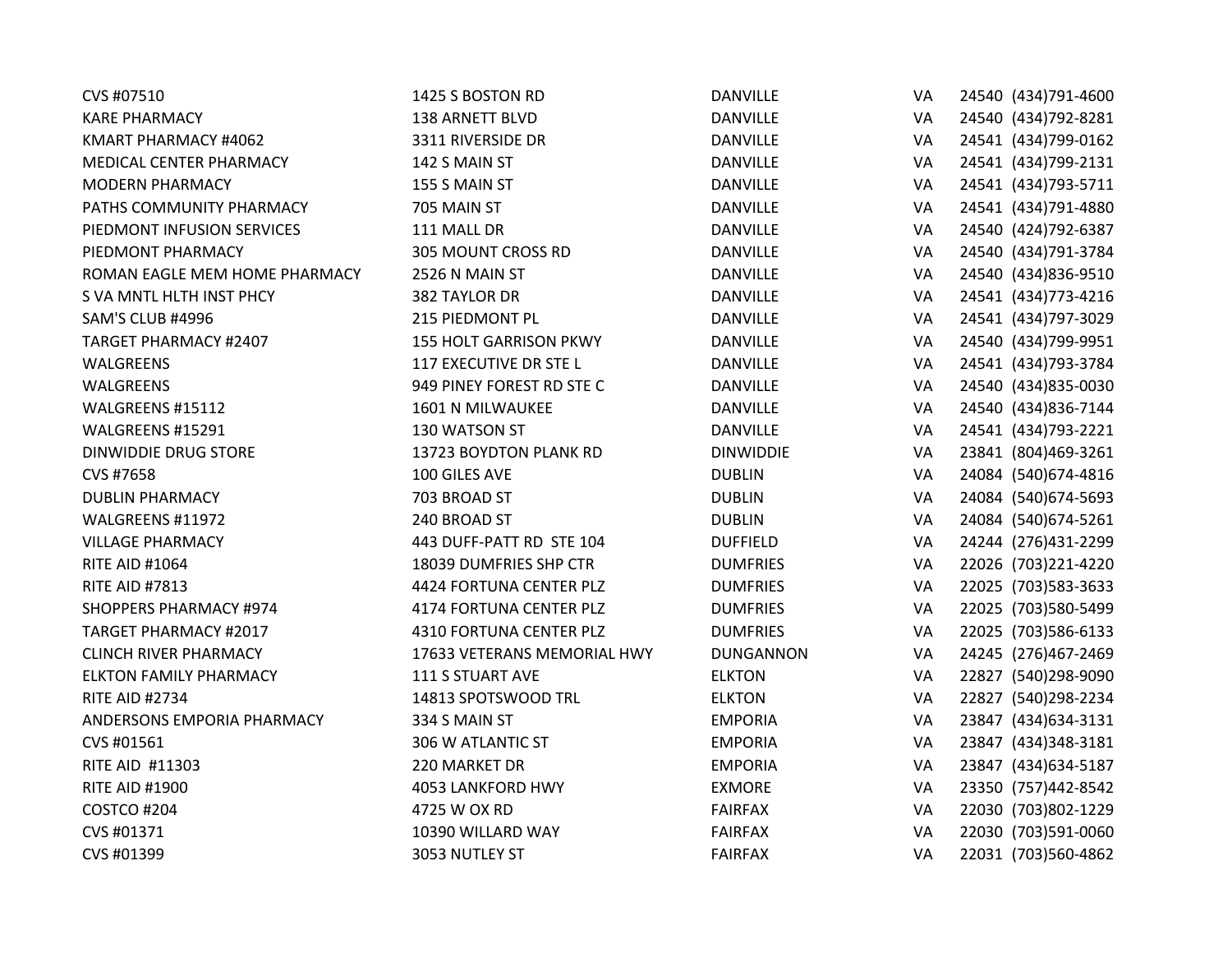| CVS #01417                         | 13031 LEE JACKSON MEMORIAL  | <b>FAIRFAX</b>         | VA | 22033 (703)378-7550  |
|------------------------------------|-----------------------------|------------------------|----|----------------------|
| CVS #01957                         | 10090 FAIRFAX BLVD          | <b>FAIRFAX</b>         | VA | 22030 (703) 273-5796 |
| CVS #02003                         | 9480 MAIN ST                | <b>FAIRFAX</b>         | VA | 22031 (703)425-8808  |
| CVS #02453                         | 11003 LEE HWY               | <b>FAIRFAX</b>         | VA | 22030 (571)432-5801  |
| <b>DYNQUEST PHARMACY</b>           | 8326 PROFESSIONAL HILL DR   | <b>FAIRFAX</b>         | VA | 22031 (703)206-0002  |
| GIANT DISCOUNT DRUG #0745          | 13043 LEE JACKSON HWY       | <b>FAIRFAX</b>         | VA | 22033 (703)968-9293  |
| GIANT DISCOUNT DRUG #0767          | 10653 BRADDOCK RD           | <b>FAIRFAX</b>         | VA | 22032 (703)591-0020  |
| <b>GIANT DISCOUNT DRUG #1228</b>   | 11200 MAIN ST               | <b>FAIRFAX</b>         | VA | 22030 (703) 277-2864 |
| <b>HANA PHARMACY</b>               | 10780 FAIRFAX BLVD          | <b>FAIRFAX</b>         | VA | 22030 (703)273-9010  |
| <b>HARRIS TEETER PHARMACY #253</b> | 3905 FAIR RIDGE DR          | <b>FAIRFAX</b>         | VA | 22033 (703)877-0580  |
| PROSPERITY PHARMACY                | 8505 ARLINGTON BLVD STE 110 | <b>FAIRFAX</b>         | VA | 22031 (703)846-9912  |
| <b>RITE AID #11222</b>             | 8416 LEE HWY                | <b>FAIRFAX</b>         | VA | 22031 (703)560-8411  |
| <b>RITE AID #2650</b>              | 9579 BRADDOCK RD            | <b>FAIRFAX</b>         | VA | 22032 (703)978-0661  |
| <b>RITE AID #3686</b>              | 10521 LEE HWY               | <b>FAIRFAX</b>         | VA | 22030 (703) 273-4515 |
| SAFEWAY PHARMACY #1365             | 9525 BRADDOCK RD            | <b>FAIRFAX</b>         | VA | 22030 (703)978-7326  |
| SAFEWAY PHARMACY #1431             | 12200 W OX RD               | <b>FAIRFAX</b>         | VA | 22033 (703)359-0525  |
| SAFEWAY PHARMACY #2616             | 3043 NUTLEY ST              | <b>FAIRFAX</b>         | VA | 22031 (703)269-2244  |
| SAFEWAY PHARMACY #4001             | 10350 WILLARD WAY           | <b>FAIRFAX</b>         | VA | 22030 (703) 273-1333 |
| <b>SHOPPERS PHARMACY #915</b>      | 9622 MAIN ST                | <b>FAIRFAX</b>         | VA | 22031 (703) 667-2421 |
| <b>TARGET PHARMACY #1005</b>       | 10301 NEW GUINEA RD         | <b>FAIRFAX</b>         | VA | 22032 (703) 764-5112 |
| TARGET PHARMACY #1341              | 13047 FAIR LAKES SHOPPING   | <b>FAIRFAX</b>         | VA | 22033 (703)449-8186  |
| <b>TARGET PHARMACY #2790</b>       | 2905 DISTRICT AVE STE 400   | <b>FAIRFAX</b>         | VA | 22031 (571)533-3752  |
| WALGREENS #10712                   | 10320 MAIN ST               | <b>FAIRFAX</b>         | VA | 22030 (703)591-1025  |
| WALGREENS #11297                   | 3050A NUTLEY ST             | <b>FAIRFAX</b>         | VA | 22031 (217)709-2326  |
| WALGREENS #11570                   | 10980 FAIRFAX BLVD          | <b>FAIRFAX</b>         | VA | 22030 (703)259-6168  |
| WEGMANS FOOD MARKETS #016          | 11620 MONUMENT DR           | <b>FAIRFAX</b>         | VA | 22030 (703) 653-1645 |
| CVS #02100                         | 9009 SILVERBROOK RD         | <b>FAIRFAX STATION</b> | VA | 22039 (703)493-8531  |
| <b>BAILEYS PHARMACY</b>            | 5623 COLUMBIA PIKE          | <b>FALLS CHURCH</b>    | VA | 22041 (703) 260-6770 |
| <b>BROAD STREET PHARMACY</b>       | 450 W BROAD ST STE 120B     | <b>FALLS CHURCH</b>    | VA | 22046 (703) 533-9013 |
| CVS #01388                         | <b>6164 ARLINGTON BLVD</b>  | <b>FALLS CHURCH</b>    | VA | 22044 (703) 533-0636 |
| CVS #01400                         | 1150 W BROAD ST             | <b>FALLS CHURCH</b>    | VA | 22046 (703)534-4500  |
| CVS #01411                         | 8124 ARLINGTON RD           | <b>FALLS CHURCH</b>    | VA | 22042 (703)560-7280  |
| CVS #01829                         | 7275 ARLINGTON BLVD         | <b>FALLS CHURCH</b>    | VA | 22042 (703) 573-1800 |
| CVS #01905                         | 134 W BROAD ST              | <b>FALLS CHURCH</b>    | VA | 22046 (703)538-4835  |
| CVS #02317                         | <b>6637 ARLINGTON BLVD</b>  | <b>FALLS CHURCH</b>    | VA | 22042 (703)538-6926  |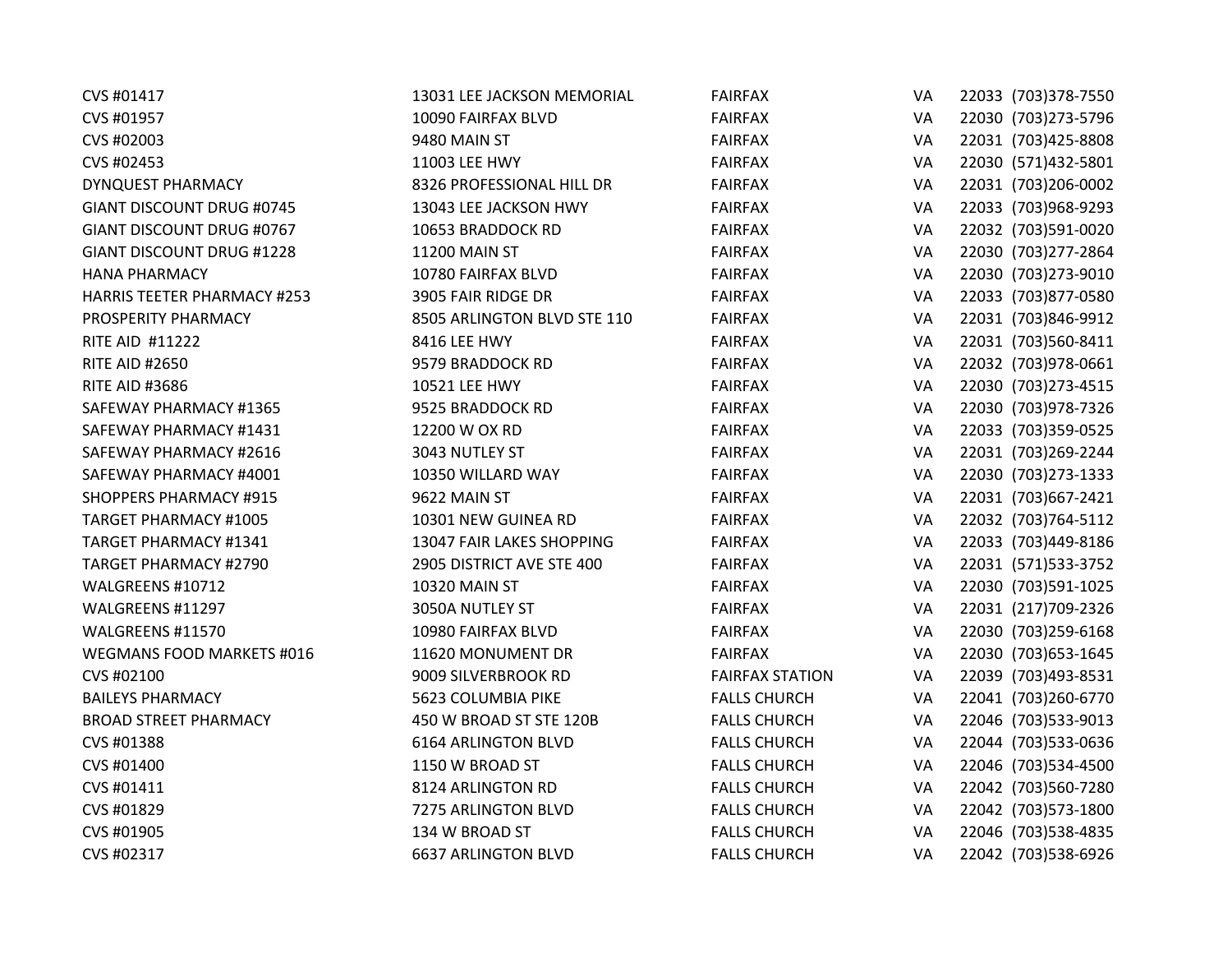| <b>FALLS CHURCH PHARMACY</b>       | 6795 WILSON BLVD STE 1A       | <b>FALLS CHURCH</b> | VA | 22044 (703) 237-2182 |
|------------------------------------|-------------------------------|---------------------|----|----------------------|
| GIANT DISCOUNT DRUG #0233          | 7235 ARLINGTON BLVD           | <b>FALLS CHURCH</b> | VA | 22042 (703)280-3350  |
| <b>GIANT DISCOUNT DRUG #1065</b>   | 1230 W BROAD ST               | <b>FALLS CHURCH</b> | VA | 22046 (703)536-0954  |
| <b>GIANT DISCOUNT DRUG #1180</b>   | 3480 S JEFFERSON ST           | <b>FALLS CHURCH</b> | VA | 22041 (703)931-1333  |
| <b>HARRIS TEETER PHARMACY #279</b> | 6351 COLUMBIA PIKE            | <b>FALLS CHURCH</b> | VA | 22041 (703)256-4598  |
| N VA MNTL HLTH INST PHCY           | 3302 GALLOWS RD               | <b>FALLS CHURCH</b> | VA | 22042 (703) 207-7110 |
| NEW WORLD PHARMACY                 | <b>6668 ARLINGTON BLVD</b>    | <b>FALLS CHURCH</b> | VA | 22042 (703)237-8178  |
| PROSPERITY OUTPT PHARMACY          | 3300 GALLOWS RD               | <b>FALLS CHURCH</b> | VA | 22042 (703)776-2389  |
| PROSPERITY SPECIALTY PHARMACY      | 2924 TELESTAR CT              | <b>FALLS CHURCH</b> | VA | 22042 (866)920-1880  |
| <b>RITE AID #11224</b>             | <b>6053 LEESBURG PIKE</b>     | <b>FALLS CHURCH</b> | VA | 22041 (703)845-3771  |
| <b>RITE AID #11225</b>             | 1003 W BROAD ST               | <b>FALLS CHURCH</b> | VA | 22046 (703)241-5031  |
| <b>RITE AID #1027</b>              | 7395 LEE HWY                  | <b>FALLS CHURCH</b> | VA | 22042 (703) 698-5356 |
| SAFEWAY PHARMACY #1304             | 7397 LEE HWY                  | <b>FALLS CHURCH</b> | VA | 22042 (703)573-0177  |
| SAFEWAY PHARMACY #1462             | 5821 CROSSROADS CENTER WAY    | <b>FALLS CHURCH</b> | VA | 22041 (703)533-3802  |
| SAFEWAY PHARMACY #2883             | 6118 ARLINGTON BLVD           | <b>FALLS CHURCH</b> | VA | 22044 (703)531-0034  |
| SEVEN CORNERS PHARMACY             | 2946 SLEEPY HOLLOW RD         | <b>FALLS CHURCH</b> | VA | 22044 (703)532-8989  |
| <b>SHOPPERS PHARMACY #948</b>      | <b>6360 SEVEN CORNERS CTR</b> | <b>FALLS CHURCH</b> | VA | 22044 (703)533-2278  |
| TARGET PHARMACY #1431              | <b>6100 ARLINGTON BLVD</b>    | <b>FALLS CHURCH</b> | VA | 22044 (703)237-8627  |
| <b>TARGET PHARMACY #1893</b>       | 5115 LEESBURG PIKE            | <b>FALLS CHURCH</b> | VA | 22041 (703)253-0022  |
| <b>TYSONS PHARMACY</b>             | 7508 LEESBURG PIKE            | <b>FALLS CHURCH</b> | VA | 22043 (703)992-7083  |
| <b>GIANT DISCOUNT DRUG #0789</b>   | <b>35 TOWN AND COUNTRY DR</b> | <b>FALMOUTH</b>     | VA | 22405 (540)899-1061  |
| <b>CLARK'S PHARMACY</b>            | 119 N MAIN ST STE A           | <b>FARMVILLE</b>    | VA | 23901 (434)392-1411  |
| CVS #01559                         | 15 S MAIN ST                  | <b>FARMVILLE</b>    | VA | 23901 (434)392-3104  |
| <b>FARMVILLE PHARMACY</b>          | 308 S MAIN ST STE A           | <b>FARMVILLE</b>    | VA | 23901 (434)392-1985  |
| RITE AID #11306                    | 1506 S MAIN ST                | <b>FARMVILLE</b>    | VA | 23901 (434)392-4165  |
| THE WOODLAND PHARMACY              | 2003 COBB ST                  | <b>FARMVILLE</b>    | VA | 23901 (434)392-6106  |
| TRI-AREA COMM PHCY AT FERRUM       | 40 WILEY DR                   | <b>FERRUM</b>       | VA | 24088 (540)365-9992  |
| <b>FINCASTLE DRUG STORE</b>        | 1 MAIN ST                     | <b>FINCASTLE</b>    | VA | 24090 (540)473-2851  |
| AMC PRESCRIPTION SERVICES          | 70 MEDICAL CENTER CIR         | <b>FISHERSVILLE</b> | VA | 22939 (540)332-5946  |
| FISHERSVILLE FAMILY PHARMACY       | 1782 JEFFERSON HWY STE G      | <b>FISHERSVILLE</b> | VA | 22939 (540)949-4478  |
| <b>FLOYD PHARMACY</b>              | 709 E MAIN ST                 | <b>FLOYD</b>        | VA | 24091 (540) 745-2177 |
| FOOD LION PHARMACY #2107           | 350 W MAIN ST                 | <b>FLOYD</b>        | VA | 24091 (540) 745-6337 |
| CVS #07948                         | 14566 FOREST RD               | <b>FOREST</b>       | VA | 24551 (434) 525-6097 |
| KROGER PHARMACY #00377             | 15069 FOREST RD               | <b>FOREST</b>       | VA | 24551 (434)534-0021  |
| WALGREENS #10105                   | 17421 FOREST RD               | <b>FOREST</b>       | VA | 24551 (434)316-5403  |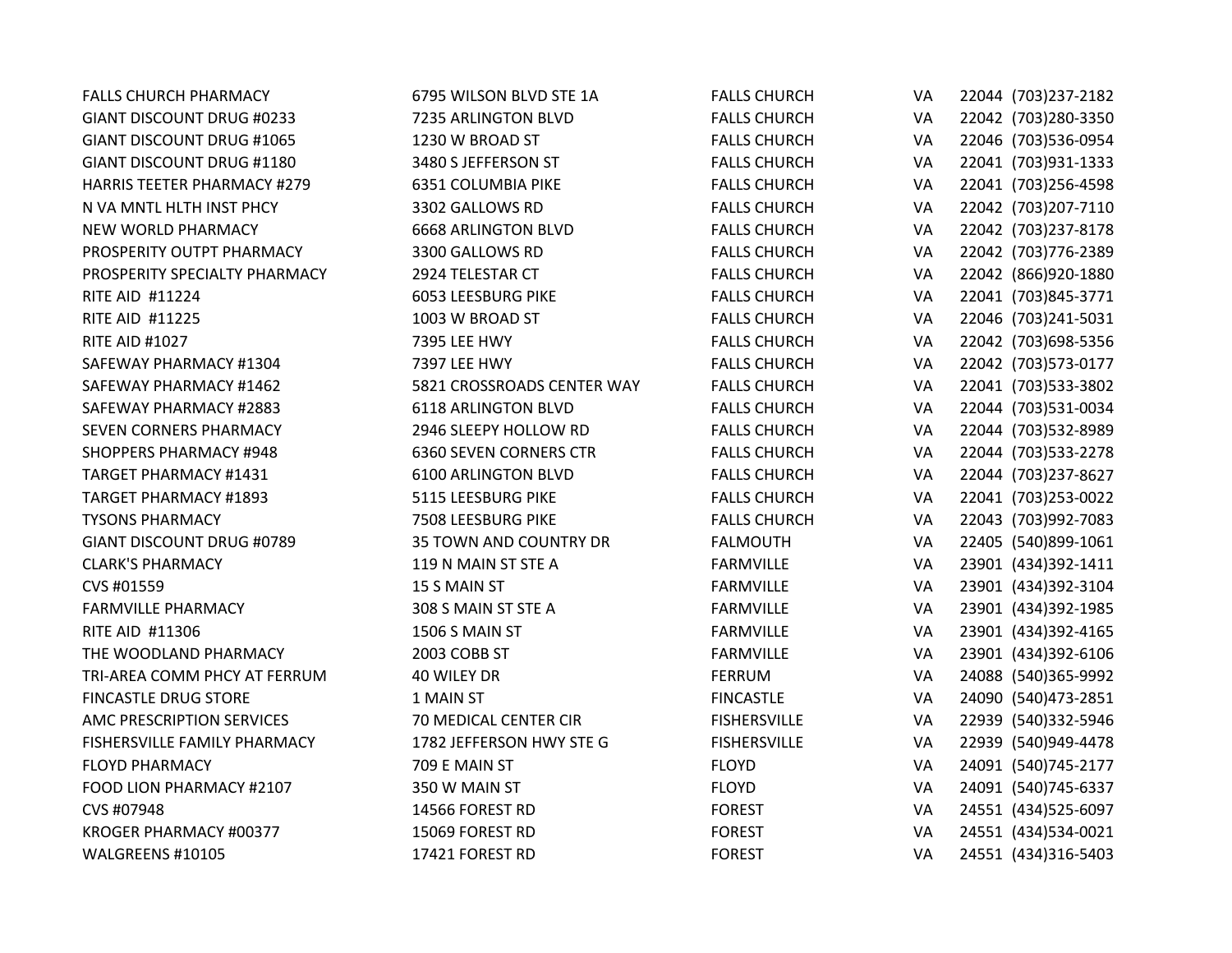| <b>FORK UNION PHARMACY</b>       | 4316 B JAMES MADISON HWY      | <b>FORK UNION</b>     | VA | 23055 (434)842-2732  |
|----------------------------------|-------------------------------|-----------------------|----|----------------------|
| <b>SHOPPERS PHARMACY #2346</b>   | 7005 MANCHESTER LAKES BLVD    | <b>FRANCONIA</b>      | VA | 22310 (703)971-5744  |
| <b>FARM FRESH PHARMACY #6280</b> | 1459 ARMORY DR                | <b>FRANKLIN</b>       | VA | 23851 (757)516-2626  |
| RITE AID #11304                  | 1031 ARMORY DR                | <b>FRANKLIN</b>       | VA | 23851 (757)562-7415  |
| SOUTHAMPTON MEMORIAL HOSP PHCY   | 100 FAIRVIEW DR               | <b>FRANKLIN</b>       | VA | 23851 (757)569-6339  |
| WALGREENS #11986                 | 100 S COLLEGE DR              | <b>FRANKLIN</b>       | VA | 23851 (757)562-6177  |
| COSTCO #340                      | 3102 PLANK RD                 | <b>FREDERICKSBURG</b> | VA | 22407 (540) 785-1162 |
| <b>COWAN PHARMACY</b>            | 2571 COWAN BLVD               | <b>FREDERICKSBURG</b> | VA | 22401 (540)479-6900  |
| CVS #00018                       | 10701 COURTHOUSE RD           | <b>FREDERICKSBURG</b> | VA | 22407 (540)898-2117  |
| CVS #01539                       | 10805 TIDEWATER TRL           | <b>FREDERICKSBURG</b> | VA | 22408 (540)368-3390  |
| CVS #01564                       | 4501 LAFAYETTE BLVD           | <b>FREDERICKSBURG</b> | VA | 22408 (540)898-4523  |
| CVS #01565                       | 591 JEFFERSON DAVIS HWY       | <b>FREDERICKSBURG</b> | VA | 22401 (540)373-4607  |
| CVS #01568                       | 5832 HARRISON RD              | <b>FREDERICKSBURG</b> | VA | 22407 (540)710-2426  |
| CVS #01569                       | <b>450 CHATHAM HEIGHTS RD</b> | <b>FREDERICKSBURG</b> | VA | 22405 (540)373-3313  |
| CVS #04335                       | 1 MCWHIRT LOOP                | <b>FREDERICKSBURG</b> | VA | 22406 (540)371-2627  |
| CVS #07589                       | 4203 PLANK RD                 | <b>FREDERICKSBURG</b> | VA | 22407 (540) 786-3008 |
| CVS #07951                       | 10000 JEFFERSON DAVIS HWY     | <b>FREDERICKSBURG</b> | VA | 22407 (540)891-1397  |
| GIANT DISCOUNT DRUG #0234        | 550 CELEBRATE VIRGINIA PKWY   | <b>FREDERICKSBURG</b> | VA | 22406 (540)286-1722  |
| <b>GIANT DISCOUNT DRUG #0235</b> | 5701 PLANK RD                 | <b>FREDERICKSBURG</b> | VA | 22407 (540) 785-1025 |
| <b>GIANT DISCOUNT DRUG #770</b>  | 1245 JEFFERSON DAVIS HWY      | <b>FREDERICKSBURG</b> | VA | 22401 (540)371-7790  |
| <b>GOOLRICKS MODERN PHARMACY</b> | 901 CAROLINE ST               | <b>FREDERICKSBURG</b> | VA | 22401 (540)373-3411  |
| HEMATOLOGY ONCOLOGY ASSOCIATES   | 4501 EMPIRE CT                | <b>FREDERICKSBURG</b> | VA | 22408 (540)371-0079  |
| <b>MEDICAL ARTS PHARMACY</b>     | 1101 SAM PERRY BLVD           | <b>FREDERICKSBURG</b> | VA | 22401 (540) 741-1425 |
| <b>RITE AID #2560</b>            | 203 KINGS HWY                 | <b>FREDERICKSBURG</b> | VA | 22405 (540)371-8249  |
| <b>RITE AID #3362</b>            | 5215 PLANK RD                 | <b>FREDERICKSBURG</b> | VA | 22407 (540) 548-2725 |
| <b>RITE AID #3842</b>            | 5229 JEFFERSON DAVIS HWY      | <b>FREDERICKSBURG</b> | VA | 22408 (540)710-0034  |
| <b>RITE AID #7802</b>            | 10100 JEFFERSON DAVIS HWY     | <b>FREDERICKSBURG</b> | VA | 22407 (540)834-0461  |
| <b>RITE AID #7806</b>            | 1095 INTERNATIONAL PKWY       | <b>FREDERICKSBURG</b> | VA | 22406 (540)286-0154  |
| <b>RITE AID #7950</b>            | 11129 GORDON RD               | <b>FREDERICKSBURG</b> | VA | 22407 (540) 785-6634 |
| <b>TARGET PHARMACY #0772</b>     | 1180 CARL D SILVER PKWY       | <b>FREDERICKSBURG</b> | VA | 22401 (540) 786-7957 |
| <b>TARGET PHARMACY #2138</b>     | 9785 JEFFERSON DAVIS HWY      | <b>FREDERICKSBURG</b> | VA | 22407 (540)834-1441  |
| <b>TARGET PHARMACY #2175</b>     | <b>25 S GATEWAY DR</b>        | <b>FREDERICKSBURG</b> | VA | 22406 (540)374-4821  |
| WALGREENS #11571                 | 5650 PLANK RD                 | <b>FREDERICKSBURG</b> | VA | 22407 (540) 786-5883 |
| WALGREENS #12135                 | 10600 ROLLINGWOOD DR          | <b>FREDERICKSBURG</b> | VA | 22407 (540) 735-3161 |
| <b>WEGMANS PHARMACY #041</b>     | 2281 CARL D SILVER PKWY       | <b>FREDERICKSBURG</b> | VA | 22401 (540)322-4845  |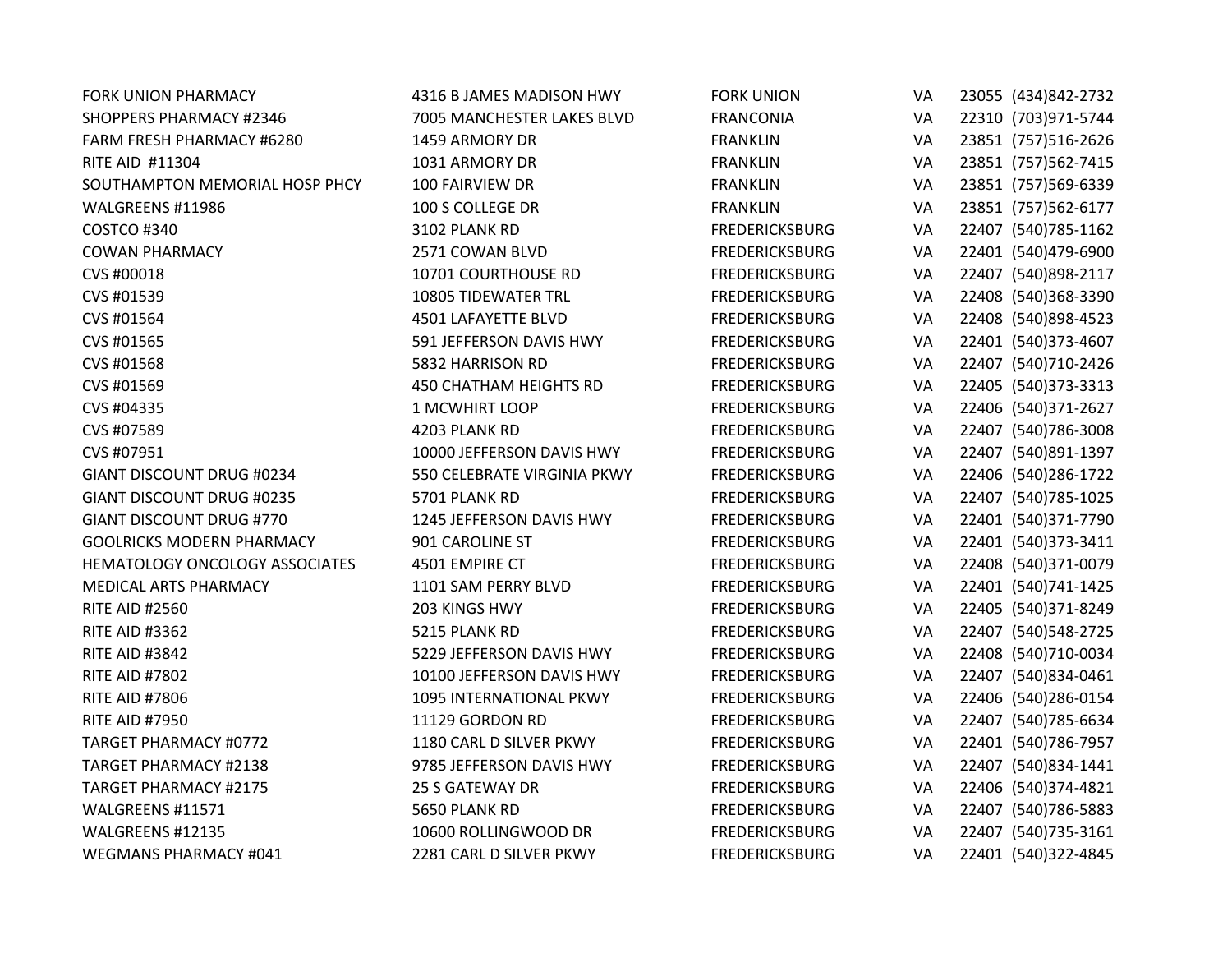| CVS #07509                            | 352 REMOUNT RD              | <b>FRONT ROYAL</b>  | VA        | 22630 (540) 635-1601 |
|---------------------------------------|-----------------------------|---------------------|-----------|----------------------|
| <b>FAMILY PHARMACY SERVICES</b>       | 303 W 10TH ST               | <b>FRONT ROYAL</b>  | VA        | 22630 (540) 636-2222 |
| KMART PHARMACY #9125                  | 465 S ST                    | <b>FRONT ROYAL</b>  | VA        | 22630 (540) 636-8606 |
| LESTER AND MOWERY'S PHARMACY          | 20 SOUTH ST                 | <b>FRONT ROYAL</b>  | VA        | 22630 (540) 622-2307 |
| MARTIN'S PHARMACY #0282               | 409 SOUTH ST                | <b>FRONT ROYAL</b>  | VA        | 22630 (540) 635-3175 |
| <b>RITE AID #3695</b>                 | 800 JOHN MARSHALL HWY       | <b>FRONT ROYAL</b>  | VA        | 22630 (540)631-0332  |
| <b>TARGET PHARMACY #2297</b>          | 10 CROOKED RUN PLZ          | <b>FRONT ROYAL</b>  | VA        | 22630 (540) 631-3291 |
| CVS #05928                            | 14380 MCGRAWS CORNER DR     | <b>GAINESVILLE</b>  | VA        | 20155 (703) 753-3051 |
| <b>GAINESVILLE PHARMACY</b>           | 7963 HERITAGE VILLAGE PLZ   | <b>GAINESVILLE</b>  | VA        | 20155 (703)743-5603  |
| GIANT DISCOUNT DRUG #0257             | 7575 LINTON HALL RD         | <b>GAINESVILLE</b>  | VA        | 20155 (703) 754-2357 |
| <b>HARRIS TEETER PHARMACY #251</b>    | 7910 CRESCENT PARK DR       | <b>GAINESVILLE</b>  | VA        | 20155 (703) 753-7724 |
| <b>RITE AID #7857</b>                 | 14610 LEE HWY               | GAINESVILLE         | VA        | 20155 (571)248-6536  |
| <b>TARGET PHARMACY #1873</b>          | 13301 WHITNEY RD            | GAINESVILLE         | VA        | 20155 (571)261-5061  |
| WALGREENS #10822                      | 4985 WELLINGTON RD          | <b>GAINESVILLE</b>  | VA        | 20155 (703) 753-2683 |
| <b>WEGMANS PHARMACY #042</b>          | 8297 STONEWALL SHOPS SQ     | <b>GAINESVILLE</b>  | VA        | 20155 (571)222-2345  |
| CVS #03785                            | 100 MEADOW ST               | <b>GALAX</b>        | VA        | 24333 (276)236-5371  |
| FOOD CITY PHARMACY #865               | 955 E STUART DR STE A       | <b>GALAX</b>        | VA        | 24333 (276)238-0684  |
| <b>GALAX PHARMACY</b>                 | 967 C E STUART DR           | <b>GALAX</b>        | VA        | 24333 (276)236-1120  |
| <b>RITE AID #3587</b>                 | 425 E STUART DR             | <b>GALAX</b>        | VA        | 24333 (276)236-3402  |
| <b>BOARDWATER DRUG BY WAGS #15669</b> | 119 EAST JACKSON ST STE 101 | <b>GATE CITY</b>    | VA        | 24251 (276)386-3821  |
| CVS #07343                            | 241 GATEWAY PLZ STE 105     | <b>GATE CITY</b>    | VA        | 24251 (276)386-6644  |
| <b>GLADE PHARMACY</b>                 | 33472 LEE HWY               | <b>GLADE SPRING</b> | VA        | 24340 (276)429-2004  |
| COSTCO #205                           | 9650 W BROAD ST             | <b>GLEN ALLEN</b>   | VA        | 23060 (804) 273-9276 |
| CVS #02169                            | 10910 W BROAD ST            | <b>GLEN ALLEN</b>   | VA        | 23060 (804)935-6916  |
| CVS #05790                            | 11271 NUCKOLS RD            | <b>GLEN ALLEN</b>   | VA        | 23059 (804)217-8881  |
| <b>MARTINS PHARMACY</b>               | 9645 W BROAD ST             | <b>GLEN ALLEN</b>   | <b>VA</b> | 23060 (804)965-0533  |
| <b>TARGET PHARMACY #1019</b>          | <b>10100 BROOK RD</b>       | <b>GLEN ALLEN</b>   | VA        | 23060 (804) 262-4603 |
| <b>TARGET PHARMACY #1049</b>          | 11290 W BROAD ST            | <b>GLEN ALLEN</b>   | VA        | 23060 (804)360-8912  |
| <b>UKROP'S PHARMACY #433</b>          | 10250 STAPLES MILL RD       | <b>GLEN ALLEN</b>   | VA        | 23060 (804) 755-6207 |
| <b>UKROP'S PHARMACY #435</b>          | <b>10150 BROOK RD</b>       | <b>GLEN ALLEN</b>   | VA        | 23060 (804)261-1760  |
| WALGREENS #02732                      | 9801 BROOK RD               | <b>GLEN ALLEN</b>   | VA        | 23059 (804) 264-9587 |
| WALGREENS #07114                      | 11300 NUCKOLS RD            | <b>GLEN ALLEN</b>   | VA        | 23059 (804) 270-4683 |
| WALGREENS #15235                      | 4881 COX RD                 | <b>GLEN ALLEN</b>   | VA        | 23060 (804) 270-3784 |
| <b>GLOUCESTER PHARMACY</b>            | 7453 HARGETT BLVD           | <b>GLOUCESTER</b>   | VA        | 23061 (804)694-5815  |
| <b>RITE AID #3698</b>                 | 6908 MAIN ST                | <b>GLOUCESTER</b>   | VA        | 23061 (804) 693-2160 |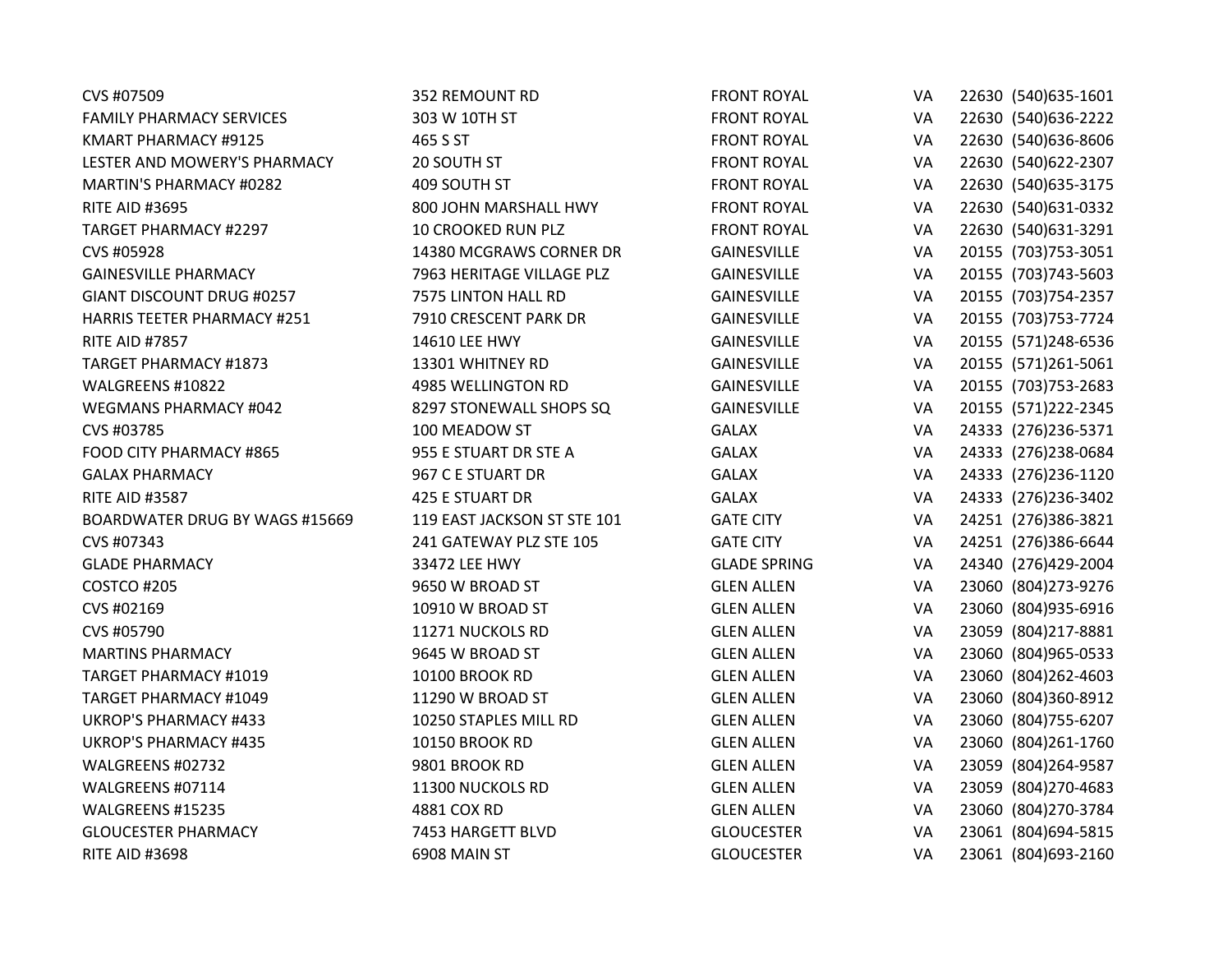| <b>DAWSONS PHARMACY</b>              | 2728 FAIRGROUND RD         | <b>GOOCHLAND</b>    | VA | 23063 (804) 556-3311 |
|--------------------------------------|----------------------------|---------------------|----|----------------------|
| <b>GOOCHLAND PHARMACY</b>            | 1956 SANDY HOOK RD         | <b>GOOCHLAND</b>    | VA | 23063 (804) 556-3607 |
| <b>GORDONSVILLE MEDICAL PHARMACY</b> | 103 E GORDON AVE           | <b>GORDONSVILLE</b> | VA | 22942 (540)832-2214  |
| <b>FARM FRESH PHARMACY #404</b>      | 6500 GEORGE W MEM HWY      | <b>GRAFTON</b>      | VA | 23692 (757)947-1244  |
| <b>RITE AID #3971</b>                | 5500 GEORGE WASHINGTON HWY | <b>GRAFTON</b>      | VA | 23692 (757)898-5466  |
| CVS #01377                           | 9871 GEORGETOWN PIKE       | <b>GREAT FALLS</b>  | VA | 22066 (703) 759-2428 |
| SAFEWAY PHARMACY #1417               | 9881 GEORGETOWN PIKE       | <b>GREAT FALLS</b>  | VA | 22066 (703) 759-3837 |
| <b>GRETNA DRUG COMPANY</b>           | 108 VADEN DR               | <b>GRETNA</b>       | VA | 24557 (434) 656-1251 |
| <b>GROTTOES PHARMACY</b>             | <b>402 AUGUSTA AVE</b>     | <b>GROTTOES</b>     | VA | 24441 (540)249-5881  |
| <b>MEDICAL PARK PHARMACY</b>         | 1503 SLATE CREEK RD        | <b>GRUNDY</b>       | VA | 24614 (276)935-6455  |
| PLAZA PHARMACY                       | 1123 PLAZA DR              | <b>GRUNDY</b>       | VA | 24614 (276)935-7332  |
| <b>RITE AID #2497</b>                | 20822 RIVERSIDE DR         | <b>GRUNDY</b>       | VA | 24614 (276)935-4675  |
| ROYAL CITY PHARMACY                  | 20716 RIVERSIDE DR         | <b>GRUNDY</b>       | VA | 24614 (276)935-2115  |
| SUPER DOLLAR PHARMACY                | 1063 EDGEWATER DR          | <b>GRUNDY</b>       | VA | 24614 (276)244-1133  |
| <b>WESTWOOD PHARMACY</b>             | 24505 RIVERSIDE DR         | <b>GRUNDY</b>       | VA | 24614 (276)935-4040  |
| CVS #02315                           | <b>401 E MERCURY BLVD</b>  | <b>HAMPTON</b>      | VA | 23663 (757) 728-3524 |
| CVS #05796                           | 2315 MERCURY BLVD          | <b>HAMPTON</b>      | VA | 23666 (757)262-1227  |
| FARM FRESH PHARMACY #0219            | 2190 COLISEUM DR           | <b>HAMPTON</b>      | VA | 23666 (757)827-7432  |
| FARM FRESH PHARMACY #205             | <b>30 TOWNE CENTER WAY</b> | <b>HAMPTON</b>      | VA | 23666 (757)827-5490  |
| <b>FARM FRESH PHARMACY #295</b>      | <b>608 E MERCURY BLVD</b>  | <b>HAMPTON</b>      | VA | 23663 (757) 723-0714 |
| HAMPTON HEALTH MART PHARMACY         | 3321 W MERCURY BLVD STE D  | <b>HAMPTON</b>      | VA | 23666 (757)864-0380  |
| KMART PHARMACY #3154                 | 210 W MERCURY BLVD         | <b>HAMPTON</b>      | VA | 23669 (757) 722-2823 |
| MERCURY WEST DISCOUNT PHARMACY       | 2268 EXECUTIVE DR          | <b>HAMPTON</b>      | VA | 23666 (757)827-1938  |
| RITE AID #11289                      | 3401 W MERCURY BLVD        | <b>HAMPTON</b>      | VA | 23666 (757)827-5672  |
| RITE AID #11290                      | <b>40 TOWN CENTER WAY</b>  | <b>HAMPTON</b>      | VA | 23666 (757)896-0032  |
| RITE AID #11291                      | 3701 KECOUGHTAN RD         | <b>HAMPTON</b>      | VA | 23669 (757) 728-2913 |
| <b>RITE AID #1889</b>                | 1533 E PEMBROKE AVE        | <b>HAMPTON</b>      | VA | 23663 (757) 728-9649 |
| <b>RITE AID #3409</b>                | 30 S ARMISTEAD AVE         | <b>HAMPTON</b>      | VA | 23669 (757)726-0348  |
| <b>RITE AID #3850</b>                | 4813 W MERCURY BLVD        | <b>HAMPTON</b>      | VA | 23666 (757)826-2792  |
| <b>RITE AID #3948</b>                | 227-2 FOX HILL RD          | <b>HAMPTON</b>      | VA | 23669 (757)851-0660  |
| SENTRA CAREPLEX HOSP OP              | 3000 COLISEUM DR           | <b>HAMPTON</b>      | VA | 23666 (757) 736-1268 |
| <b>TARGET PHARMACY #2501</b>         | 5001 HOLT AVE              | <b>HAMPTON</b>      | VA | 23666 (757)951-2301  |
| WALGREENS #04617                     | 919 W MERCURY BLVD         | <b>HAMPTON</b>      | VA | 23666 (757)827-2995  |
| WALGREENS #05878                     | 3326 W MERCURY BLVD        | <b>HAMPTON</b>      | VA | 23666 (757)826-5522  |
| WALGREENS #11572                     | 500 SETTLERS LANDING RD    | <b>HAMPTON</b>      | VA | 23669 (757) 723-7614 |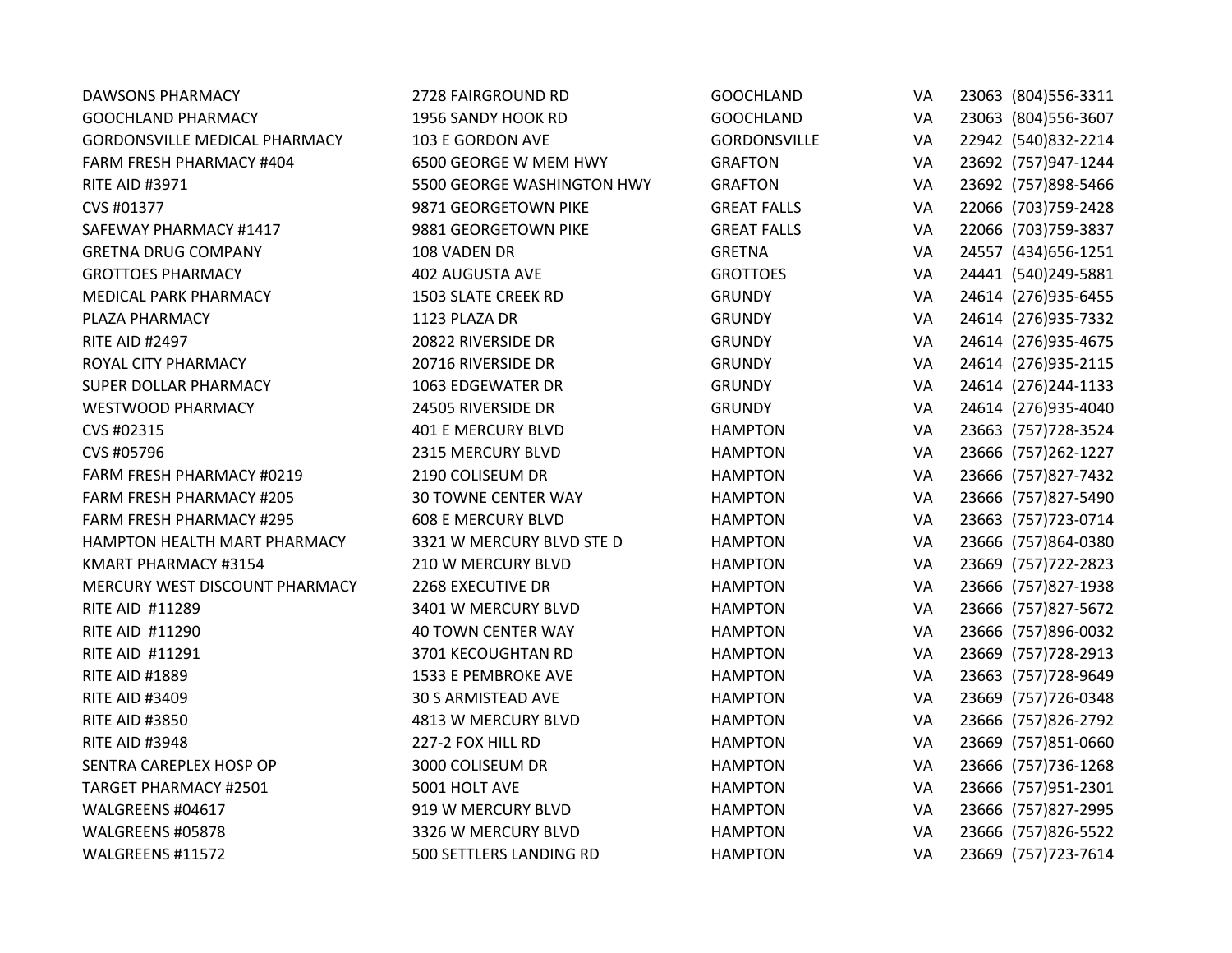| WALGREENS #7240                   | 235 E MERCURY BLVD         | <b>HAMPTON</b>      | VA        | 23669 (757) 722-0795 |
|-----------------------------------|----------------------------|---------------------|-----------|----------------------|
| CVS #04175                        | 12935 BOOKER T WASHINGTON  | <b>HARDY</b>        | VA        | 24101 (540) 721-6169 |
| KROGER PHARMACY #29399            | 80 WESTLAKE RD             | <b>HARDY</b>        | VA        | 24101 (540) 721-4277 |
| COSTCO #238                       | 1830 RESEVOIR ST           | <b>HARRISONBURG</b> | VA        | 22801 (540)432-8980  |
| CVS #01552                        | 780 CANTRELL AVE           | <b>HARRISONBURG</b> | VA        | 22801 (540)434-8916  |
| CVS #04237                        | 1100 S HIGH ST             | <b>HARRISONBURG</b> | VA        | 22801 (540)433-1158  |
| CVS #07947                        | 1188 PORT REPUBLIC RD      | <b>HARRISONBURG</b> | VA        | 22801 (540)433-2437  |
| KMART PHARMACY #7032              | 1835 E MARKET ST           | <b>HARRISONBURG</b> | VA        | 22801 (540)434-0551  |
| KROGER PHARMACY #29310            | 1790 E MARKET ST           | <b>HARRISONBURG</b> | VA        | 22801 (540)432-1131  |
| <b>MARTIN'S PHARMACY #424</b>     | 2035 E MARKET ST STE 115   | <b>HARRISONBURG</b> | VA        | 22801 (540)442-7380  |
| MEDICAP PHARMACY #8366            | 2091 PRO POINTE LN         | <b>HARRISONBURG</b> | VA        | 22801 (540)433-6337  |
| MEDICAP PHARMACY #8396            | 1851 VIRGINIA AVE          | <b>HARRISONBURG</b> | VA        | 22802 (540)434-7455  |
| PARKVIEW PHARMACY                 | 627 CHICAGO AVE            | <b>HARRISONBURG</b> | VA        | 22802 (540)433-8678  |
| PEAKSIDE PHARMACY CARE CTR        | 4063 QUARLES CT            | <b>HARRISONBURG</b> | VA        | 22801 (540)432-1575  |
| <b>RITE AID #3642</b>             | 1420 S MAIN ST             | <b>HARRISONBURG</b> | VA        | 22801 (540)434-7341  |
| <b>RITE AID #4835</b>             | 599 MOUNT CLINTON PIKE     | <b>HARRISONBURG</b> | VA        | 22802 (540)434-4760  |
| <b>TARGET PHARMACY #2071</b>      | 1995 E MARKET ST           | <b>HARRISONBURG</b> | VA        | 22801 (540)432-1825  |
| <b>WILLIAMSON HUGHES PHARMACY</b> | 1380 LITTLE SORRELL DR     | <b>HARRISONBURG</b> | VA        | 22801 (540)434-2372  |
| <b>WILLIAMSONS PHARMACY</b>       | 1776 S MAIN ST             | <b>HARRISONBURG</b> | VA        | 22801 (540)434-1166  |
| MEDICINE SHOPPE PHARMACY #1177    | 9893 GENERAL PULLER HWY    | <b>HARTFIELD</b>    | VA        | 23071 (804) 776-9990 |
| FARM FRESH PHARMACY #814          | 7254 GEORGE WASHINGTON     | <b>HAYES</b>        | VA        | 23072 (804) 642-2208 |
| RITE AID #11235                   | 2318 YORK CROSSING DR      | <b>HAYES</b>        | VA        | 23072 (804) 642-2115 |
| WALGREENS #11298                  | 2418 GEORGE WASHINGTON     | <b>HAYES</b>        | VA        | 23072 (804)642-5810  |
| CVS #08966                        | 15250 WASHINGTON ST        | <b>HAYMARKET</b>    | VA        | 20169 (703) 753-1032 |
| GIANT DISCOUNT DRUG #0790         | 5581 MERCHANTS VIEW SQ     | HAYMARKET           | VA        | 20169 (571)248-4551  |
| <b>HAYSI DRUG CENTER</b>          | 23906 DICKENSON HWY        | <b>HAYSI</b>        | VA        | 24256 (276)865-5135  |
| JONES AND COUNTS PHARMACY         | 251 MAIN ST                | <b>HAYSI</b>        | VA        | 24256 (276)865-5560  |
| NORTHUMBERLAND PHARMACY           | 6954 NORTHUMBERLAND HWY    | <b>HEATHSVILLE</b>  | VA        | 22473 (804) 580-4940 |
| <b>KROGER PHARMACY #517</b>       | 11895 W BROAD ST           | <b>HENRICO</b>      | VA        | 23233 (804)360-3268  |
| <b>SPRINGER PHARMACY</b>          | 1 W NINE MILE RD           | <b>HENRICO</b>      | VA        | 23075 (804)737-6049  |
| CVS #01402                        | 1062 ELDEN ST              | <b>HERNDON</b>      | VA        | 20170 (703)471-7000  |
| CVS #02006                        | <b>2525 CENTREVILLE RD</b> | <b>HERNDON</b>      | VA        | 20171 (703)713-1533  |
| CVS #02155                        | 3071 CENTREVILLE RD        | <b>HERNDON</b>      | VA        | 20171 (703) 787-9562 |
| <b>GIANT DISCOUNT DRUG #0753</b>  | 2551 JOHN MILTON DR        | <b>HERNDON</b>      | VA        | 20171 (703)620-9664  |
| <b>GIANT DISCOUNT DRUG #0775</b>  | 13330 FRANKLIN FARM RD     | <b>HERNDON</b>      | <b>VA</b> | 20171 (703)689-3450  |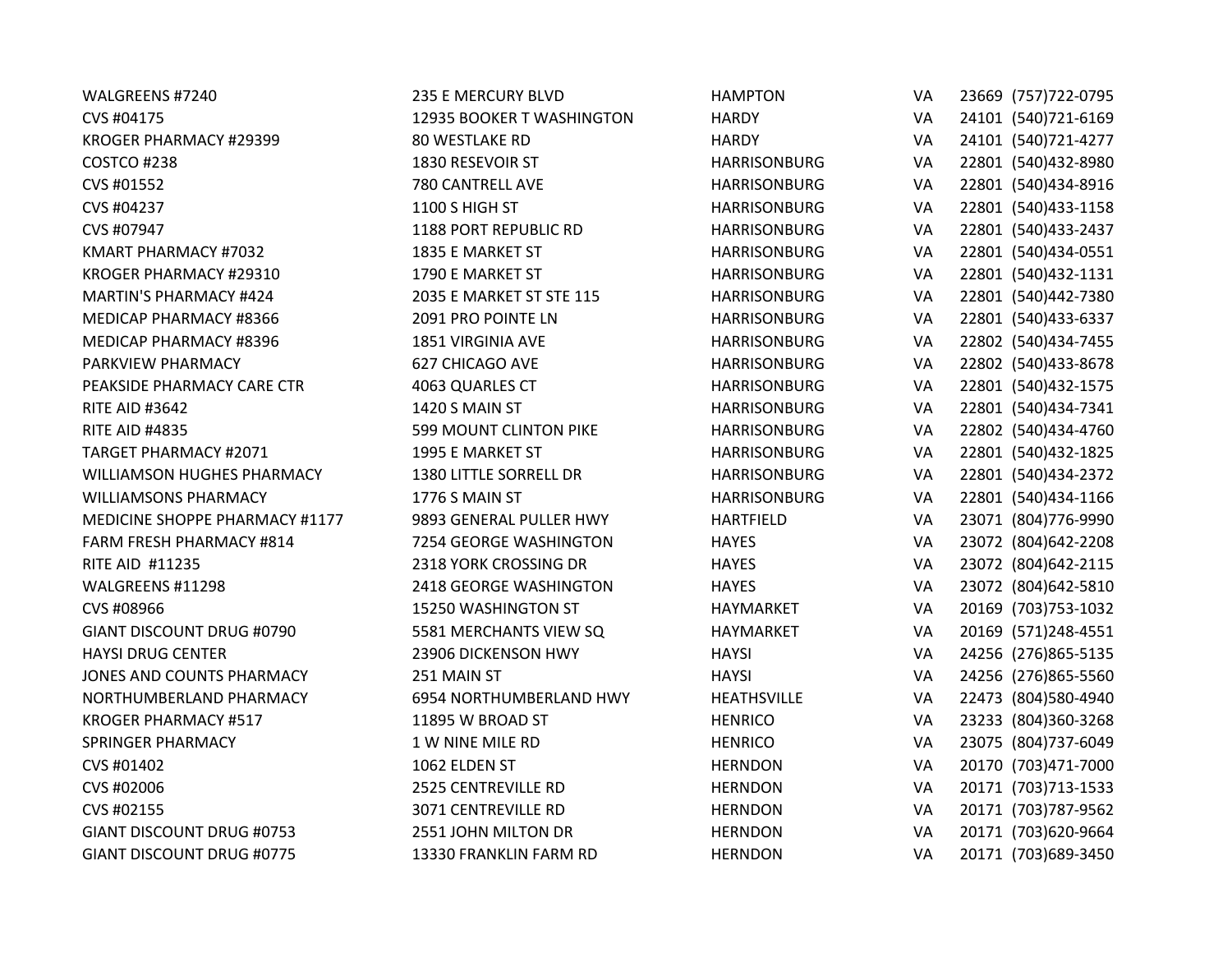| <b>GIANT DISCOUNT DRUG #1176</b>       | 1228 ELDEN ST                 | <b>HERNDON</b>          | VA        | 20170 (703) 689-2570 |
|----------------------------------------|-------------------------------|-------------------------|-----------|----------------------|
| <b>HARRIS TEETER PHARMACY #085</b>     | 12960 HIGHLAND CROSSING DR    | <b>HERNDON</b>          | VA        | 20171 (703)796-0239  |
| <b>HERNDON PHARMACY AND MED SPPLY</b>  | 208 ELDEN ST                  | <b>HERNDON</b>          | VA        | 20170 (703)481-0123  |
| SAFEWAY PHARMACY #1689                 | 413 ELDEN ST                  | <b>HERNDON</b>          | VA        | 20170 (571)262-2970  |
| <b>SHOPPERS PHARMACY #939</b>          | 2425 CENTREVILLE RD           | <b>HERNDON</b>          | VA        | 20171 (703)667-4283  |
| WALGREENS #10165                       | 603 ELDEN ST                  | <b>HERNDON</b>          | VA        | 20170 (703)796-6482  |
| CVS #01534                             | 1301 E 9 MILE RD              | <b>HIGHLAND SPRINGS</b> | VA        | 23075 (804)737-6493  |
| <b>BLUE RIDGE PHARMACY</b>             | 416 S MAIN ST                 | <b>HILLSVILLE</b>       | VA        | 24343 (276) 728-5187 |
| CVS #07308                             | 915 W STUART DR               | <b>HILLSVILLE</b>       | VA        | 24343 (276)728-4143  |
| <b>NUCKOLLS DRUG</b>                   | 100 CARROLL ST                | <b>HILLSVILLE</b>       | VA        | 24343 (276)728-2731  |
| SOUTHWESTERN VA TRAINING PHCY          | <b>160 TRAINING CENTER RD</b> | <b>HILLSVILLE</b>       | VA        | 24343 (276)728-9081  |
| <b>WEBB'S FAMILY PHARMACY</b>          | 845 W STUART DR               | <b>HILLSVILLE</b>       | VA        | 24343 (276) 728-9333 |
| CVS #06292                             | 7515 WILLIAMSON RD            | <b>HOLLINS</b>          | VA        | 24019 (540) 563-1010 |
| <b>NEW GARDEN PHARMACY</b>             | 128 RED BUD HWY               | <b>HONAKER</b>          | VA        | 24260 (276)873-6132  |
| <b>TIGERX PHARMACY</b>                 | <b>48 COMMERCE DR</b>         | <b>HONAKER</b>          | VA        | 24260 (276)873-4700  |
| <b>HOMETOWN DRUG</b>                   | 2313 OAKLAWN BLVD             | <b>HOPEWELL</b>         | VA        | 23860 (804)458-3784  |
| <b>RITE AID #3705</b>                  | 2305 OAKLAWN BLVD             | <b>HOPEWELL</b>         | VA        | 23860 (804)458-1231  |
| RITE AID #764                          | 5210 OAKLAWN BLVD             | <b>HOPEWELL</b>         | VA        | 23860 (804)458-8688  |
| WALGREENS #12360                       | 3901 OAKLAWN BLVD             | <b>HOPEWELL</b>         | VA        | 23860 (804)452-2542  |
| <b>HOT SPRINGS PHARMACY</b>            | 2833 MAIN ST                  | <b>HOT SPRINGS</b>      | VA        | 24445 (540)839-2322  |
| HURLEY COMMUNITY PHARMACY              | <b>RTE 643</b>                | <b>HURLEY</b>           | VA        | 24620 (276)566-4488  |
| <b>IALTERS DRUG</b>                    | 533 E MAIN ST                 | INDEPENDENCE            | VA        | 24348 (276) 773-2501 |
| <b>WOODY'S PHARMACY</b>                | 576 E MAIN ST                 | INDEPENDENCE            | VA        | 24348 (276) 773-2211 |
| <b>JONESVILLE DRUG</b>                 | 154 CHAPPELL DR               | <b>JONESVILLE</b>       | VA        | 24263 (276)346-2180  |
| <b>SMITHS PHARMACY &amp; HOME HLTH</b> | 111 S BROAD ST                | KENBRIDGE               | VA        | 23944 (434) 676-2266 |
| <b>RITE AID #3318</b>                  | 670 KING ST                   | KEYSVILLE               | VA        | 23947 (434) 736-0060 |
| CVS #07557                             | 100 JAMES B JONES MEMORIAL    | KILMARNOCK              | VA        | 22482 (804)435-1602  |
| <b>MAIN STREET PHARMACY</b>            | 308 N MAIN ST                 | <b>KILMARNOCK</b>       | VA        | 22482 (804)435-8818  |
| WALGREENS #11381                       | 573 N MAIN ST                 | KILMARNOCK              | VA        | 22482 (804)435-8890  |
| CVS #00392                             | 11458 KINGS HWY               | <b>KING GEORGE</b>      | VA        | 22485 (540) 775-2284 |
| GIANT DISCOUNT DRUG #0781              | 12445 HEDGES RUN DR           | <b>LAKE RIDGE</b>       | VA        | 22192 (703)491-7694  |
| LOUDOUN FAMILY PHARMACY                | 19415 DEERFIELD AVE STE 116   | LANSDOWNE               | VA        | 20176 (267) 257-3364 |
| TRI AREA COMM PHCY LAUREL FORK         | 14558 DANVILLE PIKE           | <b>LAUREL FORK</b>      | VA        | 24352 (276)398-2620  |
| RITE AID #11305                        | 115 BRUNSWICK SUARE CT        | LAWRENCEVILLE           | VA        | 23868 (434) 848-4247 |
| <b>FAMILY DRUG CENTER</b>              | 110 W MAIN ST                 | <b>LEBANON</b>          | <b>VA</b> | 24266 (276)889-1919  |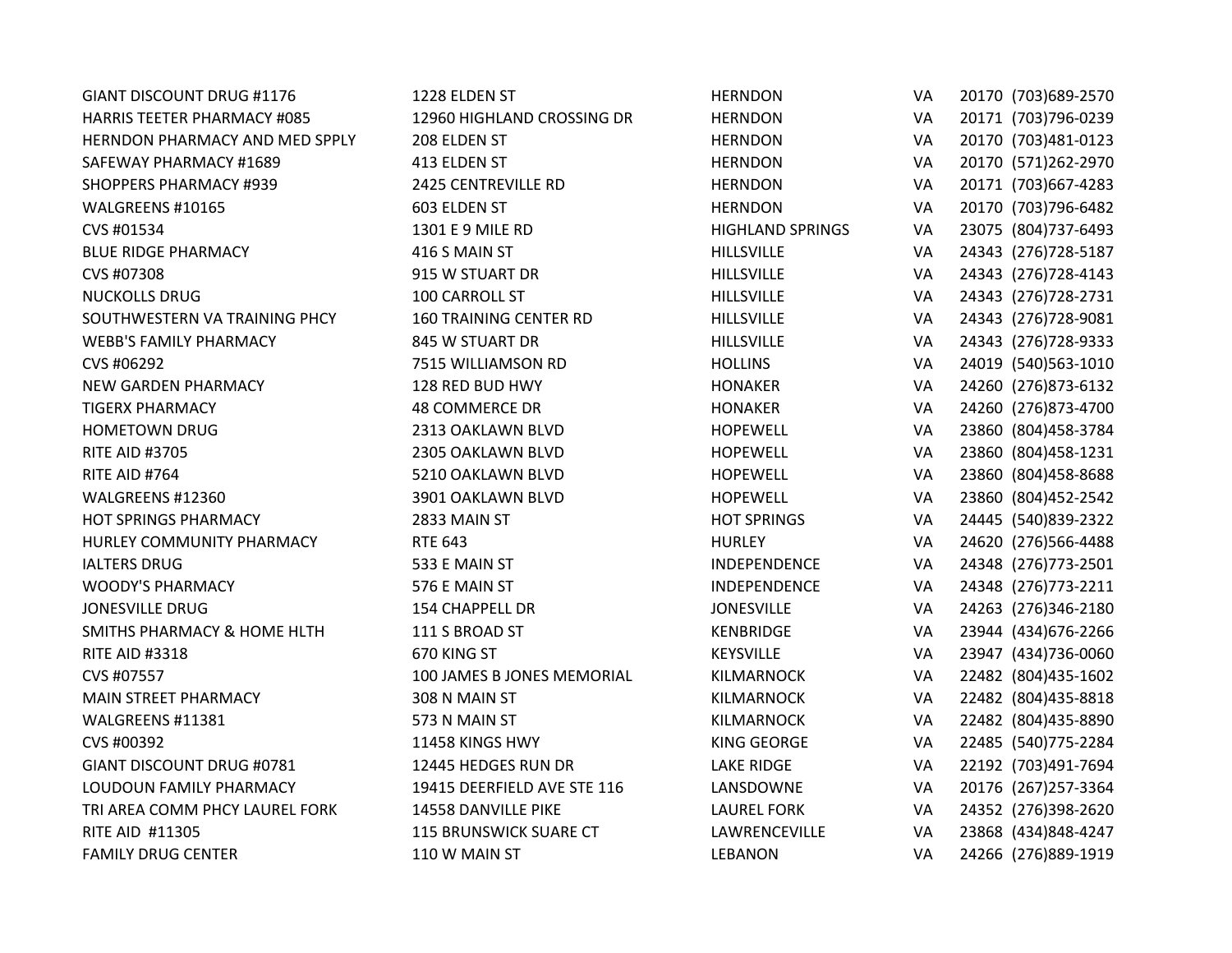| FOOD CITY PHARMACY #890            | <b>890 PITTSTON AVE</b>       | <b>LEBANON</b>      | VA | 24266 (276)889-3800  |
|------------------------------------|-------------------------------|---------------------|----|----------------------|
| MCFARLANE HILLMAN PHARMACY         | 116 S FLANNARAN AVE STE A     | <b>LEBANON</b>      | VA | 24266 (276)889-5721  |
| <b>RITE AID #1196</b>              | 1094 E MAIN ST                | <b>LEBANON</b>      | VA | 24266 (276)889-4149  |
| COSTCO #337                        | 1300 EDWARDS FERRY RD         | <b>LEESBURG</b>     | VA | 20176 (703) 669-1146 |
| CVS #01415                         | <b>616 E MARKET ST</b>        | <b>LEESBURG</b>     | VA | 20176 (703) 777-2940 |
| CVS #04038                         | 19305 RUBY DR                 | <b>LEESBURG</b>     | VA | 20176 (571)333-5918  |
| GIANT DISCOUNT DRUG #0250          | <b>635 POTOMAC STATION DR</b> | <b>LEESBURG</b>     | VA | 20176 (571)258-1901  |
| <b>GIANT DISCOUNT DRUG #0799</b>   | <b>61 CATOCTIN CIR</b>        | <b>LEESBURG</b>     | VA | 20175 (703) 771-9518 |
| <b>HARRIS TEETER PHARMACY #100</b> | 19350 WINMEADE DR             | LEESBURG            | VA | 20176 (571)333-7244  |
| LANSDOWNE PHARMACY                 | 19465 DEERFIELD AVE STE 107   | <b>LEESBURG</b>     | VA | 20176 (703)726-2800  |
| LEESBURG PHARMACY                  | 36 CATOCTIN CIR SE STE C      | <b>LEESBURG</b>     | VA | 20175 (703) 777-5333 |
| <b>RITE AID #3707</b>              | 448 S KING ST                 | <b>LEESBURG</b>     | VA | 20175 (703) 777-3111 |
| SAFEWAY PHARMACY #4218             | 437 S KING ST                 | <b>LEESBURG</b>     | VA | 20175 (703) 771-1741 |
| <b>TARGET PHARMACY #1874</b>       | 1200 EDWARDS FERRY RD         | <b>LEESBURG</b>     | VA | 20176 (703) 777-8059 |
| WALGREENS #09838                   | 526 FORT EVANS RD             | <b>LEESBURG</b>     | VA | 20176 (571)209-5631  |
| WALGREENS #10690                   | 424 SYCOLIN RD SE             | <b>LEESBURG</b>     | VA | 20175 (703) 777-2354 |
| WEGMANS PHARMACY #044              | 101 CROSSTRAIL BLVD SE        | <b>LESSBURG</b>     | VA | 20175 (703) 669-2255 |
| <b>BIERER'S PHARMACY</b>           | 146 S MAIN ST                 | <b>LEXINGTON</b>    | VA | 24450 (540)463-3119  |
| CVS #06325                         | 506 E NELSON ST               | <b>LEXINGTON</b>    | VA | 24450 (540)463-7126  |
| KROGER PHARMACY #29404             | 422 E NELSON DR               | <b>LEXINGTON</b>    | VA | 24450 (540)464-1600  |
| LEX CARE PHARMACY                  | 146 S MAIN ST                 | <b>LEXINGTON</b>    | VA | 24450 (540)463-6284  |
| LEXINGTON PRESCRIPTION CENTER      | 800 S MAIN ST                 | <b>LEXINGTON</b>    | VA | 24450 (540)463-9166  |
| CVS #07594                         | 36115 GOODWIN DR              | <b>LOCUST GROVE</b> | VA | 22508 (540)972-0319  |
| WILDERNESS CENTER PHARMACY INC     | 5479 GERMANNA HWY             | <b>LOCUST GROVE</b> | VA | 22508 (540)972-7994  |
| <b>GIANT DISCOUNT DRUG #1298</b>   | 8941 OX RD                    | <b>LORTON</b>       | VA | 22079 (703)690-5001  |
| <b>KC PHARMACY</b>                 | 8988 LORTON STATION BLVD      | <b>LORTON</b>       | VA | 22079 (703)339-9599  |
| <b>RITE AID #2257</b>              | 7764 GUNSTON PLAZA DR         | <b>LORTON</b>       | VA | 22079 (703)339-0180  |
| <b>SHOPPERS PHARMACY #978</b>      | 9409 LORTON MARKET ST         | <b>LORTON</b>       | VA | 22079 (703)372-2891  |
| WALGREENS #11525                   | 9372 RICHMOND HWY             | <b>LORTON</b>       | VA | 22079 (571)642-0103  |
| <b>BAILEY'S DRUG STORE</b>         | 117 W MAIN ST                 | LOUISA              | VA | 23093 (540)967-0223  |
| CVS #07561                         | 503 MAIN ST                   | LOUISA              | VA | 23093 (540)967-0063  |
| WALGREENS #10923                   | 412 E MAIN ST                 | LOUISA              | VA | 23093 (540)967-0771  |
| <b>RITE AID #11234</b>             | 74 TANBARK PLAZA DR           | LOVINGSTON          | VA | 22949 (434) 263-4224 |
| CVS #07593                         | 1404 W 211 BYP                | LURAY               | VA | 22835 (540) 743-4529 |
| <b>LURAY APOTHECARY</b>            | 10 2ND ST                     | LURAY               | VA | 22835 (540) 743-3784 |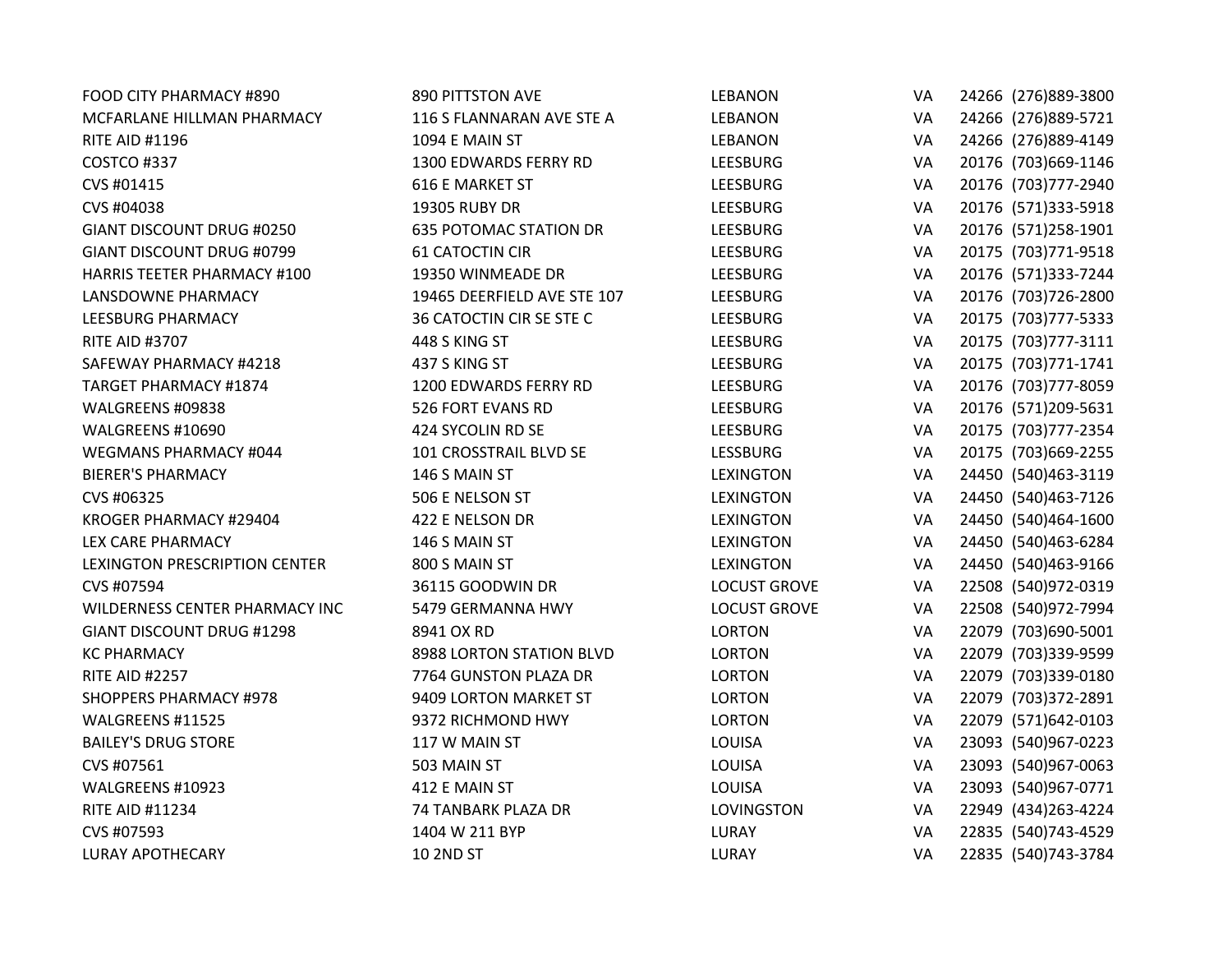| CVS #03502                         | 2223 FLORIDA AVE            | <b>LYNCHBURG</b>       | VA | 24501 (434)846-8481  |
|------------------------------------|-----------------------------|------------------------|----|----------------------|
| CVS #03512                         | 2259 LANGHORNE RD           | <b>LYNCHBURG</b>       | VA | 24501 (434)845-5953  |
| CVS #03548                         | 2009 WARDS RD               | <b>LYNCHBURG</b>       | VA | 24502 (434)239-2696  |
| CVS #04285                         | 21550 TIMBERLAKE RD         | <b>LYNCHBURG</b>       | VA | 24502 (434)239-0311  |
| CVS #07028                         | 18665 FOREST RD             | <b>LYNCHBURG</b>       | VA | 24502 (434)385-8610  |
| CVS #07363                         | 3100 OLD FOREST RD          | <b>LYNCHBURG</b>       | VA | 24503 (434)384-0497  |
| <b>EXTENDED CARE ASSOCIATES</b>    | 105 BRADLEY DR              | <b>LYNCHBURG</b>       | VA | 24501 (434)845-5290  |
| JOHNSON HEALTH CENTER PHARMACY     | 320 FEDERAL ST              | <b>LYNCHBURG</b>       | VA | 24504 (434)455-3265  |
| KMART PHARMACY #4084               | 2315 WARD'S RD              | <b>LYNCHBURG</b>       | VA | 24502 (434) 239-0387 |
| KROGER PHARMACY #29300             | 2840 LINKHORNE DR           | <b>LYNCHBURG</b>       | VA | 24503 (434)384-2670  |
| KROGER PHARMACY #29326             | 2012 WARDS RD               | <b>LYNCHBURG</b>       | VA | 24502 (434)239-6641  |
| KROGER PHARMACY #29327             | 7805 TIMBERLAKE RD          | <b>LYNCHBURG</b>       | VA | 24502 (434)237-5839  |
| KROGER PHARMACY #29408             | 4119 BOONESBORO RD          | <b>LYNCHBURG</b>       | VA | 24503 (434)384-3666  |
| LYNCHBURG HEM ONC CLINIC           | 1701 THOMSON DR STE 200     | <b>LYNCHBURG</b>       | VA | 24501 (434)200-5925  |
| MEDICAL ASSOC CENTRAL VIRGINIA     | 2215 LANDOVER PL            | <b>LYNCHBURG</b>       | VA | 24501 (434)947-3944  |
| ROBERTSON DRUG COMPANY             | 6109 FORT AVE               | <b>LYNCHBURG</b>       | VA | 24502 (434)239-2621  |
| SAMS #6458                         | 3912 WARDS RD               | <b>LYNCHBURG</b>       | VA | 24502 (434) 237-7027 |
| <b>TARGET PHARMACY #1275</b>       | 4040 WARDS RD               | <b>LYNCHBURG</b>       | VA | 24502 (434)239-7092  |
| WALGREENS #07115                   | 2004 WARDS RD               | <b>LYNCHBURG</b>       | VA | 24502 (434)832-0935  |
| WALGREENS #07619                   | 21400 TIMBERLAKE RD         | <b>LYNCHBURG</b>       | VA | 24502 (434) 239-5752 |
| WALGREENS #10691                   | 5006 BOONSBORO RD           | <b>LYNCHBURG</b>       | VA | 24503 (434)386-6412  |
| <b>MADISON DRUG COMPANY</b>        | 114 N MAIN ST               | <b>MADISON</b>         | VA | 22727 (540)948-4400  |
| CENTRAL VA TRAINING CTR PHCY       | 521 COLONY RD               | <b>MADISON HEIGHTS</b> | VA | 24572 (434)947-6719  |
| CVS #03509                         | 4861 S AMHERST HWY          | <b>MADISON HEIGHTS</b> | VA | 24572 (434)845-5991  |
| <b>GUNN'S PHARMACY</b>             | <b>46 A BROAD STREET RD</b> | <b>MANAKIN SABOT</b>   | VA | 23103 (804) 784-5975 |
| COSTCO #225                        | 10701 SUDLEY MANOR DR       | <b>MANASSAS</b>        | VA | 20110 (703)335-1414  |
| CVS #01393                         | 8041 SUDLEY RD              | MANASSAS               | VA | 20109 (703)368-9246  |
| CVS #01406                         | 9200 CENTREVILLE RD         | <b>MANASSAS</b>        | VA | 20110 (703)368-9146  |
| CVS #01733                         | 6360 HOADLY RD              | <b>MANASSAS</b>        | VA | 20112 (703)897-4961  |
| CVS #01801                         | 9972 LIBERIA AVE            | <b>MANASSAS</b>        | VA | 20110 (703)257-0002  |
| CVS #2019                          | 5515 ASHLAND COMMUNITY SQ   | <b>MANASSAS</b>        | VA | 20112 (703)583-6924  |
| GIANT DISCOUNT DRUG #0768          | 8819 CENTERVILLE RD         | MANASSAS               | VA | 20110 (703) 631-2780 |
| <b>GIANT DISCOUNT DRUG #1079</b>   | 8025 SUDLEY RD              | MANASSAS               | VA | 20110 (703) 631-3789 |
| <b>GIANT DISCOUNT DRUG #1227</b>   | 10100 DUMFRIES RD           | <b>MANASSAS</b>        | VA | 20110 (703)331-2320  |
| <b>HARRIS TEETER PHARMACY #303</b> | 10060 MARKET CIR            | <b>MANASSAS</b>        | VA | 20110 (703)369-2385  |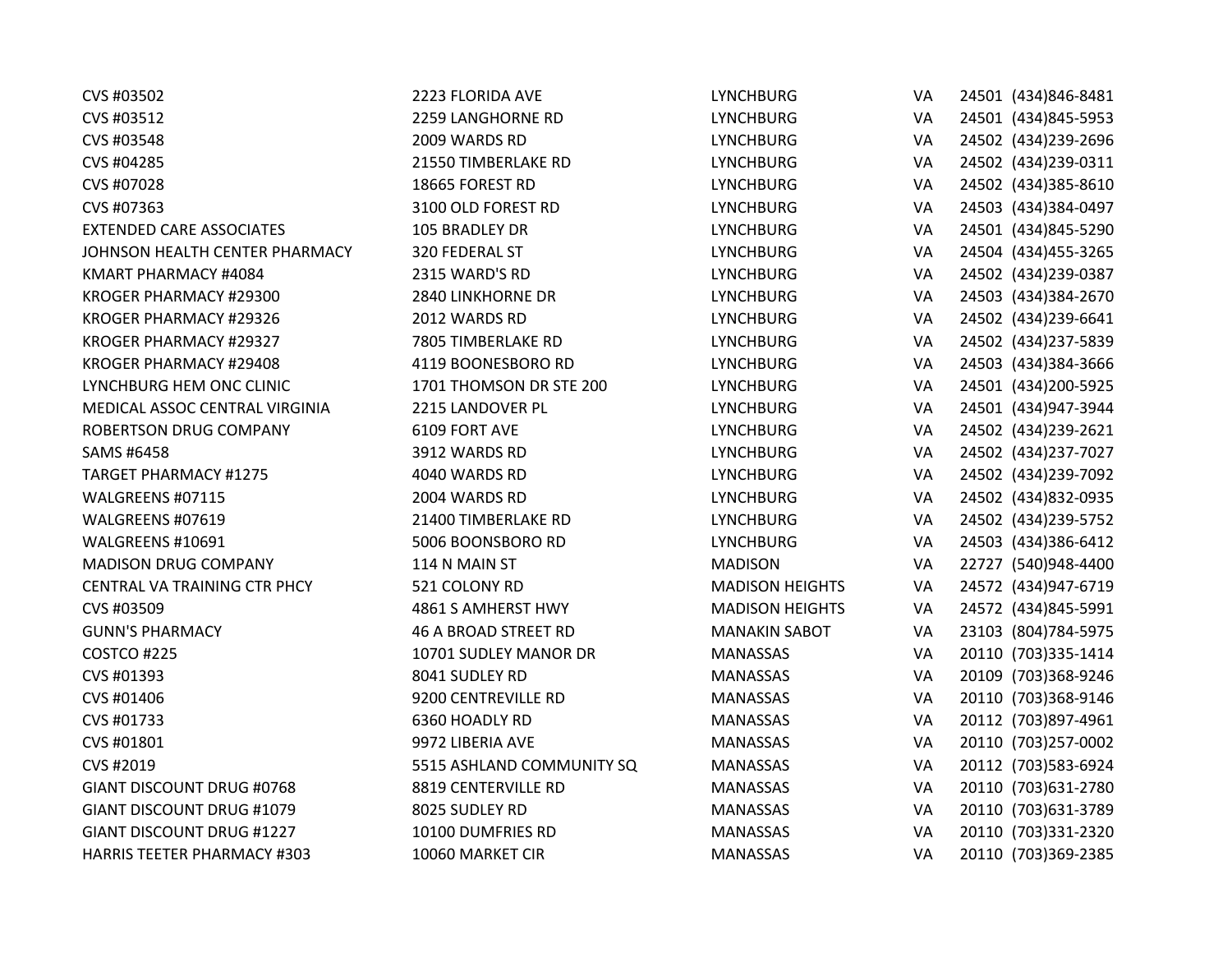| KMART PHARMACY #4212           | 7807 SUDLEY RD          | <b>MANASSAS</b>      | VA        | 20109 (703)361-2416  |
|--------------------------------|-------------------------|----------------------|-----------|----------------------|
| <b>MANASSAS PHARMACY</b>       | 8573 SUDLEY RD STE B    | <b>MANASSAS</b>      | VA        | 20110 (703)361-1332  |
| PROSPERITY PHARMACY            | 8644 SUDLEY RD          | <b>MANASSAS</b>      | VA        | 20110 (703)334-5180  |
| <b>RITE AID #3721</b>          | 9199 PRESCOTT AVE       | MANASSAS             | VA        | 20110 (703)368-2116  |
| <b>SHOPPERS PHARMACY #925</b>  | 10864 SUDLEY MANOR DR   | <b>MANASSAS</b>      | VA        | 20109 (703)393-8990  |
| <b>SHOPPERS PHARMACY #973</b>  | 9540 LIBERIA AVE        | <b>MANASSAS</b>      | VA        | 20110 (703)335-6449  |
| <b>TARGET PHARMACY #1089</b>   | 8340 SUDLEY RD          | <b>MANASSAS</b>      | VA        | 20109 (703)392-3634  |
| <b>TARGET PHARMACY #2323</b>   | 9900 SOWDER VILLAGE SQ  | <b>MANASSAS</b>      | VA        | 20109 (703)257-6970  |
| WALGREENS #11234               | 10671 SUDLEY MANOR DR   | <b>MANASSAS</b>      | VA        | 20109 (703)257-2894  |
| WALGREENS #11912               | 9271 SUDLEY RD          | <b>MANASSAS</b>      | VA        | 20110 (571)292-8722  |
| WALGREENS #13012               | 6400 HOADLY RD          | MANASSAS             | VA        | 20112 (703)259-6390  |
| WALGREENS #13156               | 8697 SUDLEY RD          | <b>MANASSAS</b>      | VA        | 20110 (703)331-3716  |
| WALGREENS #13989               | 10213 DUMFRIES RD       | <b>MANASSAS</b>      | VA        | 20110 (703)330-4574  |
| CVS #03018                     | 7500 CENTREVILLE RD     | <b>MANASSAS PARK</b> | VA        | 20111 (703)369-1920  |
| CVS #07526                     | 945 N MAIN ST STE A     | <b>MARION</b>        | VA        | 24354 (276)783-6995  |
| <b>FOOD CITY PHARMACY</b>      | 910 N MAIN ST           | <b>MARION</b>        | VA        | 24354 (276)783-5761  |
| <b>MARION FAMILY PHARMACY</b>  | 1581 N MAIN ST          | <b>MARION</b>        | VA        | 24354 (276) 783-7284 |
| <b>RITE AID #4958</b>          | 795 N MAIN ST           | <b>MARION</b>        | VA        | 24354 (276) 783-4115 |
| SW VIRGINIA MENTAL HEALTH INST | 340 BAGLEY CIR          | <b>MARION</b>        | VA        | 24354 (276) 783-1215 |
| WALGREENS #10700               | 1102 N MAIN ST          | <b>MARION</b>        | VA        | 24354 (276)781-7811  |
| MARSHALL PHARMACY              | 8382 W MAIN ST          | MARSHALL             | VA        | 20115 (540)364-9568  |
| <b>CAVALIER PHARMACARE #1</b>  | 806 S MEMORIAL BLVD     | MARTINSVILLE         | VA        | 24112 (276)666-6644  |
| CVS #03508                     | 762 E CHURCH ST         | <b>MARTINSVILLE</b>  | VA        | 24112 (276)632-9804  |
| CVS #04363                     | 2725 GREENSBORO RD      | MARTINSVILLE         | VA        | 24112 (276) 656-2151 |
| KMART PHARMACY #3754           | 2876 GREENSBORO RD S    | MARTINSVILLE         | VA        | 24112 (276)666-5964  |
| KROGER PHARMACY #29350         | 240 W COMMONWEALTH BLVD | MARTINSVILLE         | VA        | 24112 (276)666-3014  |
| MARTINSVILLE FAMILY PHARMACY   | 1049 BROOKDALE ST #A    | MARTINSVILLE         | VA        | 24112 (276)634-0922  |
| <b>STARLING PHARMACY</b>       | 1312 S MEMORIAL BLVD    | <b>MARTINSVILLE</b>  | VA        | 24112 (276) 632-6222 |
| WALGREENS #01257               | 103 COMMONWEALTH BLVD W | MARTINSVILLE         | VA        | 24112 (276) 632-6457 |
| WALGREENS #12495               | 2707 GREENSBORO RD      | <b>MARTINSVILLE</b>  | VA        | 24112 (276)632-0180  |
| <b>HUDGINS PHARMACY</b>        | 256 MAIN ST             | <b>MATHEWS</b>       | VA        | 23109 (804) 725-2222 |
| <b>MATHEWS PHARMACY</b>        | 10858 BUCKLEY HALL RD   | <b>MATHEWS</b>       | VA        | 23109 (804) 725-2556 |
| FT. CHISWELL PHARMACY          | 791 FORT CHISWELL RD    | <b>MAX MEADOWS</b>   | VA        | 24360 (276)637-3178  |
| CVS #01397                     | 1452 CHAIN BRIDGE RD    | MC LEAN              | VA        | 22101 (703)883-0157  |
| GIANT DISCOUNT DRUG #0758      | 1454 CHAIN BRIDGE RD    | <b>MC LEAN</b>       | <b>VA</b> | 22101 (703)893-8593  |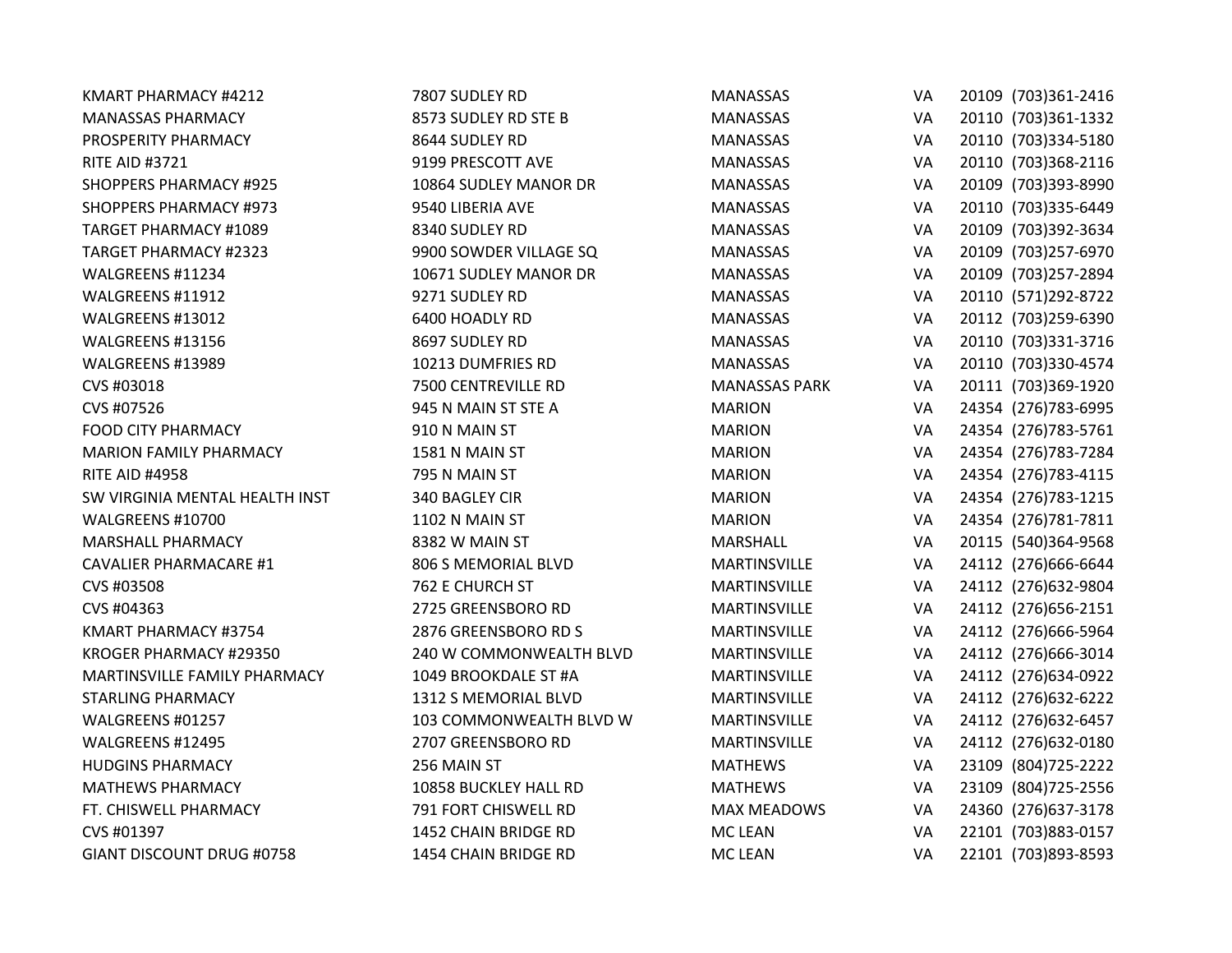| <b>MEDEX PHARMACY</b>              | 6845 ELM ST STE 105             | <b>MC LEAN</b>        | VA        | 22101 (703)388-0828  |
|------------------------------------|---------------------------------|-----------------------|-----------|----------------------|
| MEDICINE CHEST PHARMACY            | 6823 OLD DOMINION DR            | <b>MC LEAN</b>        | VA        | 22101 (703)827-0990  |
| <b>RITE AID #3723</b>              | 1312 CHAIN BRIDGE RD            | <b>MC LEAN</b>        | VA        | 22101 (703)356-5822  |
| <b>RITE AID #3724</b>              | 6224 OLD DOMINION DR            | <b>MC LEAN</b>        | VA        | 22101 (703)538-6600  |
| SAFEWAY PHARMACY #1300             | 1330 CHAIN BRIDGE RD            | <b>MC LEAN</b>        | VA        | 22101 (703)790-3621  |
| SAFEWAY PHARMACY #1920             | 7401 COLSHIRE DR                | MC LEAN               | VA        | 22102 (703)343-1004  |
| SAFEWAY PHARMACY #4933             | 6244 OLD DOMINION DR            | <b>MC LEAN</b>        | VA        | 22101 (703)533-7315  |
| ACCESS COMPOUNDING PHARMACY        | 1450 EMERSON AVE APT 110        | <b>MCLEAN</b>         | VA        | 22101 (571)488-6620  |
| <b>FAMILY PHARMACY</b>             | 1515 CHAIN BRIDGE RD            | <b>MCLEAN</b>         | VA        | 22101 (703)854-1992  |
| <b>HARRIS TEETER PHARMACY #302</b> | 8200 CRESTWOOD HEIGHTS DR       | <b>MCLEAN</b>         | VA        | 22102 (703)448-0679  |
| <b>MCLEAN PHARMACY</b>             | 1392 CHAIN BRIDGE RD            | <b>MCLEAN</b>         | VA        | 22101 (571)488-6030  |
| <b>COLONIAL PHARMACY</b>           | 7510 MECHANICSVILLE TPKE        | MECHANICSVILLE        | VA        | 23111 (804)746-7997  |
| CVS #01980                         | 7048 MECHANICSVILLE TPKE        | MECHANICSVILLE        | VA        | 23111 (804)730-9498  |
| CVS #02150                         | 8185 ATLEE RD                   | <b>MECHANICSVILLE</b> | VA        | 23116 (804) 559-1303 |
| CVS #02691                         | 9498 CHARTER GATE DR            | MECHANICSVILLE        | VA        | 23116 (804) 550-4912 |
| KROGER PHARMACY #0515              | 9351 ATLEE RD                   | MECHANICSVILLE        | VA        | 23116 (804)569-8241  |
| KROGER PHARMACY #29510             | <b>6335 MECHANICSVILLE TPKE</b> | MECHANICSVILLE        | VA        | 23111 (804)730-6833  |
| LEE DAVIS PHARMACY                 | 7023 LEE PARK RD STE A          | MECHANICSVILLE        | VA        | 23111 (804)730-9200  |
| MECHANICSVILLE DRUG STORE          | 8077 MECHANICSVILLE TPKE        | MECHANICSVILLE        | VA        | 23111 (804)746-5168  |
| <b>RITE AID #11236</b>             | 7199 STONEWALL PKWY             | <b>MECHANICSVILLE</b> | VA        | 23111 (804)730-9301  |
| <b>RITE AID #2499</b>              | 9520 CHAMBERLAYNE RD            | MECHANICSVILLE        | VA        | 23116 (804)730-1612  |
| <b>TARGET PHARMACY #1968</b>       | 7235 BELL CREEK RD              | MECHANICSVILLE        | VA        | 23111 (804) 559-8831 |
| <b>UKROP'S PHARMACY #437</b>       | 7324 BELL CREEK RD              | MECHANICSVILLE        | VA        | 23111 (804)746-8131  |
| WALGREENS #12496                   | 9268 CHAMBERLAYNE RD            | MECHANICSVILLE        | VA        | 23116 (804)746-4347  |
| WALGREENS #13830                   | 7039 MECHANICSVILLE TPKE        | MECHANICSVILLE        | VA        | 23111 (804) 746-1965 |
| MIDDLEBURG CARE PHARMACY           | 11 S MADISON ST                 | <b>MIDDLEBURG</b>     | VA        | 20117 (540) 687-3411 |
| SAFEWAY PHARMACY #0942             | 12 W WASHINGTON ST              | <b>MIDDLEBURG</b>     | VA        | 20117 (540) 687-6438 |
| CVS #00012                         | 13800 HULL ST RD                | <b>MIDLOTHIAN</b>     | VA        | 23112 (804)739-2198  |
| CVS #01549                         | 13180 MIDLOTHIAN TPKE           | <b>MIDLOTHIAN</b>     | VA        | 23113 (804)379-9060  |
| CVS #01979                         | 3851 N BAILEY BRIDGE RD         | <b>MIDLOTHIAN</b>     | VA        | 23112 (804)744-4448  |
| CVS #04242                         | 151 PIKE VIEW DR                | <b>MIDLOTHIAN</b>     | VA        | 23113 (804)594-0185  |
| CVS #1836                          | 13620 GENITO RD                 | <b>MIDLOTHIAN</b>     | VA        | 23112 (804)744-6930  |
| FOOD LION PHARMACY #02636          | 13530 GENITO RD                 | <b>MIDLOTHIAN</b>     | VA        | 23112 (804)744-7926  |
| KROGER PHARMACY #29505             | 3001 POLO PKWY                  | <b>MIDLOTHIAN</b>     | VA        | 23113 (804)379-2496  |
| KROGER PHARMACY #29512             | 13201 RITTENHOUSE DR            | <b>MIDLOTHIAN</b>     | <b>VA</b> | 23112 (804)763-5403  |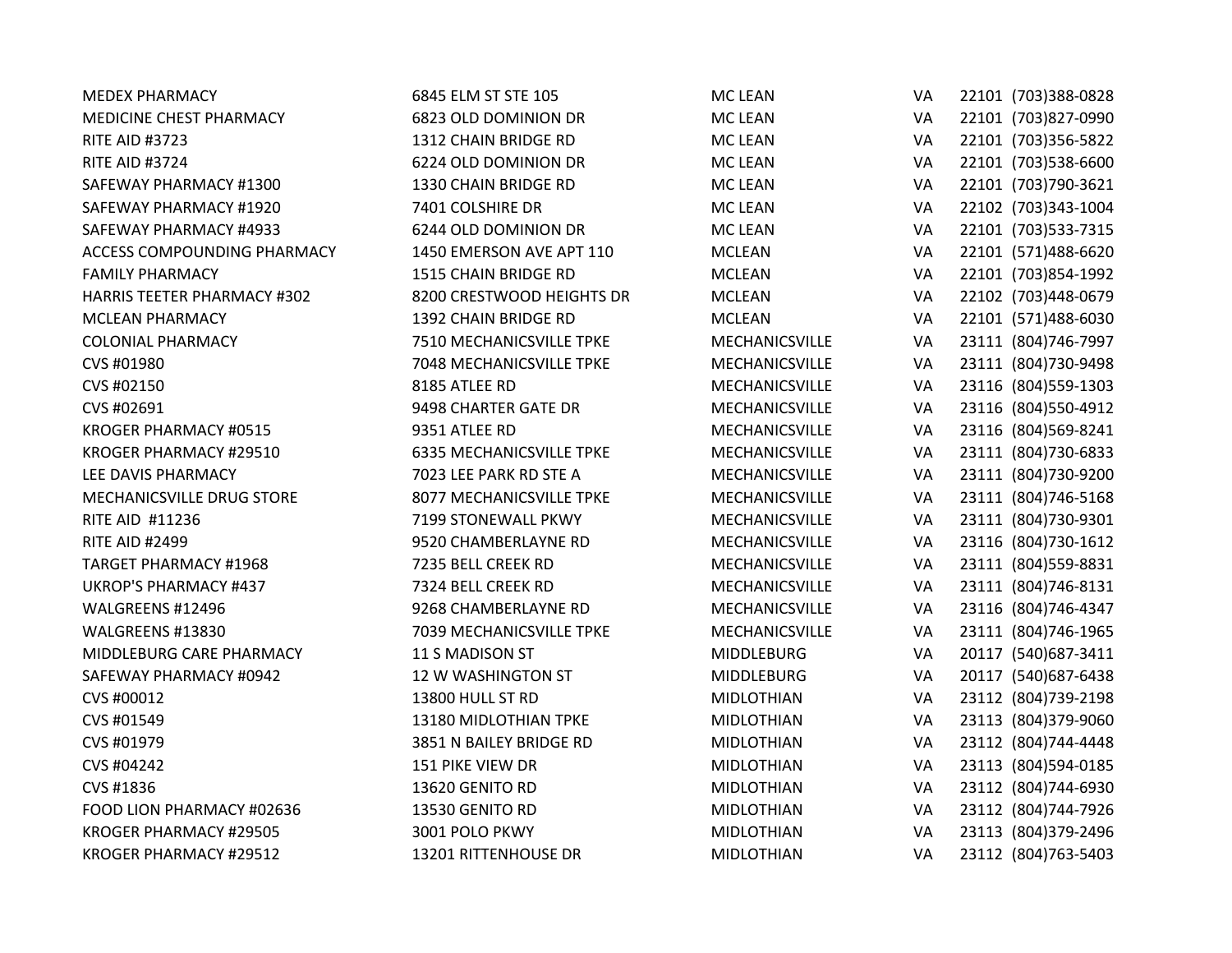| KROGER PHARMACY #29523             | 14101 MIDLOTHIAN TPKE          | <b>MIDLOTHIAN</b>    | VA        | 23113 (804) 594-1645 |
|------------------------------------|--------------------------------|----------------------|-----------|----------------------|
| <b>MARTINS PHARMACY #438</b>       | 13700 HULL STREET RD           | <b>MIDLOTHIAN</b>    | VA        | 23112 (804)739-8411  |
| <b>MARTIN'S PHARMACY #6488</b>     | 1220 SYCAMORE SQ               | <b>MIDLOTHIAN</b>    | VA        | 23113 (804)794-1526  |
| MIDLOTHIAN APOTHECARY              | 13502 MIDLOTHIAN TPKE          | <b>MIDLOTHIAN</b>    | VA        | 23113 (804)794-5592  |
| MIDLOTHIAN APOTHECARY WATKINS      | <b>611 WATKINS CENTRE PKWY</b> | <b>MIDLOTHIAN</b>    | VA        | 23114 (804)378-1893  |
| <b>RITE AID #3316</b>              | 6921 LAKE HARBOUR RD           | <b>MIDLOTHIAN</b>    | VA        | 23112 (804) 639-6580 |
| <b>RITE AID #3713</b>              | 3120 POLO PKWY                 | <b>MIDLOTHIAN</b>    | VA        | 23113 (804)594-3791  |
| <b>SAM'S CLUB # 6354</b>           | 901 WALMART WAY                | <b>MIDLOTHIAN</b>    | VA        | 23113 (804) 897-0974 |
| <b>TARGET PHARMACY #1225</b>       | 4601 COMMONWEALTH              | <b>MIDLOTHIAN</b>    | VA        | 23112 (804) 639-7395 |
| <b>TARGET PHARMACY #2478</b>       | 201 PERIMETER DR               | <b>MIDLOTHIAN</b>    | VA        | 23113 (804)419-8141  |
| WALGREENS #03683                   | 11119 HULL STREET RD           | <b>MIDLOTHIAN</b>    | VA        | 23112 (804)744-5986  |
| WALGREENS #04351                   | 112 BROWNS WAY RD              | <b>MIDLOTHIAN</b>    | VA        | 23114 (804) 897-0977 |
| WALGREENS #06698                   | 6851 TEMIE LEE PKWY            | <b>MIDLOTHIAN</b>    | VA        | 23112 (804) 639-0439 |
| FOOD LION PHARMACY #2189           | 11010 KENTUCKY SPRINGS RD      | <b>MINERAL</b>       | VA        | 23117 (540)894-0650  |
| FOOD LION PHARMACY #2174           | 14807 MONETA RD                | <b>MONETA</b>        | VA        | 24121 (540)297-0927  |
| <b>MONETA PHARMACY</b>             | 4860 RUCKER RD #1              | <b>MONETA</b>        | VA        | 24121 (540)297-8640  |
| MONTPELIER PHARMACY                | 17128 MOUNTAIN RD              | <b>MONTPELIER</b>    | VA        | 23192 (804) 883-6363 |
| <b>RITE AID #7762</b>              | 15748 KINGS HWY                | <b>MONTROSS</b>      | VA        | 22520 (804)493-9505  |
| MT JACKSON DRUG STORE              | 5350 MAIN ST                   | <b>MOUNT JACKSON</b> | VA        | 22842 (540)477-3101  |
| WALGREENS #11388                   | 1401 JOHNSTON WILLIS DR        | N CHESTERFLD         | VA        | 23235 (804)560-8000  |
| RAYFIELDS PHARMACY                 | 9502 HOSPITAL AVE              | NASSAWADOX           | VA        | 23413 (757)442-6159  |
| <b>STONEY CREEK PHARMACY</b>       | 2831 ROCKFISH VALLEY HWY       | NELLYSFORD           | VA        | 22958 (434)361-0370  |
| MARKET STREET PHARMACY             | 317 MARKET ST                  | <b>NEW CASTLE</b>    | VA        | 24127 (540)864-8800  |
| NEW MARKET PHARMACY                | 9438 CONGRESS ST               | <b>NEW MARKET</b>    | VA        | 22844 (540) 740-9393 |
| COSTCO #247                        | 12121 JEFFERSON AVE            | <b>NEWPORT NEWS</b>  | VA        | 23602 (757)746-2002  |
| CVS #07081                         | 11127 JEFFERSON AVE            | <b>NEWPORT NEWS</b>  | VA        | 23601 (757)594-1374  |
| CVS #08497                         | 13000 WARWICK BLVD             | <b>NEWPORT NEWS</b>  | VA        | 23602 (757)269-0136  |
| <b>DENBIGH PHARMACY</b>            | 13349 WARWICK BLVD             | <b>NEWPORT NEWS</b>  | VA        | 23602 (757)877-0253  |
| <b>DOMINION PHARMACY SERVICES</b>  | 10516 JEFFERSON AVE            | <b>NEWPORT NEWS</b>  | VA        | 23601 (757)599-5007  |
| <b>FARM FRESH PHARMACY #231</b>    | 353 CHATHAM DR                 | <b>NEWPORT NEWS</b>  | VA        | 23602 (757)886-8987  |
| FARM FRESH PHARMACY #6264          | <b>200 ARTHUR WAY</b>          | <b>NEWPORT NEWS</b>  | VA        | 23602 (757)875-0885  |
| <b>GLENDALE PHARMACY</b>           | 12444 WARWICK BLVD             | <b>NEWPORT NEWS</b>  | VA        | 23606 (757)595-3355  |
| <b>HARRIS TEETER PHARMACY #006</b> | 12404 WARWICK BLVD             | <b>NEWPORT NEWS</b>  | <b>VA</b> | 23506 (757)595-3524  |
| HIDENWOOD PHARMACY                 | 35 HIDENWOOD SHOPPING CTR      | <b>NEWPORT NEWS</b>  | VA        | 23606 (757)595-1151  |
| J CLYDE MORRIS URGENT CARE         | 747 J CLYDE MORRIS BLVD        | <b>NEWPORT NEWS</b>  | <b>VA</b> | 23601 (757)599-6117  |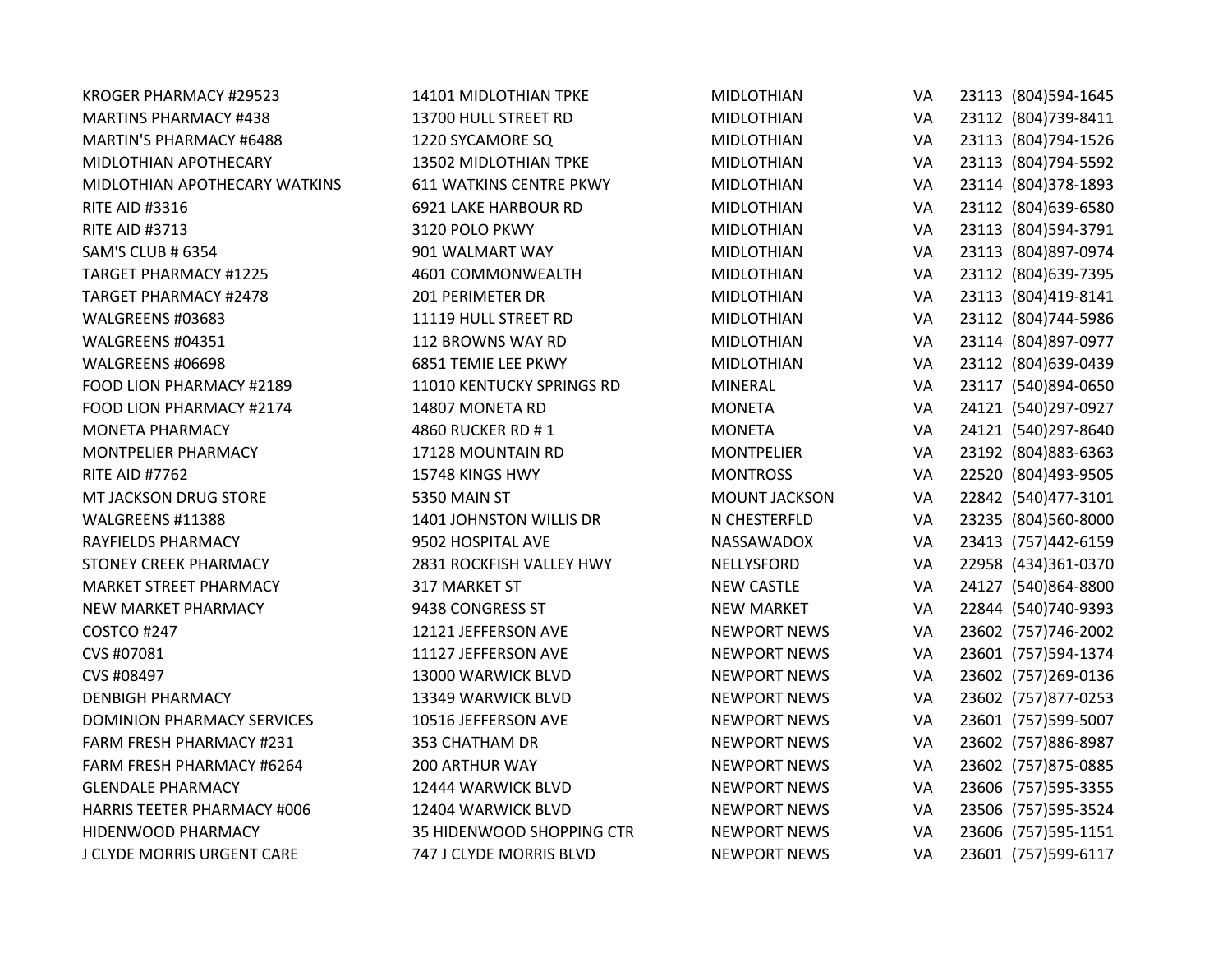| KMART PHARMACY #3122               | 401 ORIANA RD                     | <b>NEWPORT NEWS</b> | VA        | 23602 (757)874-0892  |
|------------------------------------|-----------------------------------|---------------------|-----------|----------------------|
| MEDICAP PHARMACY #8400             | 956 J CLYDE MORRIS BLVD           | <b>NEWPORT NEWS</b> | VA        | 23601 (757)599-9643  |
| <b>RITE AID #11285</b>             | 13271 WARWICK BLVD                | <b>NEWPORT NEWS</b> | VA        | 23602 (757)874-3047  |
| RITE AID #11286                    | 2305 JEFFERSON AVE                | <b>NEWPORT NEWS</b> | VA        | 23607 (757)244-6851  |
| <b>RITE AID #3726</b>              | 14260 WARWICK BLVD                | <b>NEWPORT NEWS</b> | VA        | 23602 (757)874-1924  |
| <b>RITE AID #3851</b>              | 10818 WARICK BLVD                 | <b>NEWPORT NEWS</b> | VA        | 23601 (757)596-7646  |
| <b>RITE AID #3906</b>              | 671 J CLYDE MORRIS BLVD           | <b>NEWPORT NEWS</b> | VA        | 23601 (757)596-0037  |
| SAM'S CLUB #6351                   | 12407 JEFFERSON AVE               | <b>NEWPORT NEWS</b> | VA        | 23602 (757)874-2096  |
| <b>TARGET PHARMACY #1103</b>       | 12130 JEFFERSON AVE               | <b>NEWPORT NEWS</b> | VA        | 23602 (757)881-9371  |
| WALGREENS #04615                   | 13007 WARWICK BLVD                | <b>NEWPORT NEWS</b> | VA        | 23602 (757)882-1074  |
| WALGREENS #05175                   | 600 J CLYDE MORRIS BLVD           | <b>NEWPORT NEWS</b> | VA        | 23601 (757)599-6264  |
| WALGREENS #05588                   | 9976 JEFFERSON AVE                | <b>NEWPORT NEWS</b> | VA        | 23605 (757)599-9626  |
| WALGREENS #06923                   | 12750 JEFFERSON AVE               | <b>NEWPORT NEWS</b> | VA        | 23602 (757)833-0339  |
| WALGREENS #10140                   | 14440 WARWICK BLVD                | <b>NEWPORT NEWS</b> | VA        | 23608 (757)874-5084  |
| <b>BAYVIEW PLAZA PHARMACY</b>      | 7924 CHESAPEAKE BLVD STE A        | <b>NORFOLK</b>      | VA        | 23518 (757) 583-7466 |
| <b>COLLEY DISCOUNT PHARMACY</b>    | 1415 COLLEY AVE                   | <b>NORFOLK</b>      | VA        | 23517 (757) 622-2757 |
| COSTCO #202                        | 850 GLENROCK RD                   | <b>NORFOLK</b>      | VA        | 23502 (757)459-4480  |
| CVS #01826                         | 972 E LITTLE CREEK RD             | <b>NORFOLK</b>      | VA        | 23518 (757)480-2704  |
| CVS #03048                         | 3200 LAFAYETTE BLVD               | <b>NORFOLK</b>      | VA        | 23509 (757)852-2603  |
| CVS #03521                         | 471 N MILITARY HWY                | <b>NORFOLK</b>      | VA        | 23502 (757)459-2503  |
| CVS #06146                         | 4261 E LITTLE CREEK RD            | <b>NORFOLK</b>      | VA        | 23518 (757) 588-0123 |
| CVS #06403                         | <b>6678 E VIRGINIA BEACH BLVD</b> | <b>NORFOLK</b>      | VA        | 23502 (757)466-3670  |
| <b>DEDICATED CARE CENTER</b>       | 301 RIVERVIEW AVE STE 900         | <b>NORFOLK</b>      | VA        | 23510 (757)388-1889  |
| FARM FRESH PHARMACY #0467          | 1200 N MILITARY HWY               | <b>NORFOLK</b>      | VA        | 23502 (757)461-6462  |
| FARM FRESH PHARMACY #212           | 230 E LITTLE CREEK RD             | <b>NORFOLK</b>      | VA        | 23505 (757) 583-5281 |
| FARM FRESH PHARMACY #360           | <b>601 CHILDRENS LN</b>           | <b>NORFOLK</b>      | <b>VA</b> | 23507 (757) 624-3680 |
| <b>FARM FRESH PHARMACY #408</b>    | 201 E BERKLEY AVE                 | <b>NORFOLK</b>      | VA        | 23507 (757)213-0984  |
| FORT NORFOLK PLAZA PHARMACY        | 301 RIVERVIEW AVE STE 530         | <b>NORFOLK</b>      | VA        | 23510 (757)333-0920  |
| <b>GRAY'S PHARMACY</b>             | 4712 HAMPTON BOULEVARD            | <b>NORFOLK</b>      | VA        | 23508 (757)489-4848  |
| <b>HAGUE PHARMACY</b>              | 400 GRESHAM DR                    | <b>NORFOLK</b>      | VA        | 23507 (757) 622-0222 |
| <b>HARRIS TEETER PHARMACY #378</b> | 1320 COLONIAL AVE                 | <b>NORFOLK</b>      | VA        | 23517 (757)533-9360  |
| KMART PHARMACY #3365               | 741 LITTLE CREEK RD E             | <b>NORFOLK</b>      | VA        | 23518 (757)480-2888  |
| KMART PHARMACY #4988               | <b>6101 N MILITARY HWY</b>        | <b>NORFOLK</b>      | VA        | 23518 (757)858-2567  |
| KROGER PHARMACY #29536             | 205 E LITTLE CREEK RD             | <b>NORFOLK</b>      | VA        | 23505 (757)587-6855  |
| <b>MACARTHUR PHARMACY</b>          | 261 GRANBY ST                     | <b>NORFOLK</b>      | VA        | 23510 (757)533-6566  |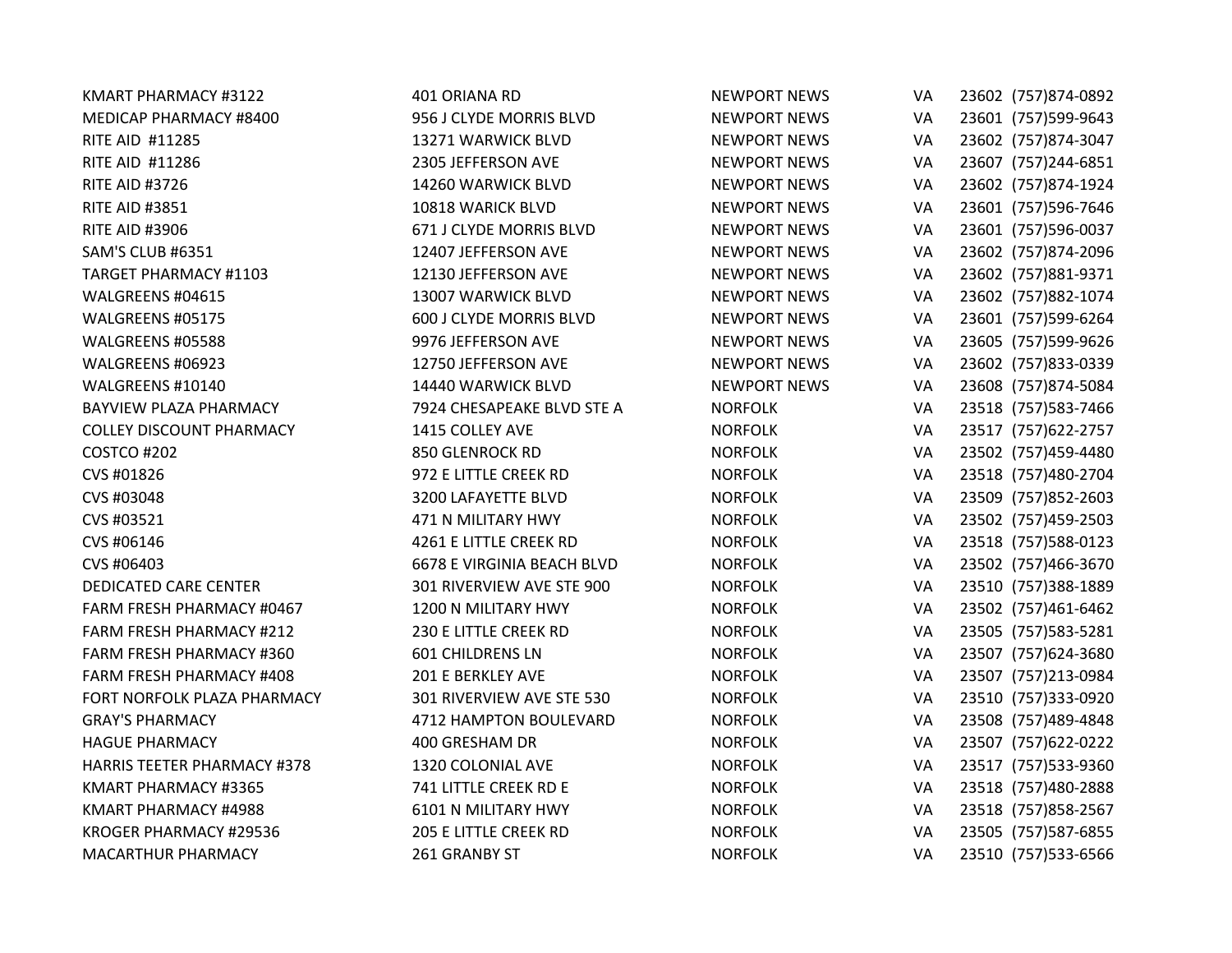| RITE AID #11276                    | <b>6135 E VIRGINIA BEACH BLVD</b> | <b>NORFOLK</b>          | VA | 23502 (757)466-7962  |
|------------------------------------|-----------------------------------|-------------------------|----|----------------------|
| <b>RITE AID #11277</b>             | 163 W OCEAN VIEW AVE              | <b>NORFOLK</b>          | VA | 23503 (757) 583-0113 |
| RITE AID #11278                    | 7601 GRANBY ST                    | <b>NORFOLK</b>          | VA | 23505 (757)489-1157  |
| RITE AID #11280                    | 2330 AZALEA GARDEN RD             | <b>NORFOLK</b>          | VA | 23513 (757)853-7607  |
| RITE AID #11281                    | 770 W 21ST ST                     | <b>NORFOLK</b>          | VA | 23517 (757) 627-5588 |
| <b>RITE AID #11282</b>             | 1101 E LITTLE CREEK RD            | <b>NORFOLK</b>          | VA | 23518 (757) 588-8694 |
| RITE AID #11283                    | 7912 HALPRIN DR                   | <b>NORFOLK</b>          | VA | 23518 (757) 588-2007 |
| <b>RITE AID #4263</b>              | 525 W 21ST ST                     | <b>NORFOLK</b>          | VA | 23517 (757) 625-6073 |
| <b>RITE AID #4381</b>              | <b>3600 TIDEWATER DR</b>          | <b>NORFOLK</b>          | VA | 23509 (757) 623-2706 |
| <b>TARGET PHARMACY #1048</b>       | 1245 MILITARY HWY                 | <b>NORFOLK</b>          | VA | 23502 (757)461-9356  |
| WALGREENS #04924                   | 2232 E LITTLE CREEK RD            | <b>NORFOLK</b>          | VA | 23518 (757)480-4116  |
| WALGREENS #05876                   | 115 W LITTLE CREEK RD             | <b>NORFOLK</b>          | VA | 23505 (757)489-5291  |
| WALGREENS #07117                   | 8609 TIDEWATER DR                 | <b>NORFOLK</b>          | VA | 23503 (757)583-2274  |
| WALGREENS #07588                   | 1169 N MILITARY HWY               | <b>NORFOLK</b>          | VA | 23502 (757)466-7036  |
| WALGREENS #07644                   | 810 W 21ST                        | <b>NORFOLK</b>          | VA | 23517 (757) 623-7213 |
| KROGER PHARMACY #00514             | 7000 TIM PRICE WAY                | <b>NORTH CHESTFIELD</b> | VA | 23225 (000)000-0000  |
| CVS #06302                         | <b>628 MARKET ST</b>              | <b>NORTH TAZEWELL</b>   | VA | 24630 (276)988-6593  |
| <b>FOUR WAY PHARMACY</b>           | FOUR WAY SHOPPING PLZ             | <b>NORTH TAZEWELL</b>   | VA | 24630 (276)988-6000  |
| <b>HAYES DRUG</b>                  | 704 E RIVERSIDE DR                | <b>NORTH TAZEWELL</b>   | VA | 24651 (276)988-4414  |
| <b>COMMUNITY HOSPITAL PHARMACY</b> | 96 FIFTEENTH ST NW, STE 101       | <b>NORTON</b>           | VA | 24273 (276) 679-3306 |
| CVS #03922                         | 1128 PARK AVE NW                  | <b>NORTON</b>           | VA | 24273 (276) 679-4362 |
| LONESOME PINE ECONOMY DRUG         | 517 PARK AVE SW                   | <b>NORTON</b>           | VA | 24273 (276) 679-5191 |
| H AND H PHARMACY OAK HALL          | 7001 LANKFORD HWY                 | <b>OAK HALL</b>         | VA | 23416 (757)824-4477  |
| CVS #01389                         | 2912 CHAIN BRIDGE RD              | <b>OAKTON</b>           | VA | 22124 (703)281-4444  |
| <b>GIANT PHARMACY 231</b>          | 2932 CHAIN BRIDGE RD              | <b>OAKTON</b>           | VA | 22124 (703) 255-3484 |
| CVS #01570                         | 25201 LANKFORD HWY                | <b>ONLEY</b>            | VA | 23418 (757) 787-1810 |
| <b>RITE AID #3866</b>              | 25096 LANKFORD HWY                | <b>ONLEY</b>            | VA | 23418 (757) 787-7154 |
| CVS #07558                         | 308 RADNEY RD                     | ORANGE                  | VA | 22960 (540) 672-0872 |
| <b>ORANGE PHARMACY</b>             | 130 W MAIN ST                     | ORANGE                  | VA | 22960 (540) 661-5006 |
| CVS #00947                         | 28 ABBY RD                        | PALMYRA                 | VA | 22963 (434) 589-2278 |
| JEFFERSON GOOD NEIGHBOR PHCY       | 194 TURKEYSAG TRL STE B           | PALMYRA                 | VA | 22963 (434)589-7902  |
| RUNNINGERS PHARMACY                | 18465 DUNNE AVE                   | PARKSLEY                | VA | 23421 (757) 665-5200 |
| <b>SPRING DRUG</b>                 | 22042 JEB STUART HWY              | <b>PATRICK SPRINGS</b>  | VA | 24133 (276)694-3100  |
| RITE AID #199                      | 121 N MAIN ST                     | PEARISBURG              | VA | 24134 (540)921-1284  |
| FOOD CITY PHARMACY #895            | 930 E MORGAN AVE                  | PENNINGTON GAP          | VA | 24277 (276)546-6820  |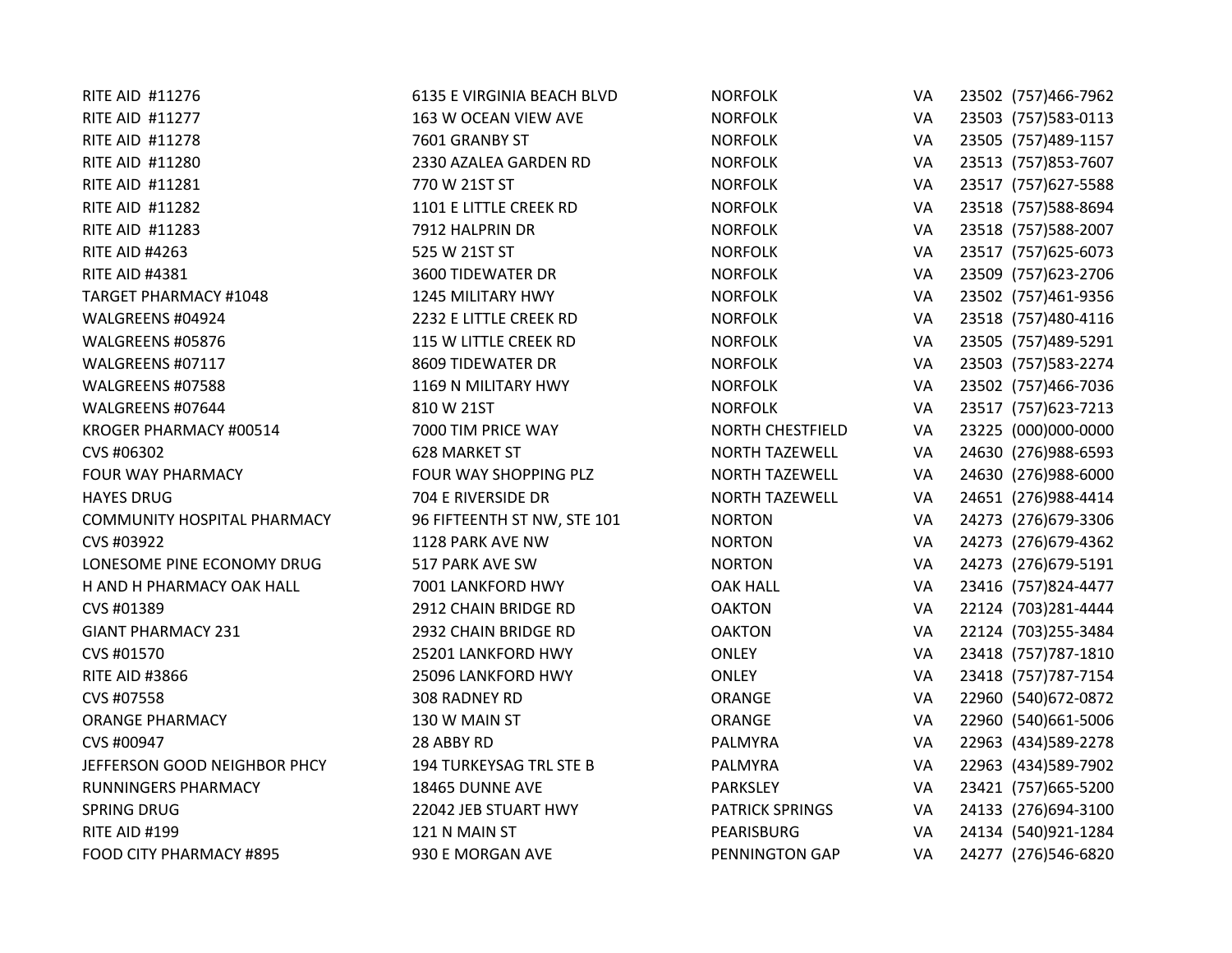| JOHN C MARION-PHARMACIST PC        | 1724 COMBS RD              | PENNINGTON GAP    | VA | 24277 (276)546-5841  |
|------------------------------------|----------------------------|-------------------|----|----------------------|
| PENNINGTON PHARMACY INC            | 209 W MORGAN AVE           | PENNINGTON GAP    | VA | 24277 (276)546-1551  |
| <b>RITE AID #3271</b>              | 103 WOODWAY RD             | PENNINGTON GAP    | VA | 24277 (276)546-4613  |
| <b>APPOMATTOX DRUGS</b>            | 21414 CHESTERFIELD AVE     | <b>PETERSBURG</b> | VA | 23803 (804)520-4282  |
| CVS #01978                         | 2100 S CRATER RD           | <b>PETERSBURG</b> | VA | 23805 (804) 861-4191 |
| HIRAM DAVIS MEDICAL CTR PHCY       | 26317 W WASHINGTON ST      | <b>PETERSBURG</b> | VA | 23805 (804) 524-7346 |
| <b>KIRKPATRICK'S PHARMACY</b>      | 518 S SYCAMORE ST          | <b>PETERSBURG</b> | VA | 23803 (804) 733-5888 |
| <b>MARTINS PHARMACY #404</b>       | 3330 S CRATER RD           | <b>PETERSBURG</b> | VA | 23805 (804)863-0983  |
| <b>PARK DRUGS</b>                  | 2710 S CRATER RD           | <b>PETERSBURG</b> | VA | 23805 (804) 733-6222 |
| RITE AID #11300                    | 4310 WESTGATE DR           | <b>PETERSBURG</b> | VA | 23803 (804) 732-0719 |
| RITE AID #588                      | 2141 S CRATER RD           | <b>PETERSBURG</b> | VA | 23805 (804) 733-3471 |
| WALGREENS #09270                   | 3298 S CRATER RD           | <b>PETERSBURG</b> | VA | 23805 (804) 733-6216 |
| WALGREENS #10713                   | 26036 COX RD               | PETERSBURG        | VA | 23803 (804) 863-4922 |
| <b>WALNUT HILL PHARMACY</b>        | 1950 S SYCAMORE ST         | <b>PETERSBURG</b> | VA | 23805 (804) 733-7711 |
| <b>FARM FRESH PHARMACY #299</b>    | 460 WYTHE CREEK RD         | <b>POQUOSON</b>   | VA | 23662 (757)868-7126  |
| POQUOSON PHARMACY                  | <b>498 WYTHE CREEK RD</b>  | POQUOSON          | VA | 23662 (757)868-7114  |
| RITE AID #11287                    | 421 WYTHE CREEK RD         | POQUOSON          | VA | 23662 (757)868-0297  |
| CVS #04520                         | <b>1800 FREDERICK BLVD</b> | PORTSMOUTH        | VA | 23707 (757)393-1120  |
| CVS #05501                         | 3555 AIRLINE BLVD          | PORTSMOUTH        | VA | 23701 (757)465-7914  |
| <b>DRUG CENTER PHARMACY #2</b>     | 600 HIGH ST                | PORTSMOUTH        | VA | 23704 (757)393-4039  |
| <b>DRUG CENTER PHARMACY #3</b>     | 912 AIRLINE BLVD           | PORTSMOUTH        | VA | 23707 (757)399-6361  |
| FARM FRESH PHARMACY #664           | 4000 VICTORY BLVD          | PORTSMOUTH        | VA | 23701 (757)488-8335  |
| <b>HARRIS TEETER PHARMACY #315</b> | 3249 TYRE NECK RD          | PORTSMOUTH        | VA | 23703 (757)483-9419  |
| KROGER PHARMACY #29538             | 5601 HIGH ST W             | PORTSMOUTH        | VA | 23703 (757) 686-8257 |
| <b>RITE AID #11294</b>             | 3531 AIRLINE BLVD          | PORTSMOUTH        | VA | 23701 (757)488-2880  |
| <b>RITE AID #11296</b>             | 2004 VICTORY BLVD          | PORTSMOUTH        | VA | 23702 (757)487-9208  |
| RITE AID #11297                    | 5914 W HIGH ST             | PORTSMOUTH        | VA | 23703 (757)484-8400  |
| <b>RITE AID #1328</b>              | 975 HODGES FERRY RD        | PORTSMOUTH        | VA | 23701 (757)465-0063  |
| <b>RITE AID #3960</b>              | 1141 LONDON BLVD           | PORTSMOUTH        | VA | 23704 (757)393-6047  |
| <b>SUBURBAN PHARMACY</b>           | 3701 KING ST               | PORTSMOUTH        | VA | 23707 (757)397-2377  |
| WALGREENS #04616                   | 700 FREDERICK BLVD         | PORTSMOUTH        | VA | 23707 (757)391-9123  |
| WALGREENS #07116                   | 5917 HWY ST W              | PORTSMOUTH        | VA | 23703 (757) 686-5929 |
| WALGREENS #10302                   | 4106 PORTSMOUTH BLVD       | PORTSMOUTH        | VA | 23701 (757)391-2850  |
| POUND DISCOUNT PHARMACY            | 11133 INDIAN CREEK RD      | <b>POUND</b>      | VA | 24279 (276)796-5500  |
| <b>RITE AID #1625</b>              | 11223 INDIAN CREEK RD      | <b>POUND</b>      | VA | 24279 (276)796-4751  |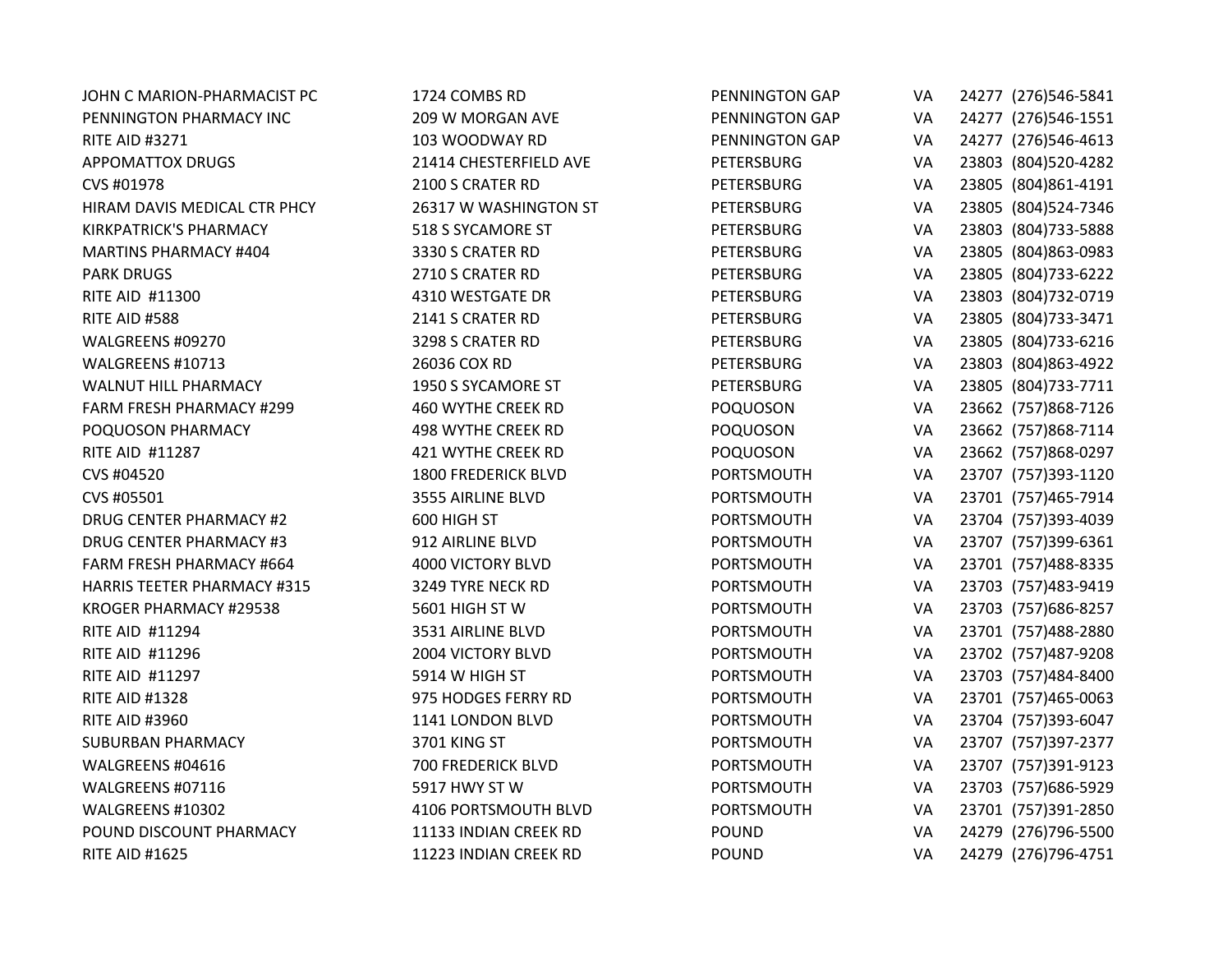| <b>WILDCAT PHARMACY</b>              | 8461 MAIN ST                | <b>POUND</b>      | VA        | 24279 (276)796-2200  |
|--------------------------------------|-----------------------------|-------------------|-----------|----------------------|
| <b>CLAYPOOL HILL PHARMACY</b>        | 12252 GOVERNOR G C PERRY    | POUNDING MILL     | VA        | 24637 (276)963-3502  |
| PLAZA PHARMACY                       | 2105 ACADEMY RD             | <b>POWHATAN</b>   | VA        | 23139 (804) 598-5028 |
| POWHATAN PHARMACY INC                | 1800 SOUTHCREEK ONE STE L   | <b>POWHATAN</b>   | VA        | 23139 (804)379-6986  |
| PRINCE GEORGE PHARMACY               | 5720 COURTHOUSE RD          | PRINCE GEORGE     | VA        | 23875 (804) 861-3400 |
| <b>RITE AID #11238</b>               | 9100 POCAHONTAS TRL         | PROVIDENCE FORGE  | VA        | 23140 (804)966-2151  |
| CVS #03503                           | 1351 BOB WHITE BLVD         | PULASKI           | VA        | 24301 (540)980-8470  |
| FOOD CITY PHARMACY #859              | 1400 BOB WHITE BLVD         | PULASKI           | VA        | 24301 (540)980-9368  |
| <b>MARTIN'S PHARMACY INC</b>         | 400 N WASHINGTON AVE        | PULASKI           | VA        | 24301 (540)980-4060  |
| <b>RITE AID #4689</b>                | 1055 E MAIN ST              | PULASKI           | VA        | 24301 (540)994-9390  |
| WALGREENS #10924                     | 901 MEMORIAL DR             | PULASKI           | VA        | 24301 (540)980-0146  |
| <b>GIANT DISCOUNT DRUG #252</b>      | 1000 E MAIN ST              | PURCELLVILLE      | VA        | 20132 (703)443-6361  |
| <b>HARRIS TEETER PHARMACY #388</b>   | 105 PURCELLVILLE GATEWAY DR | PURCELLVILLE      | VA        | 20132 (540)338-8995  |
| <b>RITE AID #3729</b>                | 801 E MAIN ST               | PURCELLVILLE      | VA        | 20132 (540)338-4195  |
| WALGREENS #13682                     | 761 E MAIN ST               | PURCELLVILLE      | VA        | 20132 (540) 751-0962 |
| <b>BLOOM PHARMACY #2752</b>          | 7300 MARKET PLACE DR        | <b>QUINTON</b>    | VA        | 23141 (804) 932-8835 |
| RITE AID #11239                      | 2587 NEW KENT HWY           | <b>QUINTON</b>    | VA        | 23141 (804) 932-4336 |
| <b>COMMUNITY PHCY AND MED SUPPLY</b> | 2900 TYLER RD               | <b>RADFORD</b>    | VA        | 24141 (540) 639-1647 |
| CVS #07592                           | 31 W MAIN ST                | <b>RADFORD</b>    | VA        | 24141 (540) 731-9533 |
| KROGER PHARMACY #29215               | 7483 LEE HWY                | <b>RADFORD</b>    | VA        | 24141 (540) 633-6710 |
| MEDICINE SHOPPE PHARMACY             | 243 W MAIN ST               | <b>RADFORD</b>    | VA        | 24141 (540) 639-3996 |
| RAVEN DRUG COMPANY, INC.             | 1 MAIN ST                   | <b>RAVEN</b>      | VA        | 24639 (276)964-9095  |
| <b>REMINGTON DRUG</b>                | 207 E MAIN ST               | <b>REMINGTON</b>  | VA        | 22734 (540)439-3247  |
| CVS #01396                           | 11160 S LAKES DR            | <b>RESTON</b>     | VA        | 20191 (703)620-6585  |
| CVS #01961                           | 11670 PLAZA AMERICA DR      | <b>RESTON</b>     | VA        | 20190 (703)481-5722  |
| <b>GIANT DISCOUNT DRUG #0747</b>     | 1450 N POINT VILLAGE CTR    | <b>RESTON</b>     | <b>VA</b> | 20194 (703)437-0037  |
| <b>HARRIS TEETER PHARMACY #081</b>   | 11806 SPECTRUM CTR          | <b>RESTON</b>     | VA        | 20190 (703)435-0400  |
| LAKESIDE PHARMACY                    | 1641 WASHINGTON PLZ         | <b>RESTON</b>     | VA        | 20190 (703)471-4535  |
| <b>RITE AID #3738</b>                | 2260A HUNTERS WOODS PLZ     | <b>RESTON</b>     | VA        | 20191 (703)860-0300  |
| SAFEWAY PHARMACY #0005               | <b>11120 S LAKES DR</b>     | <b>RESTON</b>     | VA        | 20191 (703)620-2444  |
| SAFEWAY PHARMACY #1570               | 2304 HUNTERS WOODS PLZ      | <b>RESTON</b>     | VA        | 20191 (703)716-4203  |
| <b>TARGET PHARMACY #1088</b>         | 12197 SUNSET HILLS RD       | <b>RESTON</b>     | VA        | 20190 (703)478-9698  |
| WALGREENS #15133                     | 1860 TOWN CENTER DR         | <b>RESTON</b>     | VA        | 20190 (703)736-2824  |
| <b>RITE AID #2792</b>                | 1561 VIRGINIA AVE           | <b>RICH CREEK</b> | VA        | 24147 (540) 726-7911 |
| SUPER AID PHARMACY LLC               | 247 OLD VIRGINIA AVE        | <b>RICH CREEK</b> | VA        | 24147 (540) 726-2993 |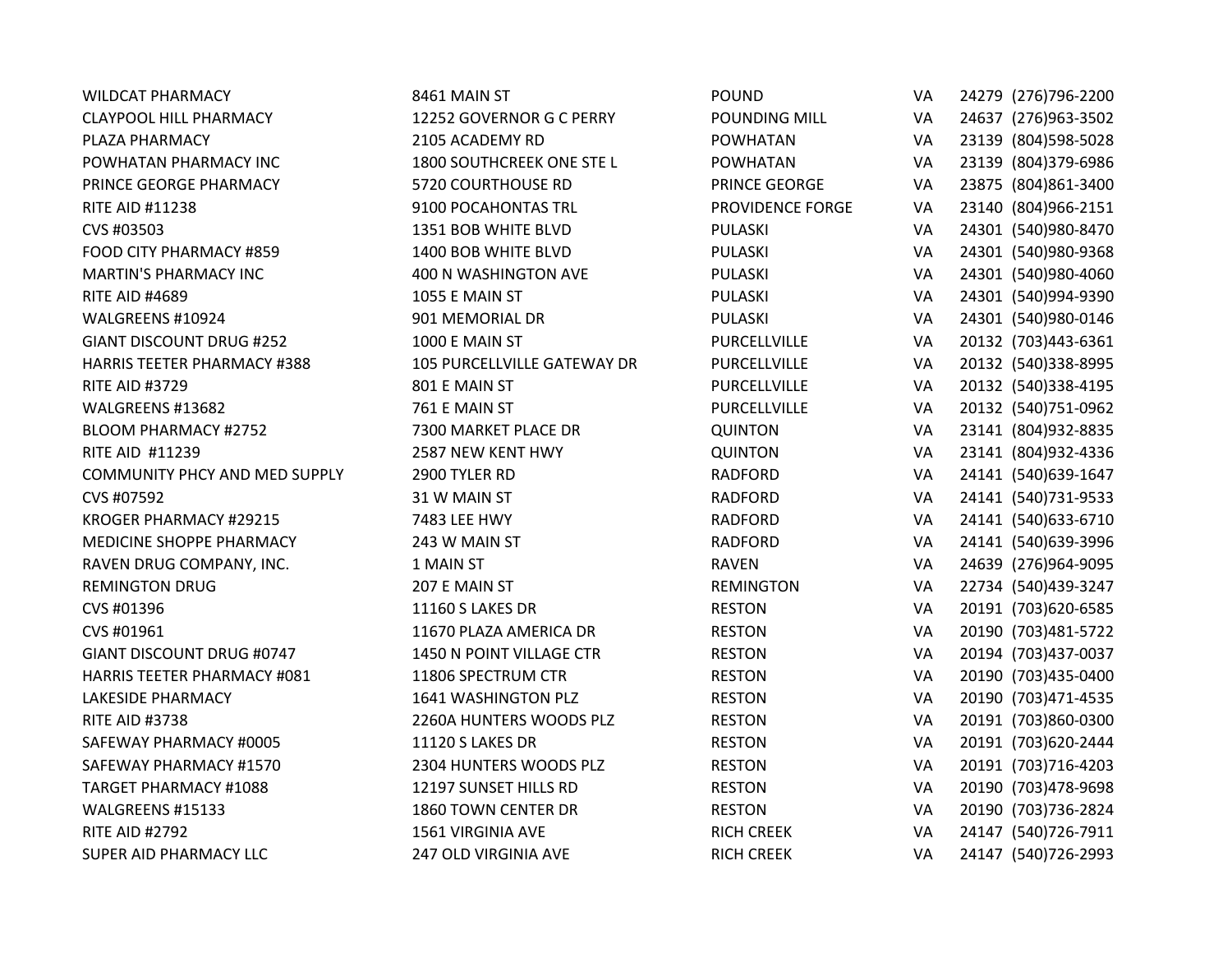| CVS #06303                          | 2940 CLINCH ST               | <b>RICHLANDS</b> | VA | 24641 (276)964-4074  |
|-------------------------------------|------------------------------|------------------|----|----------------------|
| MEDICINE SHOPPE PHARMACY #1289      | 3141 CEDAR VALLEY DR         | <b>RICHLANDS</b> | VA | 24641 (276)964-4068  |
| RANDY'S GATEWAY DRUG                | 3118 CEDAR VALLEY DR         | <b>RICHLANDS</b> | VA | 24641 (276)964-2494  |
| RICHLANDS PHARMACY                  | 2625 W FRONT ST              | <b>RICHLANDS</b> | VA | 24641 (276)963-2115  |
| <b>BLAIRS DRUG STORE</b>            | 3601 MECHANICSVILLE PIKE     | <b>RICHMOND</b>  | VA | 23223 (804)329-3363  |
| <b>BON SECOURS GOOD HEALTH PHCY</b> | 6900 FOREST AVE STE 100      | <b>RICHMOND</b>  | VA | 23230 (804) 893-8630 |
| <b>BREMO LTC PHARMACY</b>           | 2002 STAPLES MILL RD         | <b>RICHMOND</b>  | VA | 23230 (804) 285-7823 |
| <b>BREMO PHARMACY, INC</b>          | 2024 STAPLES MILL RD         | RICHMOND         | VA | 23230 (804) 288-8361 |
| BREMO PHCY AT HENRICO DOCTORS       | 7601 FOREST AVE              | <b>RICHMOND</b>  | VA | 23229 (804) 285-7730 |
| <b>BUFORD ROAD PHARMACY</b>         | 2608 BUFORD RD               | <b>RICHMOND</b>  | VA | 23235 (804) 272-1423 |
| <b>COSTCO #1089</b>                 | 1401 MALL DR                 | <b>RICHMOND</b>  | VA | 23235 (804)464-9111  |
| CVS #00516                          | 1205 BELLEVUE AVE            | <b>RICHMOND</b>  | VA | 23227 (804) 264-7995 |
| CVS #01525                          | 6400 IRON BRIDGE RD          | <b>RICHMOND</b>  | VA | 23234 (804) 271-8361 |
| CVS #01530                          | 2738 W BROAD ST              | <b>RICHMOND</b>  | VA | 23220 (804)359-2497  |
| CVS #01536                          | 8820 W BROAD ST              | <b>RICHMOND</b>  | VA | 23294 (804)270-6433  |
| CVS #01538                          | 9167 STAPLES MILL RD         | <b>RICHMOND</b>  | VA | 23228 (804) 672-6613 |
| CVS #01546                          | 8811 FOREST HILL AVE         | <b>RICHMOND</b>  | VA | 23235 (804)320-7367  |
| CVS #01548                          | 12440 GAYTON RD              | <b>RICHMOND</b>  | VA | 23238 (804)740-9547  |
| CVS #01802                          | 5670 BROOK RD                | <b>RICHMOND</b>  | VA | 23227 (804) 264-3317 |
| CVS #01834                          | <b>6807 FOREST HILLS AVE</b> | <b>RICHMOND</b>  | VA | 23225 (804)323-1354  |
| CVS #01970                          | 8900 PATTERSON AVE           | <b>RICHMOND</b>  | VA | 23229 (804)740-7028  |
| CVS #01971                          | 4715 WALMSLEY BLVD           | <b>RICHMOND</b>  | VA | 23234 (804) 275-9235 |
| CVS #01975                          | 7023 THREE CHOPT RD          | <b>RICHMOND</b>  | VA | 23226 (804) 285-4449 |
| CVS #01976                          | 5100 S LABURNUM AVE          | RICHMOND         | VA | 23231 (804) 222-7827 |
| CVS #01986                          | 1007 E MAIN ST               | RICHMOND         | VA | 23219 (804) 648-0108 |
| CVS #01988                          | 3514 W CARY ST               | <b>RICHMOND</b>  | VA | 23221 (804)355-8533  |
| CVS #01989                          | 5001 FOREST HILL AVE         | RICHMOND         | VA | 23225 (804) 232-3333 |
| CVS #01990                          | 6100 LAKESIDE AVE            | <b>RICHMOND</b>  | VA | 23228 (804) 266-7686 |
| CVS #01991                          | 11120 PATTERSON AVE          | <b>RICHMOND</b>  | VA | 23238 (804)740-0238  |
| CVS #01994                          | 3001 LAUDERDALE DR           | <b>RICHMOND</b>  | VA | 23233 (804)360-7598  |
| CVS #02193                          | 10100 ROBIOUS RD             | <b>RICHMOND</b>  | VA | 23235 (804)560-9082  |
| CVS #02307                          | 7590 STAPLES MILL RD         | <b>RICHMOND</b>  | VA | 23228 (804)515-1692  |
| CVS #02389                          | 9501 WOODMAN RD              | <b>RICHMOND</b>  | VA | 23228 (804) 261-2704 |
| CVS #02706                          | 8121 MIDLOTHIAN TPKE         | <b>RICHMOND</b>  | VA | 23235 (804)560-9481  |
| CVS #03328                          | 6911 WALMSLEY BLVD           | <b>RICHMOND</b>  | VA | 23235 (804) 674-8196 |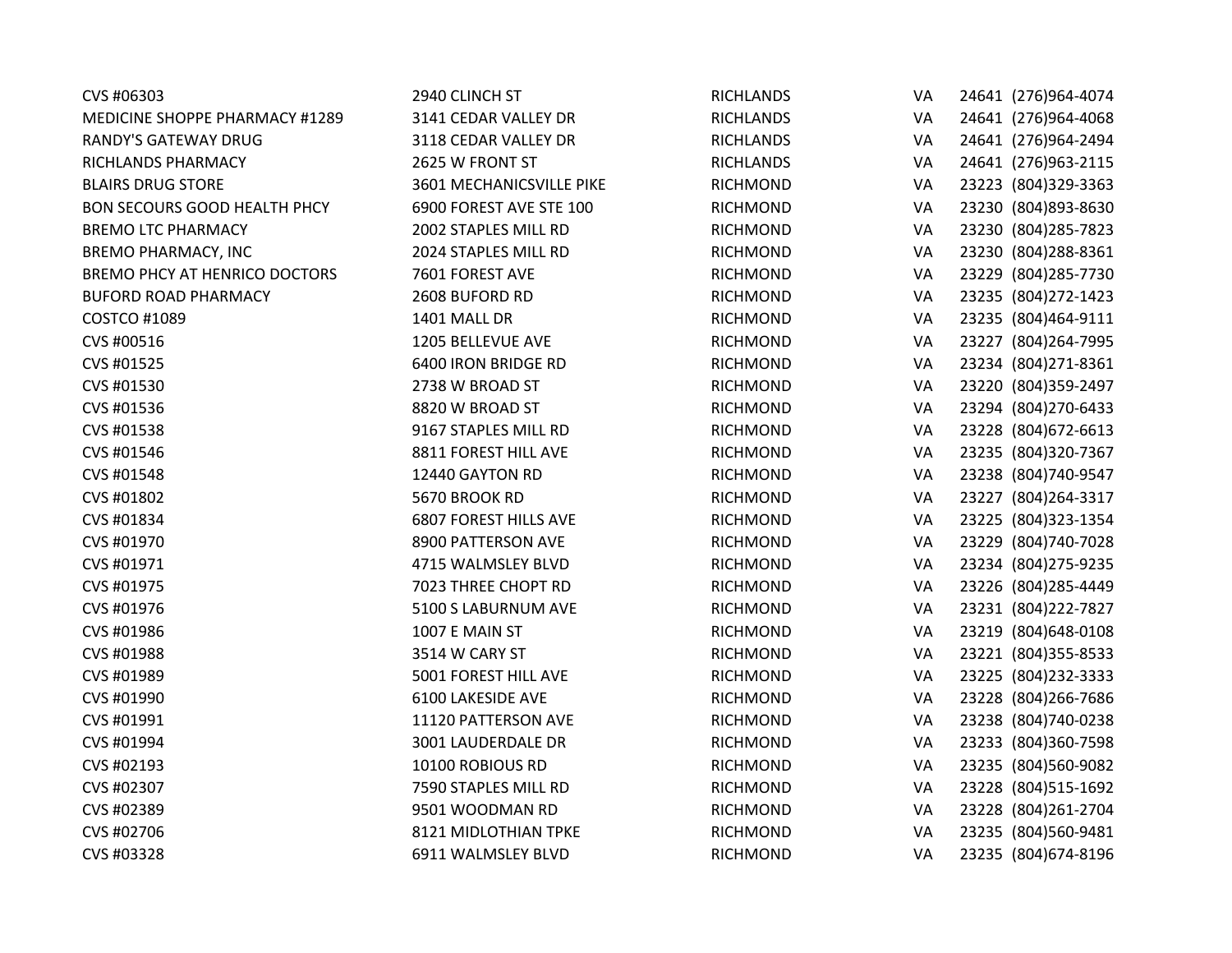| CVS #05986                        | 1205 N LABURNUM AVE   | <b>RICHMOND</b> | VA | 23223 (804)343-2012  |
|-----------------------------------|-----------------------|-----------------|----|----------------------|
| CVS #1537                         | 5001 W BROAD ST       | <b>RICHMOND</b> | VA | 23230 (804) 282-5421 |
| CVS #2973                         | 2400 E MAIN ST        | <b>RICHMOND</b> | VA | 23223 (804) 643-1383 |
| <b>GROVE AVENUE CARE PHARMACY</b> | 4911 GROVE AVE        | <b>RICHMOND</b> | VA | 23226 (804)355-3405  |
| KMART PHARMACY #3206              | 4715 NINE MILE RD     | <b>RICHMOND</b> | VA | 23223 (804) 226-9388 |
| KROGER PHARMACY #29500            | 9480 W BROAD ST       | <b>RICHMOND</b> | VA | 23294 (804)270-1816  |
| KROGER PHARMACY #29501            | 2801 HICKS RD         | <b>RICHMOND</b> | VA | 23235 (804) 675-4519 |
| KROGER PHARMACY #29502            | 4816 LABURNUM AVE     | <b>RICHMOND</b> | VA | 23231 (804)226-0010  |
| KROGER PHARMACY #29503            | 1356 GASKINS RD       | <b>RICHMOND</b> | VA | 23233 (804)740-0011  |
| KROGER PHARMACY #29509            | 1601 WILLOW LAWN DR   | <b>RICHMOND</b> | VA | 23230 (804) 288-3859 |
| KROGER PHARMACY #29511            | 901 N LOMBARDY ST     | <b>RICHMOND</b> | VA | 23219 (804) 213-3623 |
| KROGER PHARMACY #29525            | 1510 E RIDGE RD       | <b>RICHMOND</b> | VA | 23229 (804) 288-4396 |
| <b>KROGER PHARMACY #504</b>       | 3507 W CARY ST        | <b>RICHMOND</b> | VA | 23221 (804) 254-6400 |
| LAFAYETTE PHARMACY                | 1011 LAFAYETTE ST     | <b>RICHMOND</b> | VA | 23221 (804)355-1777  |
| <b>MARTINS PHARMACY</b>           | 7045 FOREST HILL AVE  | RICHMOND        | VA | 23225 (804) 272-2114 |
| <b>MARTIN'S PHARMACY #436</b>     | 5700 BROOK RD         | <b>RICHMOND</b> | VA | 23227 (804) 264-1597 |
| <b>MARTINS PHARMACY #440</b>      | 11361 MIDLOTHIAN TPKE | RICHMOND        | VA | 23235 (804)379-9536  |
| MCGUIRE PARK PHARMACY             | 2106 E MAIN ST        | RICHMOND        | VA | 23223 (804)344-4444  |
| NEIGHBORCARE-WCR                  | 1600 WESTBROOK AVE    | RICHMOND        | VA | 23227 (804) 264-6245 |
| PLAZA PROFESSIONAL PHARMACY       | 1717 BELLEVUE AVE     | <b>RICHMOND</b> | VA | 23227 (804) 264-1319 |
| RITE AID #11245                   | 9501 STAPLES MILL RD  | <b>RICHMOND</b> | VA | 23228 (804)501-2275  |
| RITE AID #11246                   | 2664 NEWMARKET RD     | <b>RICHMOND</b> | VA | 23231 (804) 795-5141 |
| RITE AID #11247                   | 6423 IRON BRIDGE RD   | <b>RICHMOND</b> | VA | 23234 (804) 271-9172 |
| RITE AID #11249                   | 1104 COURTHOUSE RD    | <b>RICHMOND</b> | VA | 23236 (804)378-1877  |
| <b>RITE AID #1630</b>             | 4205 BEULAH RD        | RICHMOND        | VA | 23237 (804) 271-7207 |
| <b>RITE AID #1879</b>             | 8702 STAPLES MILL RD  | RICHMOND        | VA | 23228 (804) 264-9634 |
| <b>RITE AID #2291</b>             | 450 N RIDGE RD        | RICHMOND        | VA | 23229 (804) 282-4219 |
| <b>RITE AID #3630</b>             | 7228 HULL STREET RD   | RICHMOND        | VA | 23235 (804)276-5100  |
| <b>RITE AID #3652</b>             | 2708 WILLIAMSBURG RD  | <b>RICHMOND</b> | VA | 23231 (804) 222-2705 |
| <b>RITE AID #3706</b>             | 1801 HULL ST          | <b>RICHMOND</b> | VA | 23224 (804)230-6645  |
| <b>RITE AID #3714</b>             | 502 E LABURNUM AVE    | <b>RICHMOND</b> | VA | 23222 (804)329-7600  |
| <b>RITE AID #3715</b>             | 520 W BROAD ST        | <b>RICHMOND</b> | VA | 23220 (804) 225-1340 |
| <b>RITE AID #3719</b>             | 6335 JAHNKE RD        | <b>RICHMOND</b> | VA | 23225 (804)320-5871  |
| <b>RITE AID #4888</b>             | 5500 LAKESIDE AVE     | <b>RICHMOND</b> | VA | 23228 (804) 261-4855 |
| SAM'S CLUB #4788                  | 4571 S LABURNUM AVE   | <b>RICHMOND</b> | VA | 23231 (804) 222-5091 |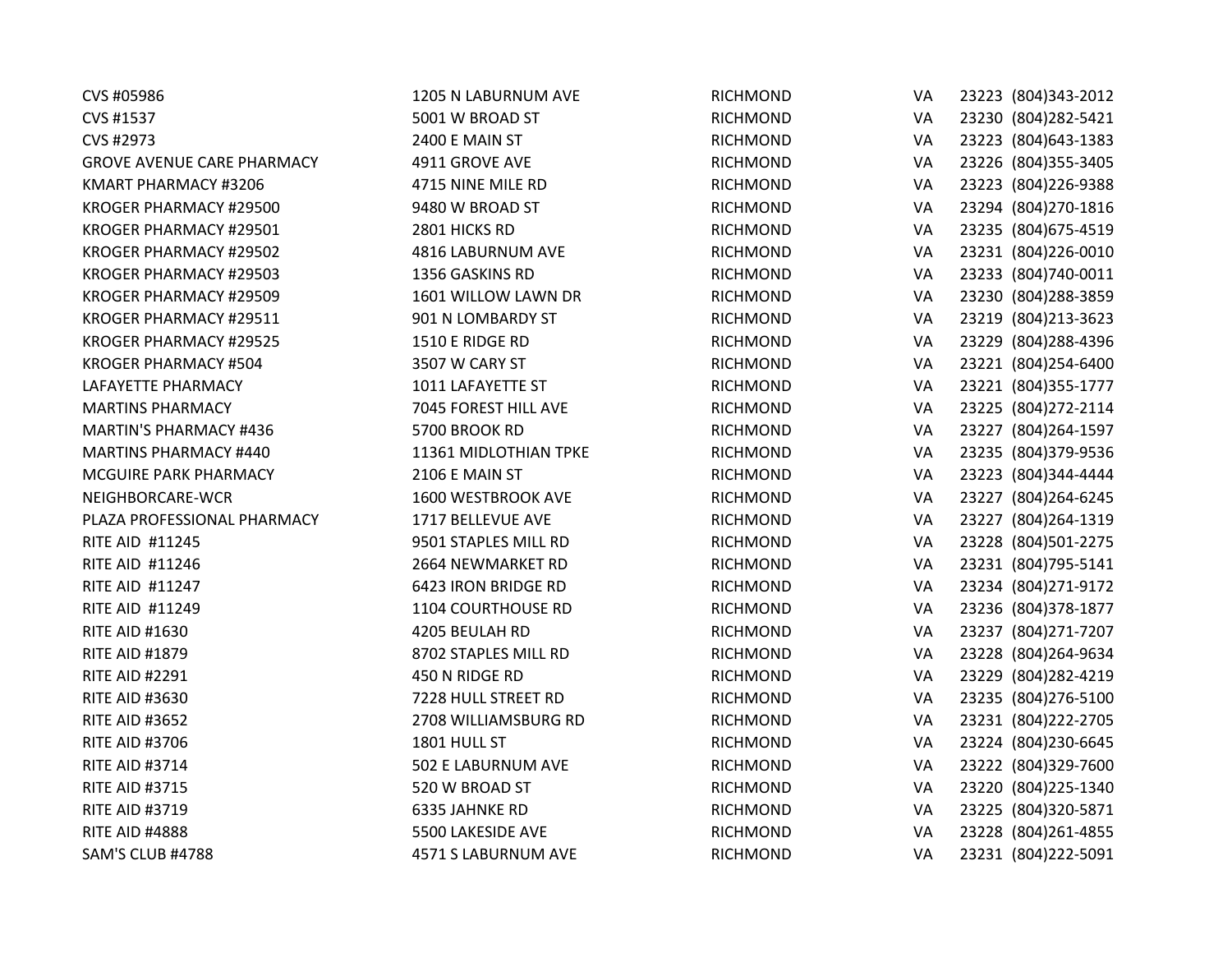| SAM'S CLUB #6343                      | 9440 W BROAD ST          | <b>RICHMOND</b> | VA | 23294 (804) 747-9160 |
|---------------------------------------|--------------------------|-----------------|----|----------------------|
| ST MARY'S COMMUNITY PHARMACY          | 5801 BREMO RD            | <b>RICHMOND</b> | VA | 23226 (804) 281-8425 |
| TARGET PHARMACY #1018                 | 5401 W BROAD ST          | <b>RICHMOND</b> | VA | 23230 (804) 285-2975 |
| TARGET PHARMACY #1041                 | 11301 MIDLOTHIAN TPKE    | <b>RICHMOND</b> | VA | 23235 (804)897-5245  |
| <b>TARGET PHARMACY #1931</b>          | 7107 FOREST HILL AVE     | <b>RICHMOND</b> | VA | 23225 (804)330-3526  |
| TARGET PHARMACY #2337                 | 9001 STAPLES MILL RD     | <b>RICHMOND</b> | VA | 23228 (804) 672-5350 |
| <b>TARGET PHARMACY #2436</b>          | 4521 S LABURNAM AVE      | RICHMOND        | VA | 23231 (804) 836-1861 |
| <b>UKROP'S PHARMACY #406</b>          | 5201 CHIPPENHAM XING CTR | <b>RICHMOND</b> | VA | 23234 (804)714-0687  |
| <b>UKROP'S PHARMACY #421</b>          | 3460 PUMP RD             | <b>RICHMOND</b> | VA | 23233 (804)364-1487  |
| <b>UKROP'S PHARMACY #434</b>          | 2250 JOHN ROLFE PKWY     | <b>RICHMOND</b> | VA | 23233 (804)360-1869  |
| <b>UKROP'S PHARMACY #493</b>          | 9782 GAYTON RD           | <b>RICHMOND</b> | VA | 23238 (804)741-9902  |
| <b>UKROP'S PHARMACY #496</b>          | 3000 STONY POINT RD      | <b>RICHMOND</b> | VA | 23236 (804)560-7368  |
| <b>UKROP'S PHARMACY #499</b>          | 4346 S LABURNUM AVE      | <b>RICHMOND</b> | VA | 23231 (804) 226-4933 |
| WALGREENS #03681                      | 1214 WESTOVER HILLS BLVD | <b>RICHMOND</b> | VA | 23225 (804) 230-6335 |
| WALGREENS #03682                      | 5122 HULL STREET RD      | <b>RICHMOND</b> | VA | 23224 (804)232-4399  |
| WALGREENS #03684                      | 4201 MEADOWDALE BLVD     | <b>RICHMOND</b> | VA | 23234 (804) 271-8100 |
| WALGREENS #03685                      | 5802 W BROAD ST          | <b>RICHMOND</b> | VA | 23230 (804) 288-3191 |
| WALGREENS #03852                      | 1157 AZALEA AVE          | <b>RICHMOND</b> | VA | 23227 (804) 261-4734 |
| WALGREENS #03853                      | 2924 CHAMBERLAYNE AVE    | <b>RICHMOND</b> | VA | 23222 (804)321-7068  |
| WALGREENS #03860                      | 4720 NINE MILE RD        | <b>RICHMOND</b> | VA | 23223 (804) 222-7914 |
| WALGREENS #04031                      | 7900 W BROAD ST          | <b>RICHMOND</b> | VA | 23294 (804)934-9393  |
| WALGREENS #04250                      | 20 BUFORD RD             | <b>RICHMOND</b> | VA | 23235 (804)320-9752  |
| WALGREENS #04488                      | 3715 MECHANICSVILLE TPKE | <b>RICHMOND</b> | VA | 23223 (804)329-1555  |
| WALGREENS #06365                      | 1798 N PARHAM RD         | <b>RICHMOND</b> | VA | 23229 (804) 935-3008 |
| WALGREENS #09181                      | 10720 RIDGEFIELD PKWY    | <b>RICHMOND</b> | VA | 23233 (804)364-3593  |
| WALGREENS #09779                      | 4845 S LABURNUM AVE      | <b>RICHMOND</b> | VA | 23231 (804) 226-4581 |
| WALGREENS #10106                      | 3520 ELLWOOD AVE         | <b>RICHMOND</b> | VA | 23221 (804)342-8864  |
| WALGREENS #15119                      | 7101 JAHNKE RD STE 100   | <b>RICHMOND</b> | VA | 23225 (804)560-1092  |
| <b>WESTBURY APOTHECARY</b>            | 7702 E PARHAM RD         | <b>RICHMOND</b> | VA | 23294 (804) 527-1927 |
| <b>WESTBURY PHARMACY</b>              | 8903 THREE CHOPT RD      | <b>RICHMOND</b> | VA | 23229 (804) 285-3428 |
| <b>WESTWOOD PHARMACY</b>              | 5823 PATTERSON AVE       | <b>RICHMOND</b> | VA | 23226 (804) 288-1933 |
| <b>WILLIAMSONS PHARMACY</b>           | 1572 E PARHAM RD         | RICHMOND        | VA | 23233 (800) 711-6227 |
| <b>CARILION CLINIC PHCY RIVERSIDE</b> | <b>3 RIVERSIDE CIR</b>   | <b>ROANOKE</b>  | VA | 24016 (540) 526-1450 |
| <b>CARILION CLINIC PHCY ROANOKE</b>   | 1906 BELLEVIEW AVE SE    | <b>ROANOKE</b>  | VA | 24014 (540)266-6480  |
| <b>CROUCHS PHARMACY</b>               | 7535 WILLIAMSON RD NW    | <b>ROANOKE</b>  | VA | 24019 (540)366-3179  |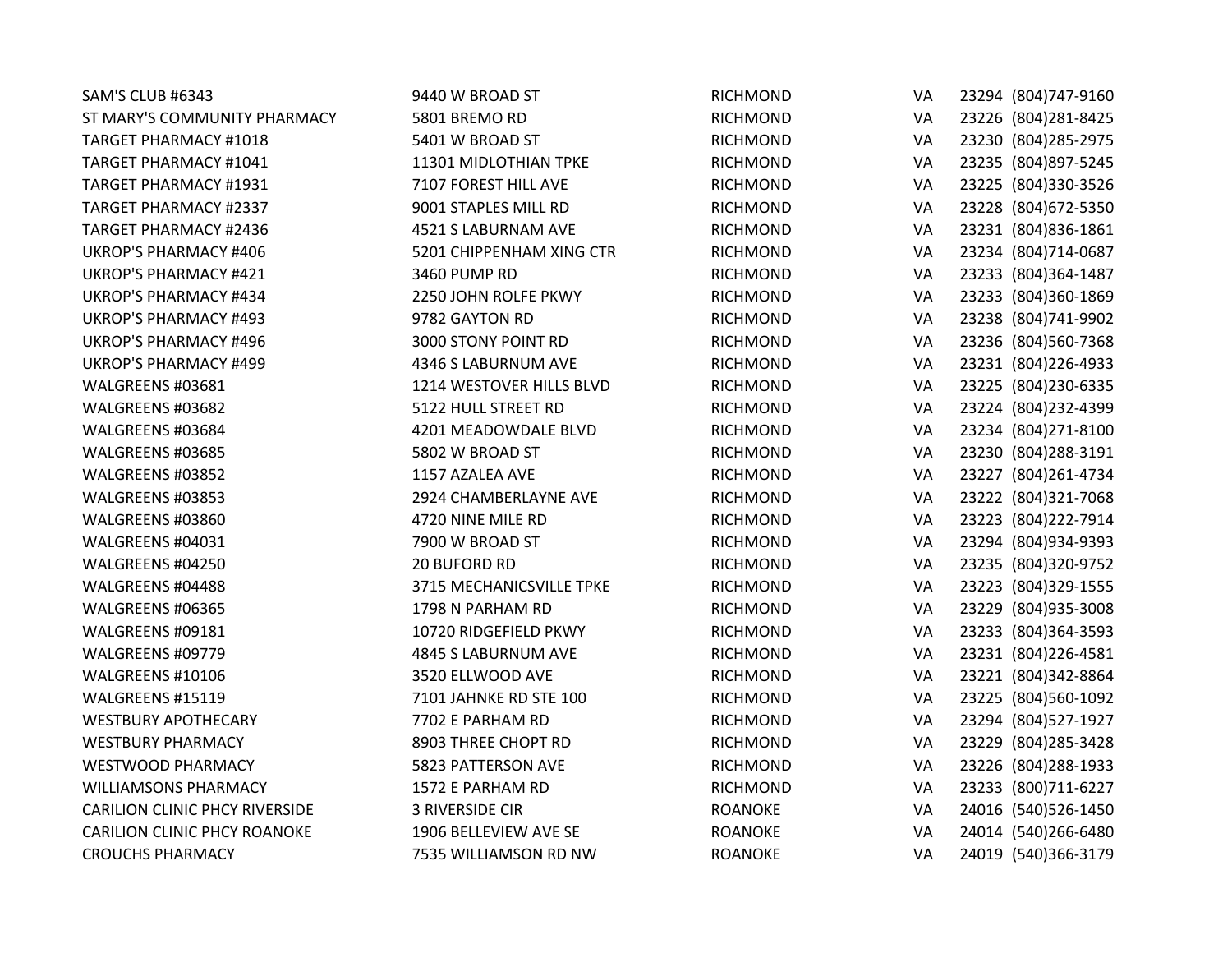| CVS #03949                   | 2001 COLONIAL AVE SW         | <b>ROANOKE</b>     | VA | 24015 (540)342-1877  |
|------------------------------|------------------------------|--------------------|----|----------------------|
| CVS #06284                   | 1916 ORANGE AVE NW           | <b>ROANOKE</b>     | VA | 24017 (540)981-1366  |
| CVS #06285                   | 702 9TH ST SE                | <b>ROANOKE</b>     | VA | 24013 (540)343-9378  |
| CVS #06296                   | 2712 PETERS CREEK RD NW      | <b>ROANOKE</b>     | VA | 24019 (540) 562-2206 |
| CVS #07503                   | 3909 CHALLENGER AVE          | <b>ROANOKE</b>     | VA | 24012 (540)977-1376  |
| CVS #07577                   | 4126 PLANTATION RD NE        | <b>ROANOKE</b>     | VA | 24012 (540) 563-4968 |
| CVS #4378                    | 4400 BRAMBLETON AVE SW       | <b>ROANOKE</b>     | VA | 24018 (540)989-6633  |
| DOWN HOME PHARMACY           | 40 SUMMERS WAY STE 101       | <b>ROANOKE</b>     | VA | 24019 (540)966-4858  |
| <b>FRIENDSHIP PHARMACY</b>   | 327 HERSHBERGER RD           | <b>ROANOKE</b>     | VA | 24012 (540)362-1515  |
| KMART PHARMACY #3324         | 3533 FRANKLIN RD SW          | <b>ROANOKE</b>     | VA | 24014 (540)981-9321  |
| KMART PHARMACY #3598         | 1419 HERSHBERGER RD NW       | <b>ROANOKE</b>     | VA | 24012 (540)366-4415  |
| KROGER PHARMACY #0391        | 3970 VALLEY GATEWAY BLVD     | <b>ROANOKE</b>     | VA | 24012 (540)977-6481  |
| KROGER PHARMACY #29202       | 4488 ELECTRIC RD             | <b>ROANOKE</b>     | VA | 24018 (540)989-4448  |
| KROGER PHARMACY #29209       | 7223 WILLIAMSON RD           | <b>ROANOKE</b>     | VA | 24019 (540) 561-3935 |
| KROGER PHARMACY #29325       | 5050 RUTGERS ST              | <b>ROANOKE</b>     | VA | 24012 (540)362-3806  |
| KROGER PHARMACY #29375       | 3971 BRAMBLETON AVE          | <b>ROANOKE</b>     | VA | 24018 (540) 725-3808 |
| KROGER PHARMACY #29400       | 614 BRANDON AVE              | <b>ROANOKE</b>     | VA | 24015 (540)342-9897  |
| MEDICAL CENTER PHARMACY      | 2001 CRYSTAL SPRING AVE SW   | <b>ROANOKE</b>     | VA | 24014 (540)853-0905  |
| MEDICAP PHARMACY #8192       | 4375 BRAMBLETON AVE          | <b>ROANOKE</b>     | VA | 24018 (540) 772-0605 |
| NEW HORIZONS HEALTHCARE PHCY | 3716 MELROSE AVE NW STE 130  | <b>ROANOKE</b>     | VA | 24017 (540) 283-2552 |
| SAM'S CLUB #8220             | 1455 TOWNE SQUARE BLVD NW    | <b>ROANOKE</b>     | VA | 24012 (540) 527-2362 |
| <b>SANCO DRUG</b>            | 1270 RIVERLAND RD SE         | <b>ROANOKE</b>     | VA | 24014 (540)427-3301  |
| <b>TARGET PHARMACY #1162</b> | 4737 NW VALLEYVIEW BLVD      | <b>ROANOKE</b>     | VA | 24012 (540)362-7955  |
| <b>VALLEY VIEW PHARMACY</b>  | 4910 VALLEY VIEW BLVD        | <b>ROANOKE</b>     | VA | 24012 (540)366-2112  |
| WALGREENS #05216             | 4049 BRAMBLETON AVE          | <b>ROANOKE</b>     | VA | 24018 (540) 725-1546 |
| WALGREENS #05217             | 4841 WILLIAMSON RD NW        | <b>ROANOKE</b>     | VA | 24012 (540)265-8922  |
| WALGREENS #07605             | 2351 FRANKLIN RD SW          | <b>ROANOKE</b>     | VA | 24014 (540)985-6491  |
| <b>WEST PHARMACY</b>         | 2012 ELECTRIC RD             | <b>ROANOKE</b>     | VA | 24018 (540) 774-5500 |
| WILLIAMSON ROAD PHARMACY     | 3416 WILLIAMSON RD NW        | <b>ROANOKE</b>     | VA | 24012 (540)366-4481  |
| WONDER DRUG SOUTHEAST        | 1224 JAMISON AVE SE          | <b>ROANOKE</b>     | VA | 24013 (540)343-9306  |
| CVS #03544                   | 970 FRANKLIN ST              | <b>ROCKY MOUNT</b> | VA | 24151 (540)483-0258  |
| CVS #07565                   | <b>485 OLD FRANKLIN TPKE</b> | <b>ROCKY MOUNT</b> | VA | 24151 (540)483-1178  |
| <b>FAMILY PHARMACY #4</b>    | 1165 FRANKLIN ST             | <b>ROCKY MOUNT</b> | VA | 24151 (540)489-5400  |
| KROGER PHARMACY #29347       | 200 MARKETPLACE DR STE 101   | <b>ROCKY MOUNT</b> | VA | 24151 (540)483-2667  |
| WALGREENS #13013             | <b>290 OLD FRANKLIN TPKE</b> | <b>ROCKY MOUNT</b> | VA | 24151 (540)482-0206  |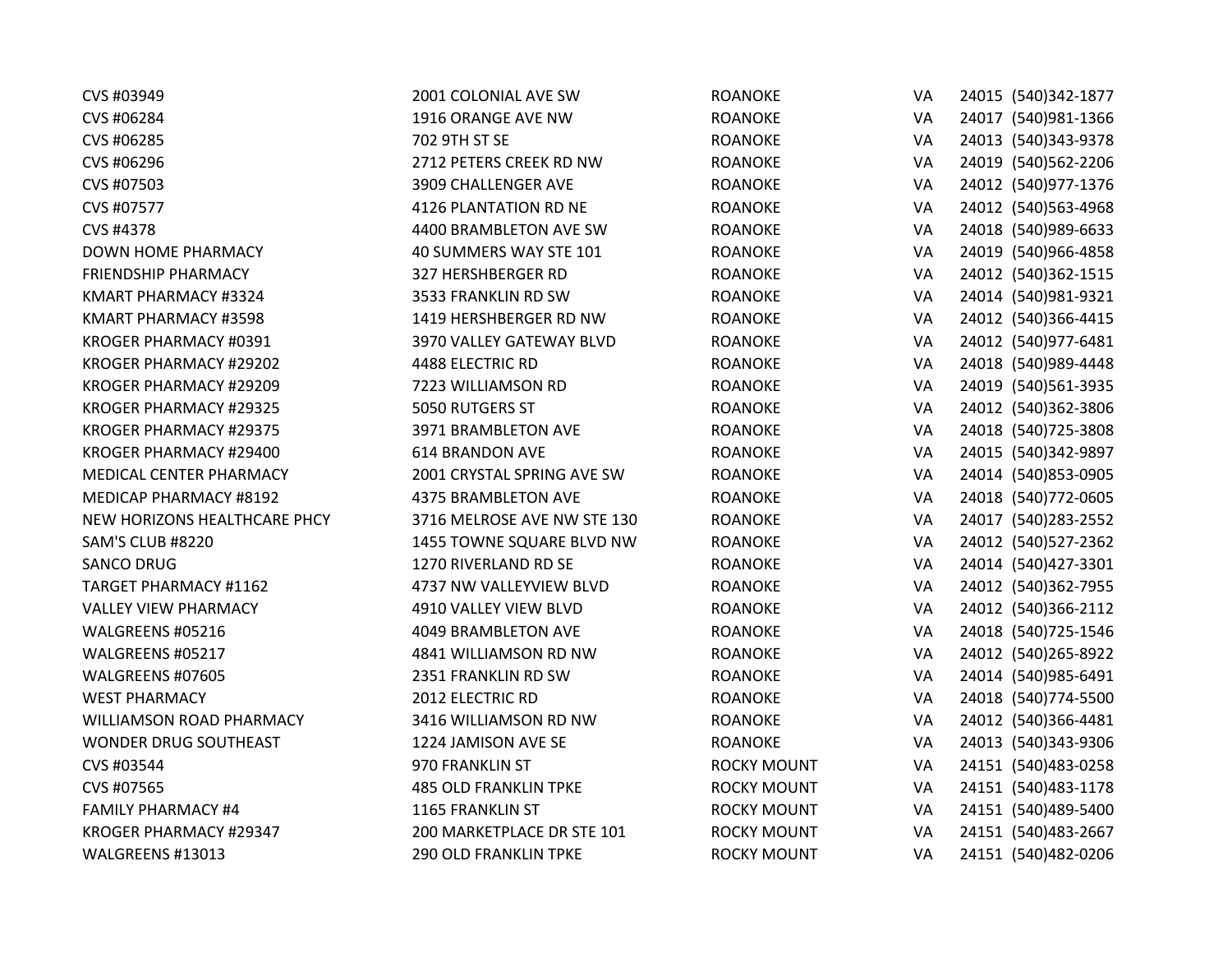| <b>ROSE HILL PHARMACY</b>       | 5462 DR THOMAS WALKER RD  | <b>ROSE HILL</b>     | VA | 24281 (276)445-5026  |
|---------------------------------|---------------------------|----------------------|----|----------------------|
| CVS #01421                      | 1100 WILSON BLVD          | <b>ROSSLYN</b>       | VA | 22209 (703)243-0036  |
| CVS #08288                      | 9026 SEMINOLE TRL         | RUCKERSVILLE         | VA | 22968 (434) 985-3067 |
| DICKENSON DRUG COMPANY          | 580 N MAIN ST             | <b>RURAL RETREAT</b> | VA | 24368 (276) 686-5073 |
| RURAL RETREAT COMMUNITY PHCY    | 7059 W LEE HWY            | <b>RURAL RETREAT</b> | VA | 24368 (276) 686-6266 |
| RUSTBURG FAMILY PHARMACY        | 925 VILLAGE HWY           | <b>RUSTBURG</b>      | VA | 24588 (434)332-1730  |
| LADYSMITH PHARMACY              | 18014 JEFFERSON DAVIS HWY | <b>RUTHER GLEN</b>   | VA | 22546 (804)448-2606  |
| RITE AID #11299                 | 20825 WOODPECKER RD       | S CHESTERFIELD       | VA | 23803 (804) 520-0247 |
| <b>ERNIE'S DRUG INC</b>         | 16408 WISE STREET         | <b>SAINT PAUL</b>    | VA | 24283 (276)762-5800  |
| <b>HAMILTON PHARMACY</b>        | 16610 RUSSELL ST          | <b>SAINT PAUL</b>    | VA | 24283 (276)762-9080  |
| <b>RITE AID #1636</b>           | 16427 WISE ST STE A       | <b>SAINT PAUL</b>    | VA | 24283 (276)762-5011  |
| BROOKS BYRD PHARMACY, INC.      | 2 E MAIN ST               | SALEM                | VA | 24153 (540)389-8111  |
| CVS #03794                      | 111 CHESTNUT ST           | SALEM                | VA | 24153 (540)387-4567  |
| CVS #06300                      | 179 ELECTRIC RD           | SALEM                | VA | 24153 (540)986-0011  |
| CVS #07389                      | <b>1875 ELECTRIC RD</b>   | SALEM                | VA | 24153 (540)387-1696  |
| FORT LEWIS PHARMACY             | 3737 W MAIN ST STE 106    | SALEM                | VA | 24153 (540)380-4681  |
| KMART PHARMACY #3544            | 1355 W MAIN ST            | SALEM                | VA | 24153 (540)387-2791  |
| KROGER PHARMACY #29226          | 1477 W MAIN ST            | SALEM                | VA | 24153 (540)389-7251  |
| KROGER PHARMACY #29320          | 1925 ELECTRIC RD          | SALEM                | VA | 24153 (540)387-1088  |
| KROGER PHARMACY #29330          | <b>161 ELECTRIC RD</b>    | SALEM                | VA | 24153 (540)986-4623  |
| <b>LIBERTY MEDICAL SUPPLY</b>   | 2157 APPERSON DR          | SALEM                | VA | 24153 (540) 777-0000 |
| PCA PHARMACY                    | 1955 W MAIN ST            | SALEM                | VA | 24153 (540)444-7320  |
| <b>TRINITY PHARMACY</b>         | 396 E BURWELL ST          | SALEM                | VA | 24153 (540)444-7383  |
| VALLEY APOTHECARY PHARMACY      | 1802 BRAEBURN DR          | SALEM                | VA | 24153 (540) 772-3788 |
| WALGREENS #07604                | 1725 W MAIN ST            | SALEM                | VA | 24153 (540)387-2901  |
| <b>CARTER'S PHARMACY</b>        | 222 PANTHER LN            | SALTVILLE            | VA | 24370 (276)496-4530  |
| <b>CLARK'S PHARMACY</b>         | 343 PALMER AVE            | SALTVILLE            | VA | 24370 (276)496-7211  |
| RITE AID #524                   | <b>MAIN ST</b>            | SALTVILLE            | VA | 24370 (276)496-5289  |
| <b>SCOTTSVILLE PHARMACY</b>     | 295 E MAIN ST STE B       | <b>SCOTTSVILLE</b>   | VA | 24590 (434) 286-3881 |
| <b>SHAWSVILLE PHARMACY</b>      | 6920 ROANOKE RD           | SHAWSVILLE           | VA | 24162 (540) 268-2555 |
| SHENANDOAH PHARMACY, INC.       | 420 3RD ST S              | SHENANDOAH           | VA | 22849 (540) 652-8619 |
| CVS #04063                      | 1109 BENN'S CHURCH RD     | SMITHFIELD           | VA | 23430 (757)356-0083  |
| <b>FARM FRESH PHARMACY #238</b> | 1282 SMITHFIELD SHOP PLZ  | SMITHFIELD           | VA | 23430 (757)357-0178  |
| <b>RITE AID #11258</b>          | 1200 BENN'S CHURCH BLVD   | SMITHFIELD           | VA | 23430 (757)357-3254  |
| CVS #05729                      | 3231 HALIFAX RD           | <b>SOUTH BOSTON</b>  | VA | 24592 (434) 572-6994 |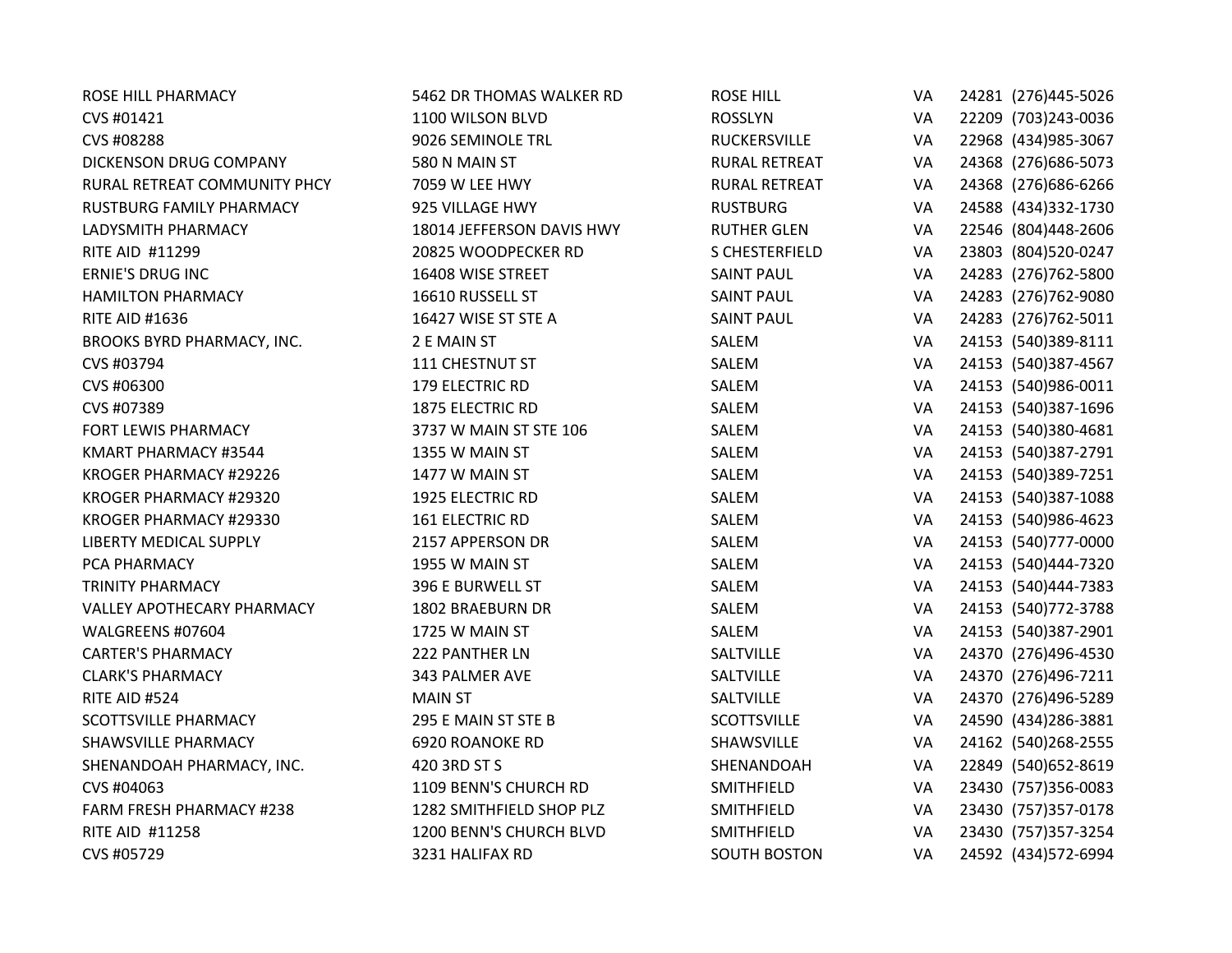| FOOD LION PHARMACY #542          | 1020 BILL TUCK HWY STE 1000 | <b>SOUTH BOSTON</b> | VA | 24592 (434) 575-0078 |
|----------------------------------|-----------------------------|---------------------|----|----------------------|
| <b>HALIFAX PHARMACY</b>          | 4121 HALIFAX RD STE A       | <b>SOUTH BOSTON</b> | VA | 24592 (434) 575-0511 |
| WALGREENS #11773                 | 3220 HALIFAX RD             | <b>SOUTH BOSTON</b> | VA | 24592 (434) 575-5338 |
| CVS #05507                       | 912 E ATLANTIC ST           | <b>SOUTH HILL</b>   | VA | 23970 (434)447-3117  |
| MEDICINE SHOPPE PHARMACY #0880   | <b>605 E ATLANTIC ST</b>    | <b>SOUTH HILL</b>   | VA | 23970 (434)447-2601  |
| <b>SOUTH HILL DRUG</b>           | 1016 W ATLANTIC ST          | <b>SOUTH HILL</b>   | VA | 23970 (434)447-8720  |
| <b>BLOOM PHARMACY #2716</b>      | 43090 PEACOCK MARKET PLZ    | <b>SOUTH RIDING</b> | VA | 20152 (703)327-9666  |
| CVS #01993                       | 24795 PINEBROOK RD          | <b>SOUTH RIDING</b> | VA | 20152 (703)542-7691  |
| CVS #03397                       | 9767 COURTHOUSE RD          | SPOTSYLVANIA        | VA | 22553 (540)898-9144  |
| GIANT DISCOUNT DRUG #0256        | 10346 COURTHOUSE RD         | SPOTSYLVANIA        | VA | 22553 (540)710-9314  |
| COSTCO #227                      | 7373 BOSTON BLVD            | SPRINGFIELD         | VA | 22153 (703)912-1203  |
| CVS #01387                       | 8330 OLD KEENE MILL RD      | SPRINGFIELD         | VA | 22152 (703)644-6289  |
| CVS #01398                       | 6436 SPRINGFIELD PLZ        | SPRINGFIELD         | VA | 22150 (703)644-6323  |
| CVS #01405                       | 8928 BURKE LAKE RD          | SPRINGFIELD         | VA | 22151 (703)978-8810  |
| <b>GIANT DISCOUNT DRUG #0756</b> | 8320 OLD KEENE MILL RD      | SPRINGFIELD         | VA | 22152 (703)569-6866  |
| GIANT DISCOUNT DRUG #0759        | 6426 SPRINGFIELD PLZ        | SPRINGFIELD         | VA | 22150 (703)569-9277  |
| <b>GIANT DISCOUNT DRUG #795</b>  | 7501 HUNTSMAN BLVD          | SPRINGFIELD         | VA | 22153 (703)866-2336  |
| <b>GIANT PHARMACY 229</b>        | 8074 ROLLING RD             | SPRINGFIELD         | VA | 22153 (703)569-5322  |
| NEIGHBORCARE-GREENSPRING         | 7440 SPRING VILLAGE DR      | SPRINGFIELD         | VA | 22150 (703)923-4645  |
| <b>RITE AID #3734</b>            | 5230 PORT ROYAL RD          | SPRINGFIELD         | VA | 22151 (703)321-8440  |
| <b>TARGET PHARMACY #1416</b>     | 6600 SPRINGFIELD MALL       | SPRINGFIELD         | VA | 22150 (703)921-9003  |
| WALGREENS #12800                 | 8414 OLD KEENE MILL RD      | SPRINGFIELD         | VA | 22152 (703)913-6712  |
| ADVANCED SPINE AND PAIN          | 2046 JEFFERSON DAVIS HWY    | <b>STAFFORD</b>     | VA | 22554 (703)522-2727  |
| CVS #01423                       | <b>388 GARRISONVILLE RD</b> | <b>STAFFORD</b>     | VA | 22554 (540) 659-7723 |
| CVS #02129                       | 2614 JEFFERSON DAVIS HWY    | <b>STAFFORD</b>     | VA | 22554 (540) 657-4593 |
| CVS #03396                       | 902 GARRISONVILLE RD        | <b>STAFFORD</b>     | VA | 22556 (540) 659-1313 |
| DANS WELLNESS PHARMACY           | 418 GARRISONVILLE RD        | <b>STAFFORD</b>     | VA | 22554 (540) 657-0006 |
| GIANT DISCOUNT DRUG #0243        | 317 WORTH AVE               | <b>STAFFORD</b>     | VA | 22554 (540) 657-5008 |
| <b>RITE AID #2550</b>            | 2852 JEFF DAVIS HWY 301     | <b>STAFFORD</b>     | VA | 22554 (540) 720-2574 |
| <b>SHOPPERS PHARMACY #957</b>    | 1505 STAFFORD MARKET PL     | <b>STAFFORD</b>     | VA | 22554 (540)288-3259  |
| <b>TARGET PHARMACY #1857</b>     | 1090 STAFFORD MARKET PL     | <b>STAFFORD</b>     | VA | 22556 (540) 658-9927 |
| <b>GREENE PHARMACY</b>           | 331 E MAIN ST               | STANARDSVILLE       | VA | 22973 (434) 985-3424 |
| <b>STANLEY PHARMACY</b>          | 308 E MAIN ST               | <b>STANLEY</b>      | VA | 22851 (540) 778-2219 |
| CVS #01557                       | 1302 BARTERBROOK RD         | <b>STAUNTON</b>     | VA | 24401 (540)886-2361  |
| CVS #06322                       | 2028 W BEVERLY ST           | <b>STAUNTON</b>     | VA | 24401 (540)885-0386  |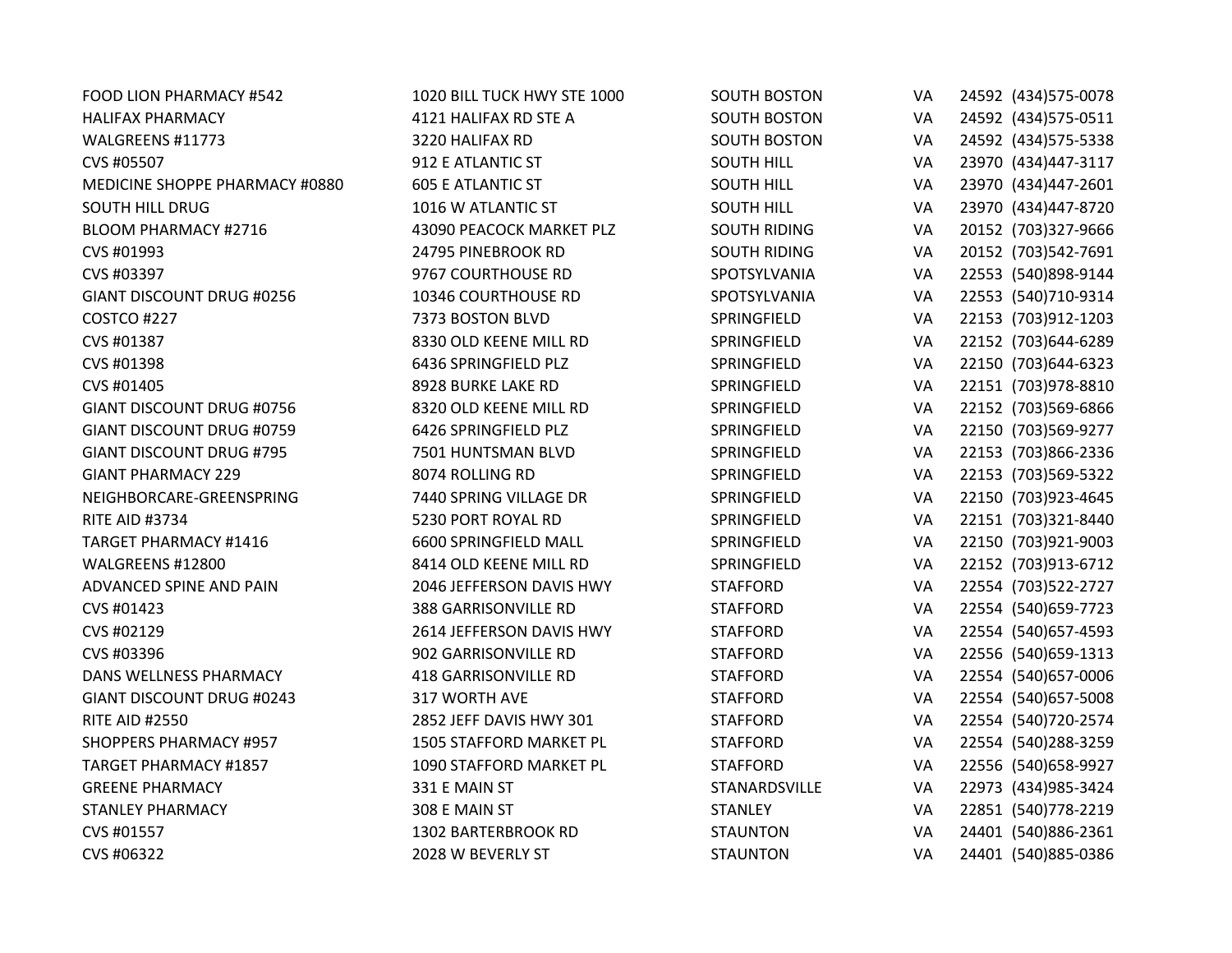| KROGER PHARMACY #29343             | <b>850 STATLER BLVD</b>    | <b>STAUNTON</b>      | VA | 24401 (540) 885-9875 |
|------------------------------------|----------------------------|----------------------|----|----------------------|
| MARTIN'S PHARMACY #0426            | 1015 RICHMOND RD           | <b>STAUNTON</b>      | VA | 24401 (540)885-7491  |
| MEDICAL CENTER PHARMACY            | 42 LAMBERT ST STE 311      | <b>STAUNTON</b>      | VA | 24401 (540)886-3433  |
| RAYS HEALTH MART PHARMACY          | 1011 N AUGUSTA ST STE C    | <b>STAUNTON</b>      | VA | 24401 (540)887-2228  |
| <b>RITE AID #1270</b>              | 1500 W BEVERLY ST          | <b>STAUNTON</b>      | VA | 24401 (540)886-7801  |
| <b>RITE AID #4841</b>              | 501 N COALTER ST           | <b>STAUNTON</b>      | VA | 24401 (540)886-2775  |
| <b>WESTERN STATE HOSP PHARMACY</b> | 1301 RICHMOND AVE          | <b>STAUNTON</b>      | VA | 24401 (540)332-8200  |
| CVS #01819                         | 1400 TASKER RD             | <b>STEPHENS CITY</b> | VA | 22655 (540)868-2217  |
| <b>LANTZ'S PHARMACY</b>            | 5015 MAIN ST               | <b>STEPHENS CITY</b> | VA | 22655 (540)869-5354  |
| <b>MARTIN'S PHARMACY #295</b>      | 240 ELIZABETH DR           | <b>STEPHENS CITY</b> | VA | 22655 (540)868-0663  |
| <b>RITE AID #1933</b>              | <b>410 FAIRFAX PIKE</b>    | <b>STEPHENS CITY</b> | VA | 22655 (540)869-2212  |
| WALGREENS #10394                   | 701 FAIRFAX PIKE           | <b>STEPHENS CITY</b> | VA | 22655 (540)869-4130  |
| COSTCO #218                        | 21398 PRICE CASCADES PLZ   | <b>STERLING</b>      | VA | 20164 (703)406-7048  |
| CVS #01409                         | 401 N STERLING BLVD        | <b>STERLING</b>      | VA | 20164 (703)450-4588  |
| CVS #01424                         | 110 EDDS LN                | <b>STERLING</b>      | VA | 20165 (703)444-1115  |
| GIANT DISCOUNT DRUG #0762          | 21800 TOWNCENTER PLZ       | <b>STERLING</b>      | VA | 20164 (703)430-1818  |
| GIANT DISCOUNT DRUG #0794          | 21000 SOUTHBANK ST STE 150 | <b>STERLING</b>      | VA | 20165 (703)430-0400  |
| <b>RITE AID #11196</b>             | 46965 CEDAR LAKE PLZ       | <b>STERLING</b>      | VA | 20164 (703)430-3328  |
| <b>RITE AID #4265</b>              | 20800 GREAT FALLS PLZ      | <b>STERLING</b>      | VA | 20165 (703)421-4020  |
| SAFEWAY PHARMACY #1084             | <b>30 PIDGEON HILL DR</b>  | <b>STERLING</b>      | VA | 20165 (703)430-4355  |
| SAFEWAY PHARMACY #1759             | 22350 STERLING BLVD        | <b>STERLING</b>      | VA | 20164 (703)948-1083  |
| <b>SAM'S CLUB #4729</b>            | 45425 DULLES CROSSING PLZ  | <b>STERLING</b>      | VA | 20166 (571)434-8723  |
| <b>TARGET PHARMACY #1009</b>       | 46201 POTOMAC RUN PLZ      | <b>STERLING</b>      | VA | 20164 (703)444-8452  |
| <b>TARGET PHARMACY #2272</b>       | 45130 COLUMBIA PL          | <b>STERLING</b>      | VA | 20166 (703)463-2009  |
| WEGMANS PHARMACY #007              | 45131 COLUMBIA PL          | <b>STERLING</b>      | VA | 20166 (703)421-2445  |
| <b>STONY CREEK PHARMACY</b>        | <b>12451 MAIN ST</b>       | <b>STONY CREEK</b>   | VA | 23882 (434) 246-5191 |
| PEOPLES DRUG STORE                 | 145 E KING ST              | <b>STRASBURG</b>     | VA | 22657 (540) 465-5193 |
| <b>RITE AID #1893</b>              | 335 CRYSTAL LN             | <b>STRASBURG</b>     | VA | 22657 (540)465-3725  |
| <b>FAMILY PHARMACY #3</b>          | 301 S MAIN ST STE B        | <b>STUART</b>        | VA | 24171 (276)694-4586  |
| <b>RITE AID #1403</b>              | 140 S MAIN ST              | <b>STUART</b>        | VA | 24171 (276)694-4034  |
| <b>RITE AID #1832</b>              | 2596 TINKLING SPRING RD    | <b>STUARTS DRAFT</b> | VA | 24477 (540)337-2640  |
| STUARTS DRAFT FAMILY PHCY          | 2929 STUARTS DRAFT HWY     | <b>STUARTS DRAFT</b> | VA | 24477 (540)337-3776  |
| <b>BENNETT'S CREEK PHARMACY</b>    | 3219 BRIDGE RD             | <b>SUFFOLK</b>       | VA | 23435 (757)483-6966  |
| <b>FARM FRESH PHARMACY #188</b>    | 1401 N MAIN ST             | <b>SUFFOLK</b>       | VA | 23434 (757)539-4834  |
| FARM FRESH PHARMACY #667           | 3575 BRIDGE RD             | <b>SUFFOLK</b>       | VA | 23435 (757)947-0236  |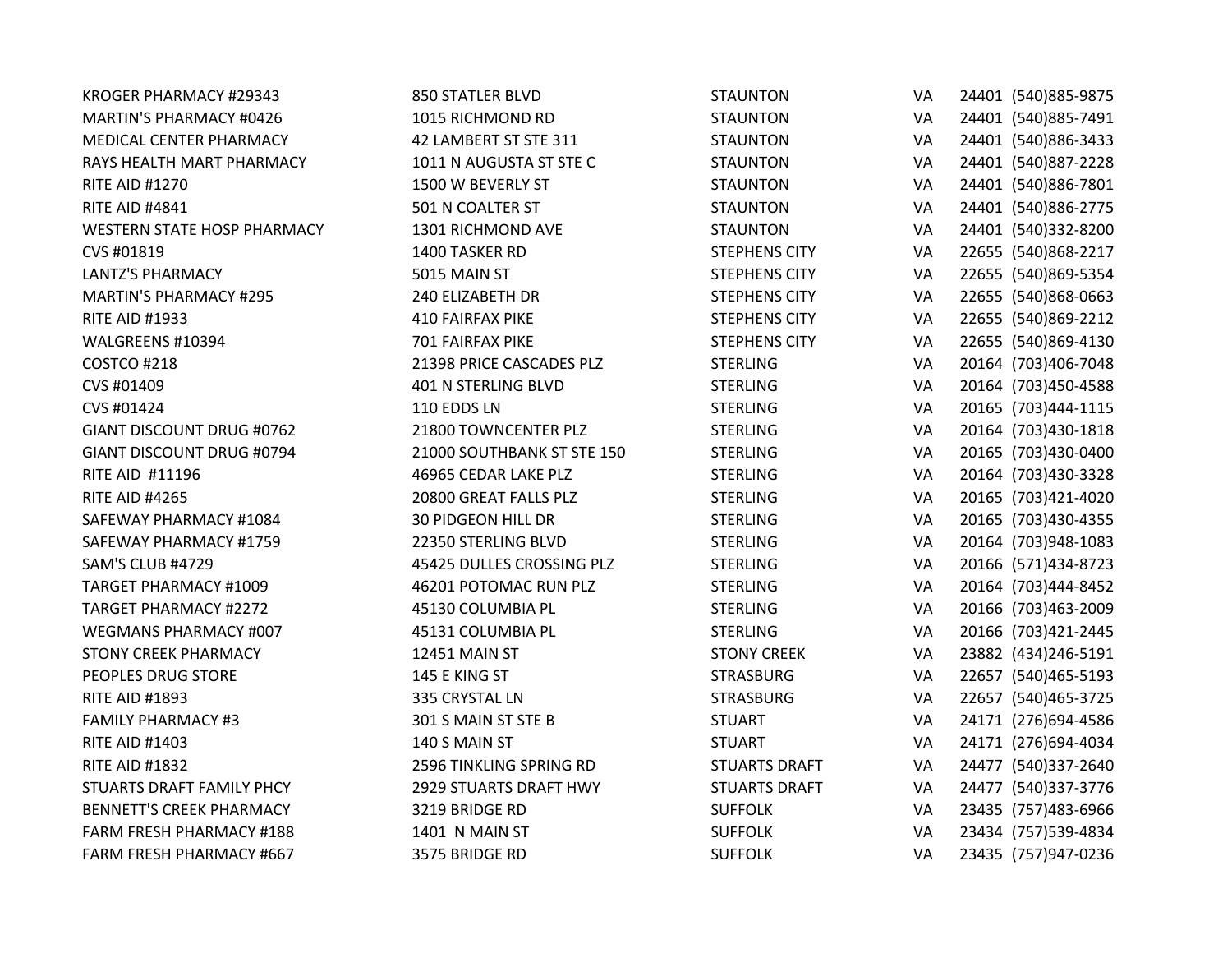| <b>HARRIS TEETER PHARMACY #241</b>   | 7386 HARBOUR TOWNE PKWY | <b>SUFFOLK</b>        | VA | 23435 (757) 483-4129 |
|--------------------------------------|-------------------------|-----------------------|----|----------------------|
| RITE AID #11259                      | 1240 HOLLAND RD         | <b>SUFFOLK</b>        | VA | 23434 (757)539-6359  |
| RITE AID #11261                      | 1405 N MAIN ST          | <b>SUFFOLK</b>        | VA | 23434 (757)539-9490  |
| <b>RITE AID #3741</b>                | 515 N MAIN ST           | <b>SUFFOLK</b>        | VA | 23434 (757)539-9992  |
| <b>SUPER DRUG</b>                    | 108 N MAIN ST           | <b>SUFFOLK</b>        | VA | 23434 (757)539-6400  |
| WALGREENS #10332                     | 3633 BRIDGE RD          | <b>SUFFOLK</b>        | VA | 23435 (757) 686-4793 |
| WALGREENS #10416                     | 2902 GODWIN BLVD        | <b>SUFFOLK</b>        | VA | 23434 (757)539-0734  |
| SUTHERLAND PHARMACY                  | 5607 CLAIBORNE RD       | SUTHERLAND            | VA | 23885 (804) 265-5214 |
| KMART PHARMACY #3785                 | 5007 VICTORY BLVD       | <b>TABB</b>           | VA | 23693 (757)874-1245  |
| <b>RITE AID #11232</b>               | 1840 TAPPAHANNOCK BLVD  | <b>TAPPAHANNOCK</b>   | VA | 22560 (804)443-4709  |
| <b>TAPPAHANNOCK PHARMACY</b>         | 517 N CHURCH LN         | <b>TAPPAHANNOCK</b>   | VA | 22560 (804)443-3461  |
| <b>CLINCH VALLEY PHARMACY</b>        | 1000 BEN BOLT AVE       | <b>TAZEWELL</b>       | VA | 24651 (276)988-4871  |
| OLDE VIRGINIA PHARMACY               | 836 E FINCASTLE AVE     | <b>TAZEWELL</b>       | VA | 24651 (276)988-7977  |
| <b>RITE AID #1851</b>                | 14111 TIMBER WAY        | <b>TIMBERVILLE</b>    | VA | 22853 (540)896-6407  |
| TIMBERVILLE DRUG STORE               | 305 S MAIN ST           | <b>TIMBERVILLE</b>    | VA | 22853 (540)896-3171  |
| <b>CUNDIFF'S BLUE RIDGE PHARMACY</b> | 1663 BLUE RIDGE BLVD    | <b>TROUTVILLE</b>     | VA | 24175 (540) 977-4224 |
| <b>MARSHALL'S DRUG STORE</b>         | 50 CROSS ST             | <b>URBANNA</b>        | VA | 23175 (804) 758-5344 |
| <b>FAMILY DRUG</b>                   | 1755 LOVERS GAP RD      | VANSANT               | VA | 24656 (276)597-2419  |
| <b>FOOD CITY PHARMACY</b>            | 18765 RIVERSIDE DR      | VANSANT               | VA | 24656 (276)935-7455  |
| <b>RITE AID #1678</b>                | 5113 LEE HWY STE 101    | <b>VERONA</b>         | VA | 24482 (540)248-0307  |
| <b>VERONA PHARMACY</b>               | 294 LEE HWY             | <b>VERONA</b>         | VA | 24482 (540)248-2400  |
| <b>VICTORIA DRUG</b>                 | 1821 MAIN ST            | <b>VICTORIA</b>       | VA | 23974 (434) 696-3343 |
| CVS #01403                           | 337 MAPLE ST E          | <b>VIENNA</b>         | VA | 22180 (703)938-2374  |
| CVS #01847                           | 264 SE CEDAR LN SE      | <b>VIENNA</b>         | VA | 22180 (703)876-0388  |
| <b>RITE AID #11226</b>               | 215 MAPLE AVE W         | <b>VIENNA</b>         | VA | 22180 (703)242-3909  |
| <b>VIENNA DRUG CENTER</b>            | 150 MAPLE AVE W         | <b>VIENNA</b>         | VA | 22180 (703)938-7111  |
| WALGREENS #13589                     | 225 MAPLE AVE E         | <b>VIENNA</b>         | VA | 22180 (703)259-6342  |
| <b>CUNDIFF DRUG STORE</b>            | 119 E CLEVELAND AVE     | <b>VINTON</b>         | VA | 24179 (540)342-8928  |
| CVS #04161                           | 1022 HARDY RD           | <b>VINTON</b>         | VA | 24179 (540)345-9851  |
| KROGER PHARMACY #29322               | 915 HARDY RD            | <b>VINTON</b>         | VA | 24179 (540)344-1215  |
| <b>WONDER DRUG</b>                   | 15818 STEWARTSVILLE RD  | <b>VINTON</b>         | VA | 24179 (540)890-3027  |
| <b>SENTARA RX</b>                    | 800 INDEPENDENCE BLVD   | <b>VIRGINA BEACH</b>  | VA | 23455 (757)252-0995  |
| <b>BARRS PHARMACY INC</b>            | 201 VIRGINIA BEACH BLVD | <b>VIRGINIA BEACH</b> | VA | 23451 (757) 428-1211 |
| <b>BEACH PHARMACY</b>                | 501 LASKIN RD           | <b>VIRGINIA BEACH</b> | VA | 23451 (757)965-3036  |
| CVS #03052                           | 310 S ROSEMONT RD       | <b>VIRGINIA BEACH</b> | VA | 23452 (757)486-0480  |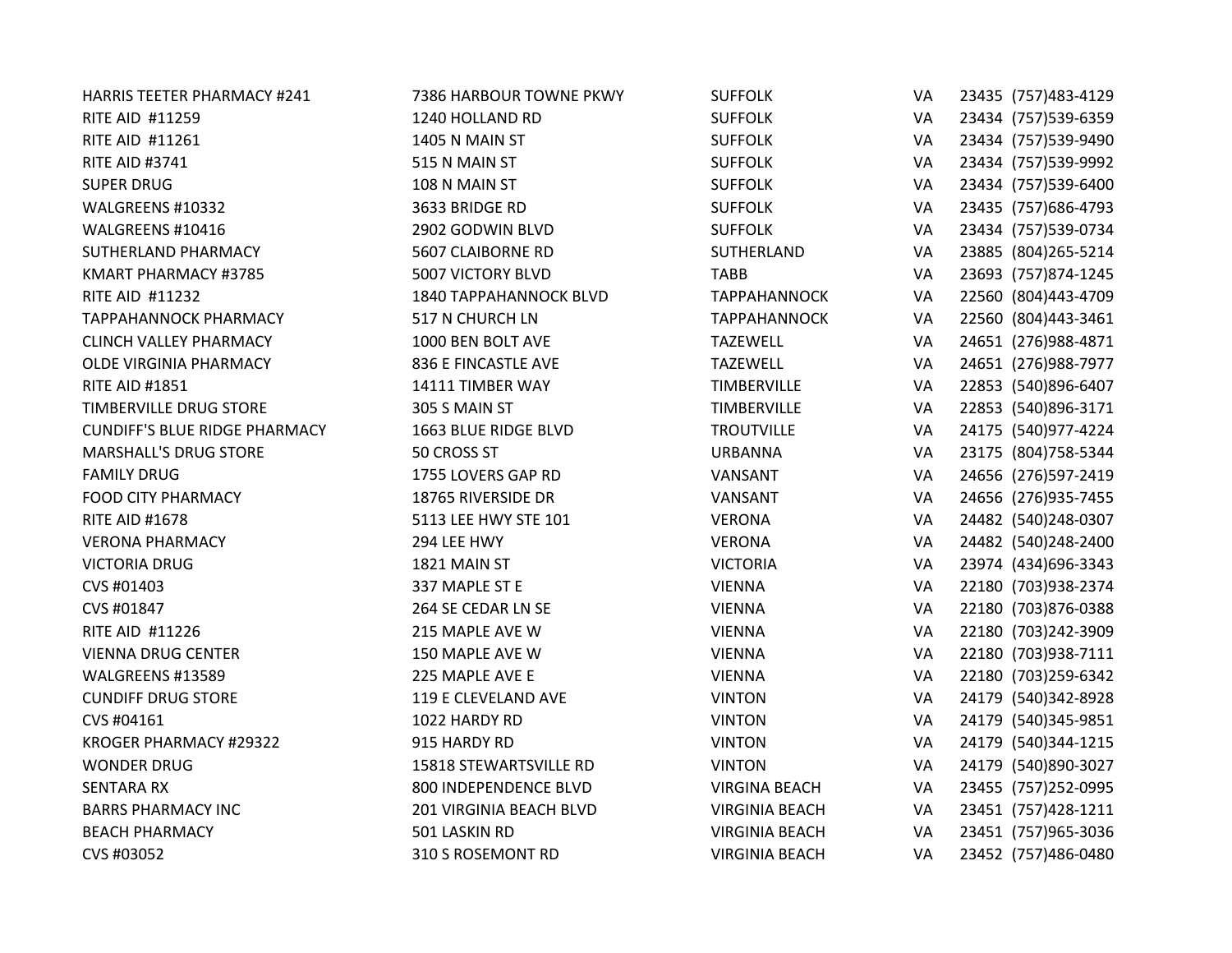| CVS #04935                         | 4500 PRINCESS ANNE RD        | <b>VIRGINIA BEACH</b> | VA | 23462 (757)467-4659  |
|------------------------------------|------------------------------|-----------------------|----|----------------------|
| CVS #08226                         | 1688 LASKIN RD               | <b>VIRGINIA BEACH</b> | VA | 23451 (757)417-3943  |
| CVS #08938                         | 1701 INDEPENDENCE BLVD       | <b>VIRGINIA BEACH</b> | VA | 23455 (757)460-2607  |
| CVS #5802                          | 6099 INDIAN RIVER RD         | <b>VIRGINIA BEACH</b> | VA | 23464 (757)938-9580  |
| CVS #5893                          | 300 LASKIN RD                | <b>VIRGINIA BEACH</b> | VA | 23451 (757)437-3090  |
| CVS #8302                          | 2232 GENERAL BOOTH BLVD      | <b>VIRGINIA BEACH</b> | VA | 23456 (757)430-2981  |
| FARM FRESH PHARMACY #0338          | 4001 VIRGINIA BEACH BLVD     | <b>VIRGINIA BEACH</b> | VA | 23452 (757)486-4089  |
| FARM FRESH PHARMACY #193           | 2110 GREAT NECK SHOPPING CTR | <b>VIRGINIA BEACH</b> | VA | 23454 (757) 481-5458 |
| FARM FRESH PHARMACY #197           | 1615 GENERAL BOOTH BLVD      | <b>VIRGINIA BEACH</b> | VA | 23454 (757) 721-3213 |
| <b>FARM FRESH PHARMACY #198</b>    | 4876 PRINCESS ANNE RD        | <b>VIRGINIA BEACH</b> | VA | 23462 (757)499-7760  |
| FARM FRESH PHARMACY #217           | 799 CHIMNEY HILLS SHP CTR    | <b>VIRGINIA BEACH</b> | VA | 23452 (757)498-6602  |
| FARM FRESH PHARMACY #218           | 2868 VIRGINIA BEACH BLVD     | <b>VIRGINIA BEACH</b> | VA | 23454 (757)340-1550  |
| FARM FRESH PHARMACY #229           | 521 LASKIN RD                | <b>VIRGINIA BEACH</b> | VA | 23451 (757)437-7712  |
| FARM FRESH PHARMACY #6250          | 1385 FORDHAM DR              | <b>VIRGINIA BEACH</b> | VA | 23464 (757)213-0233  |
| FARM FRESH PHARMACY #672           | 1069 INDEPENDENCE BLVD       | <b>VIRGINIA BEACH</b> | VA | 23455 (757)217-0246  |
| FARM FRESH PHARMACY #816           | 928 DIAMOND SPRINGS RD       | <b>VIRGINIA BEACH</b> | VA | 23455 (757)490-0353  |
| <b>FARM FRESH PHARMACY #911</b>    | 2058 INDEPENDENCE BLVD       | <b>VIRGINIA BEACH</b> | VA | 23456 (757)471-5710  |
| <b>HARRIS TEETER PHARMACY #161</b> | 3333 VIRGINIA BEACH BLVD     | <b>VIRGINIA BEACH</b> | VA | 23452 (757) 631-2415 |
| <b>HARRIS TEETER PHARMACY #181</b> | 2800 ARCTIC AVE              | <b>VIRGINIA BEACH</b> | VA | 23451 (757) 422-2154 |
| <b>HARRIS TEETER PHARMACY #239</b> | 2476 NIMMO PKWY              | <b>VIRGINIA BEACH</b> | VA | 23456 (757)563-9414  |
| <b>HARRIS TEETER PHARMACY #350</b> | 5060 FERRELL PKWY            | <b>VIRGINIA BEACH</b> | VA | 23464 (757)467-2058  |
| KMART PHARMACY #3560               | 1205 FORDHAM DR              | <b>VIRGINIA BEACH</b> | VA | 23464 (757) 424-7839 |
| KMART PHARMACY #3801               | <b>312 CONSTITUTION DR</b>   | <b>VIRGINIA BEACH</b> | VA | 23462 (757)497-0764  |
| KMART PHARMACY #3976               | 1650 GENERAL BOOTH BLVD      | <b>VIRGINIA BEACH</b> | VA | 23454 (757) 721-3016 |
| KMART PHARMACY #4997               | 550 FIRST COLONIAL RD        | <b>VIRGINIA BEACH</b> | VA | 23451 (757)425-5958  |
| KROGER PHARMACY #29532             | 4625 SHORE DR                | <b>VIRGINIA BEACH</b> | VA | 23455 (757)460-1674  |
| KROGER PHARMACY #29533             | 1800 REPUBLIC DR             | <b>VIRGINIA BEACH</b> | VA | 23454 (757)422-4520  |
| KROGER PHARMACY #29537             | 5237 PROVIDENCE RD           | <b>VIRGINIA BEACH</b> | VA | 23464 (757)495-9713  |
| KROGER PHARMACY #29539             | 3330 VIRGINIA BEACH BLVD     | <b>VIRGINIA BEACH</b> | VA | 23452 (757)486-4184  |
| LAKEVIEW COMPOUNDING PHARMACY      | 4661 HAYGOOD RD STE 101      | <b>VIRGINIA BEACH</b> | VA | 23455 (757)934-0533  |
| <b>RITE AID #11262</b>             | 4245 HOLLAND RD              | <b>VIRGINIA BEACH</b> | VA | 23452 (757)474-2289  |
| RITE AID #11263                    | 3653 VIRGINIA BEACH BLVD     | <b>VIRGINIA BEACH</b> | VA | 23452 (757)463-2011  |
| RITE AID #11264                    | 897 LYNNHAVEN PKWY           | <b>VIRGINIA BEACH</b> | VA | 23452 (757)368-3273  |
| RITE AID #11267                    | 1340 N GREAT NECK RD         | <b>VIRGINIA BEACH</b> | VA | 23454 (757) 481-5001 |
| RITE AID #11268                    | 1075 INDEPENDENCE BLVD       | <b>VIRGINIA BEACH</b> | VA | 23455 (757)464-2565  |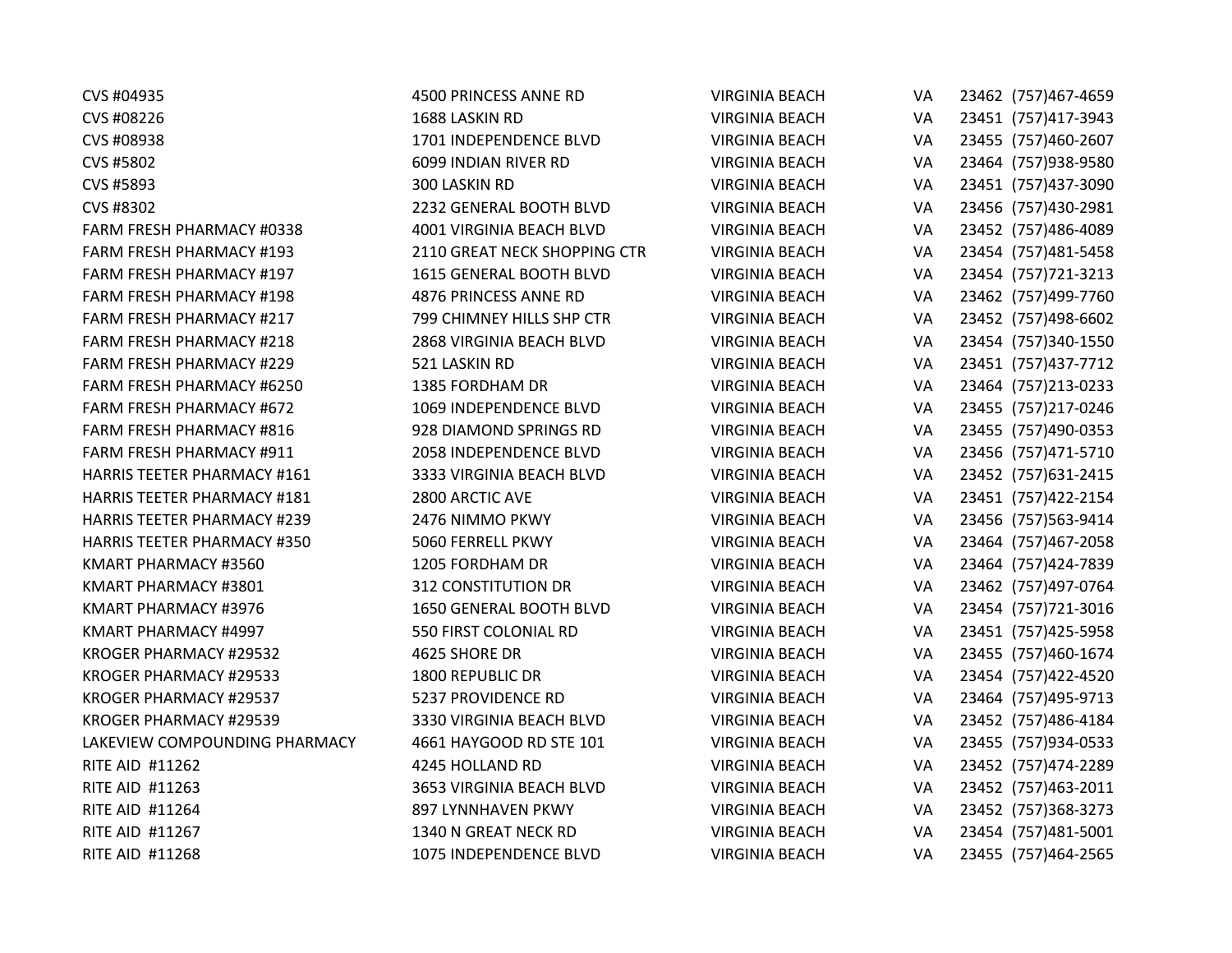| RITE AID #11269                | 748 INDEPENDENCE BLVD          | <b>VIRGINIA BEACH</b> | VA | 23455 (757)497-1963  |
|--------------------------------|--------------------------------|-----------------------|----|----------------------|
| <b>RITE AID #11270</b>         | 2293 UPTON DR                  | <b>VIRGINIA BEACH</b> | VA | 23454 (757)430-4175  |
| RITE AID #11271                | 1808 SALAM RD                  | <b>VIRGINIA BEACH</b> | VA | 23456 (757)471-1053  |
| <b>RITE AID #11272</b>         | 5300 PRINCESS ANNE RD          | <b>VIRGINIA BEACH</b> | VA | 23462 (757)497-3543  |
| <b>RITE AID #11274</b>         | 1309 FORDHAM DR                | <b>VIRGINIA BEACH</b> | VA | 23464 (757)424-0189  |
| <b>RITE AID #11275</b>         | 840 S MILITARY HWY             | <b>VIRGINIA BEACH</b> | VA | 23464 (757)424-2306  |
| <b>RITE AID #1072</b>          | 1177 S ROSEMONT RD             | <b>VIRGINIA BEACH</b> | VA | 23456 (757)486-4427  |
| <b>RITE AID #11266</b>         | 1624 LASKIN RD STE 750         | <b>VIRGINIA BEACH</b> | VA | 23451 (757)425-9474  |
| <b>RITE AID #11273</b>         | 5232 FAIRFIELD SHOPPING CTR    | <b>VIRGINIA BEACH</b> | VA | 23464 (757)495-0898  |
| <b>RITE AID #1811</b>          | 1661 LASKIN RD                 | <b>VIRGINIA BEACH</b> | VA | 23451 (757) 425-7665 |
| <b>RITE AID #3902</b>          | 2817 SHORE DR                  | <b>VIRGINIA BEACH</b> | VA | 23451 (757)496-9636  |
| <b>RITE AID #3904</b>          | 2129 GENERAL BOOTH BLVD STE 11 | <b>VIRGINIA BEACH</b> | VA | 23454 (757)427-9129  |
| <b>RITE AID #4789</b>          | 324 VIRGINIA BEACH BLVD        | <b>VIRGINIA BEACH</b> | VA | 23451 (757)437-0017  |
| <b>RITE AID #4795</b>          | 1660 INDEPENDENCE BLVD         | <b>VIRGINIA BEACH</b> | VA | 23455 (757)318-9305  |
| <b>RITE AID #4872</b>          | 5795 PRINCESS ANNE RD          | <b>VIRGINIA BEACH</b> | VA | 23462 (757)490-0307  |
| <b>RITE AID #4987</b>          | 5036 FERRELL PKWY              | <b>VIRGINIA BEACH</b> | VA | 23464 (757)495-3088  |
| SAM'S CLUB #4711               | 3345 VIRGINIA BEACH BLVD       | <b>VIRGINIA BEACH</b> | VA | 23452 (757) 631-0709 |
| SENTARA PRINCESS ANNE PHARMACY | 2025 GLENN MITCHELL DR         | <b>VIRGINIA BEACH</b> | VA | 23456 (757)507-1115  |
| TARGET PHARMACY #1047          | 525 FIRST COLONIAL RD          | <b>VIRGINIA BEACH</b> | VA | 23451 (757)428-2666  |
| TARGET PHARMACY #1105          | 2060 S INDEPENDENCE BLVD       | <b>VIRGINIA BEACH</b> | VA | 23456 (757)416-1785  |
| <b>TARGET PHARMACY #2396</b>   | 2233 UPTON RD                  | <b>VIRGINIA BEACH</b> | VA | 23451 (757)430-5101  |
| <b>TARGET PHARMACY #2770</b>   | 4576 VIRGINIA BEACH BLVD       | <b>VIRGINIA BEACH</b> | VA | 23462 (757)451-7661  |
| TIDEWATER FAMILY PRACTICE      | 4660 HAYGOOD RD STE A          | <b>VIRGINIA BEACH</b> | VA | 23455 (757)480-0243  |
| WALGREENS #04446               | 3965 HOLLAND RD                | <b>VIRGINIA BEACH</b> | VA | 23452 (757)306-9255  |
| WALGREENS #04527               | 801 INDEPENDENCE BLVD          | <b>VIRGINIA BEACH</b> | VA | 23455 (757)519-9877  |
| WALGREENS #05783               | 5501 WESLEYAN DR               | <b>VIRGINIA BEACH</b> | VA | 23455 (757)557-0205  |
| WALGREENS #06633               | 2044 LYNNHAVEN PKWY            | <b>VIRGINIA BEACH</b> | VA | 23456 (757)471-4998  |
| WALGREENS #06634               | <b>1857 CENTERVILLE TPKE</b>   | <b>VIRGINIA BEACH</b> | VA | 23464 (757)479-5583  |
| WALGREENS #06740               | 1101 NIMMO PKWY                | <b>VIRGINIA BEACH</b> | VA | 23456 (757)427-1655  |
| WALGREENS #06790               | 3376 VIRGINIA BEACH BLVD       | <b>VIRGINIA BEACH</b> | VA | 23452 (757)340-8013  |
| WALGREENS #07133               | 4768 SHORE DR                  | <b>VIRGINIA BEACH</b> | VA | 23455 (757)460-1290  |
| WALGREENS #09158               | 5305 INDIAN RIVER RD           | <b>VIRGINIA BEACH</b> | VA | 23464 (757)467-0953  |
| WALGREENS #09195               | 856 S MILITARY HWY             | <b>VIRGINIA BEACH</b> | VA | 23464 (757)424-1752  |
| WALGREENS #12032               | 3364 PRINCESS ANNE RD          | <b>VIRGINIA BEACH</b> | VA | 23456 (757)468-5879  |
| WALGREENS #13109               | 2400 ATLANTIC AVE              | <b>VIRGINIA BEACH</b> | VA | 23451 (757) 422-3721 |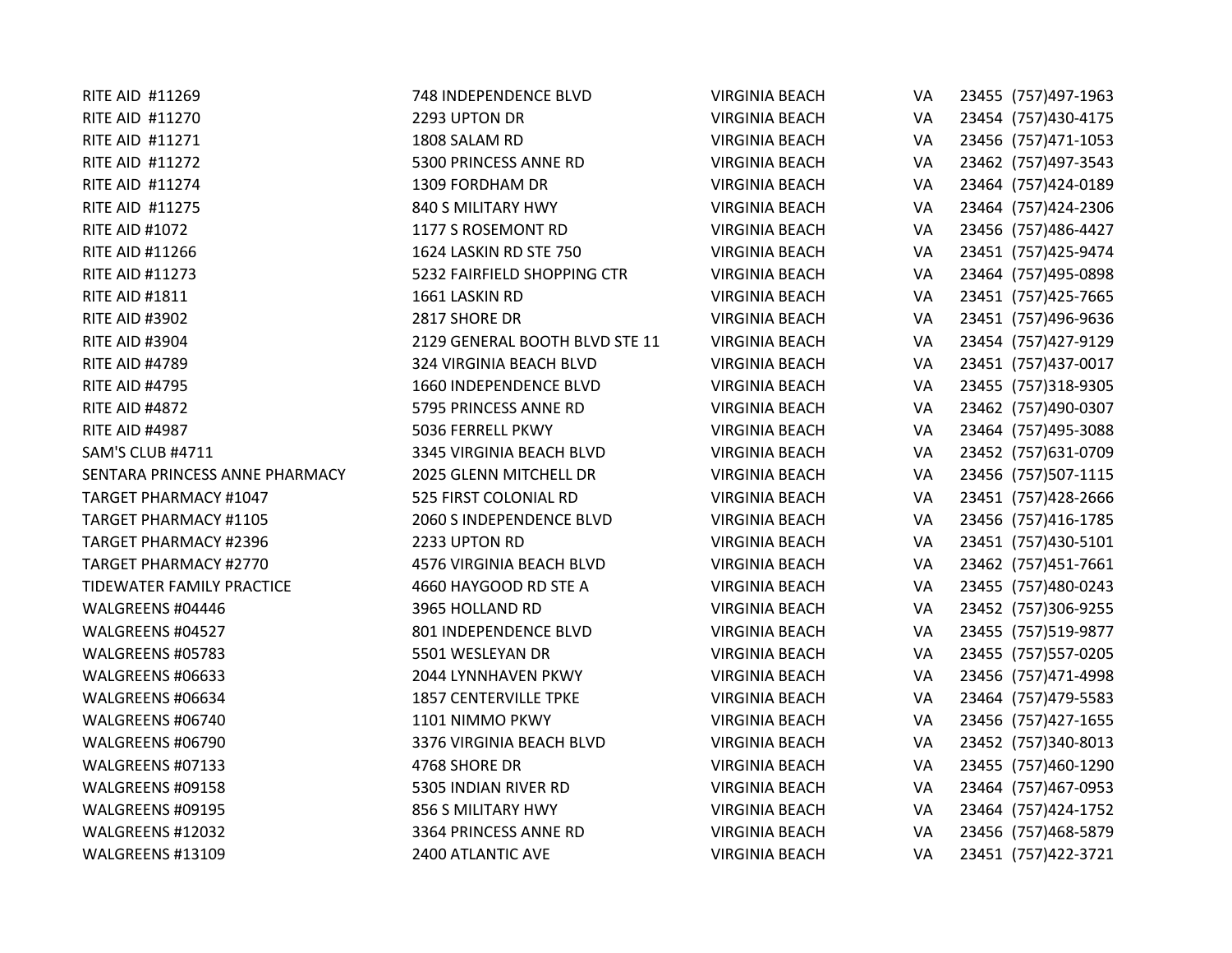| WALGREENS #15087                   | 4500 VIRGINIA BEACH BLVD | <b>VIRGINIA BEACH</b> | VA | 23462 (757)490-4651  |
|------------------------------------|--------------------------|-----------------------|----|----------------------|
| <b>WAKEFIELD PHARMACY</b>          | 105 RAILROAD AVE         | WAKEFIELD             | VA | 23888 (757)899-2551  |
| BLUE RIDGE ORTHO SPINE CTR         | 52 W SHIRLEY AVE         | <b>WARRENTON</b>      | VA | 20186 (540)347-9220  |
| CVS #01381                         | 510 BLACKWELL RD         | <b>WARRENTON</b>      | VA | 20186 (540)347-1621  |
| CVS #07520                         | <b>605 FROST AVE</b>     | <b>WARRENTON</b>      | VA | 20186 (540)349-0911  |
| GIANT DISCOUNT DRUG #0778          | 41 W LEE HWY STE 27      | <b>WARRENTON</b>      | VA | 20186 (540)347-1078  |
| <b>HARRIS TEETER PHARMACY #329</b> | 530 FLETCHER DR          | <b>WARRENTON</b>      | VA | 20186 (540)349-9500  |
| <b>HAVI'S CARE PHARMACY</b>        | 294 W LEE HWY STE 101    | <b>WARRENTON</b>      | VA | 20186 (540)878-2486  |
| <b>RITE AID #3745</b>              | 251 W LEE HWY STE 641    | <b>WARRENTON</b>      | VA | 20186 (540)347-3020  |
| SAFEWAY PHARMACY #1801             | 189 OLD LEE HWY          | <b>WARRENTON</b>      | VA | 20186 (540)428-2800  |
| WALGREENS #09383                   | 276 W LEE HWY            | <b>WARRENTON</b>      | VA | 20186 (540)347-5917  |
| <b>RITE AID #3772</b>              | 4671 RICHMOND RD         | WARSAW                | VA | 22572 (804)333-4122  |
| <b>WAVERLY DRUGS</b>               | 328 W MAIN ST            | <b>WAVERLY</b>        | VA | 23890 (804) 834-2233 |
| CVS #00074                         | 2823 W MAIN ST           | WAYNESBORO            | VA | 22980 (540)949-8871  |
| CVS #01553                         | 901 W BROAD ST           | WAYNESBORO            | VA | 22980 (540)943-1246  |
| FISHBURNE AND SON PHARMACY         | 436 S LINDEN AVE         | WAYNESBORO            | VA | 22980 (540)949-8211  |
| KMART PHARMACY #7717               | 2712 W MAIN ST           | WAYNESBORO            | VA | 22980 (540)949-7130  |
| KROGER PHARMACY #29228             | 245 ARCH AVE             | WAYNESBORO            | VA | 22980 (540)942-1158  |
| MARTIN'S PHARMACY #0285            | 437 TIFFANY DR           | WAYNESBORO            | VA | 22980 (540)942-7220  |
| RITE AID #148                      | 101 ROSSER AVE           | WAYNESBORO            | VA | 22980 (540)942-1137  |
| <b>TARGET PHARMACY #2294</b>       | 811 TOWN CENTER DR       | WAYNESBORO            | VA | 22980 (540)941-2280  |
| FOOD CITY PHARMACY #820            | 3004 US HIGHWAY 23 NORTH | <b>WEBER CITY</b>     | VA | 24290 (276)386-2118  |
| <b>SCOTT COUNTY DRUGS</b>          | 2834 US HIGHWAY 43 N     | <b>WEBER CITY</b>     | VA | 24290 (276)386-3161  |
| <b>WEBER CITY DRUG CENTER</b>      | 1482 US HIGHWAY 23 NORTH | <b>WEBER CITY</b>     | VA | 24290 (276)386-3482  |
| <b>RITE AID #1594</b>              | <b>MAIN ST</b>           | <b>WEST POINT</b>     | VA | 23181 (804)843-2880  |
| <b>WEST POINT PHARMACY</b>         | 1302 LEE ST              | <b>WEST POINT</b>     | VA | 23181 (804)843-4450  |
| <b>WHITE STONE PHARMACY</b>        | <b>416 CHESAPEAKE DR</b> | <b>WHITE STONE</b>    | VA | 22578 (804) 435-1051 |
| CVS #01550                         | 1600 RICHMOND RD         | WILLIAMSBURG          | VA | 23185 (757)229-0015  |
| CVS #02338                         | 700 MERRIMAC TRL         | WILLIAMSBURG          | VA | 23185 (757) 258-4450 |
| CVS #02537                         | 1187 JAMESTOWN RD        | <b>WILLIAMSBURG</b>   | VA | 23185 (757)564-1005  |
| CVS #2224                          | 7529 RICHMOND RD         | <b>WILLIAMSBURG</b>   | VA | 23188 (757) 259-7892 |
| <b>EASTERN STATE HOSPITAL PHCY</b> | 4601 IRONBOUND RD        | WILLIAMSBURG          | VA | 23188 (757) 208-7498 |
| <b>FAMILY CARE WILLIAMSBURG</b>    | 3900 WINDSOR HALL DR     | WILLIAMSBURG          | VA | 23188 (757)220-1621  |
| FARM FRESH PHARMACY #321           | <b>455 MERRIMAC TRL</b>  | <b>WILLIAMSBURG</b>   | VA | 23185 (757) 253-2304 |
| <b>FARM FRESH PHARMACY #335</b>    | 115 NORGE LN             | WILLIAMSBURG          | VA | 23188 (757) 564-8627 |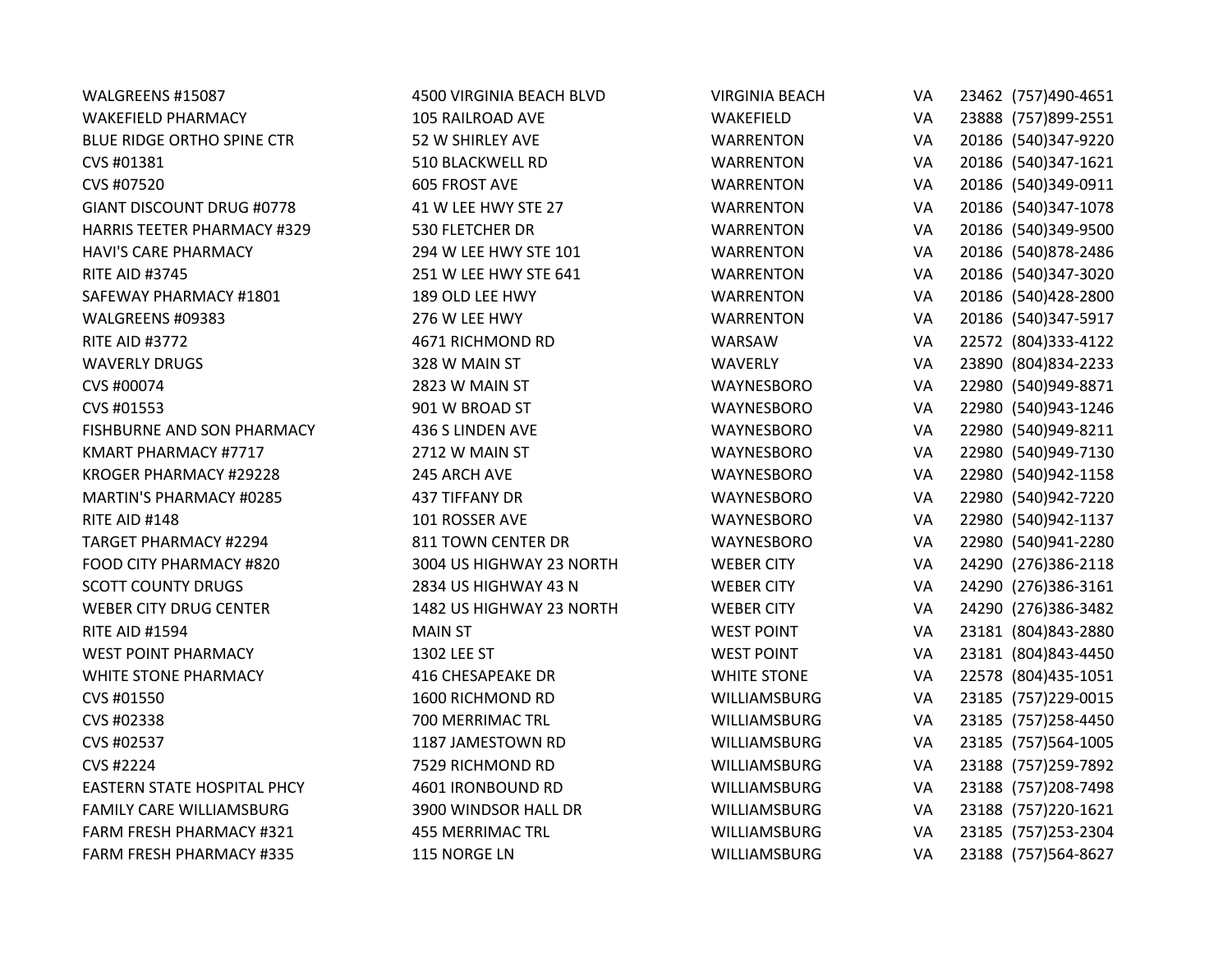| FARM FRESH PHARMACY #405           | 4511 JOHN TYLER HWY         | <b>WILLIAMSBURG</b> | VA | 23185 (757)941-1684  |
|------------------------------------|-----------------------------|---------------------|----|----------------------|
| <b>HARRIS TEETER PHARMACY #320</b> | 1470 QUARTERPATH RD         | <b>WILLIAMSBURG</b> | VA | 23185 (757) 253-0182 |
| KMART PHARMACY #7259               | 118 WALLER MILL RD          | WILLIAMSBURG        | VA | 23185 (757)220-2394  |
| <b>MARTINS PHARMACY #402</b>       | 4660 MONTICELLO AVE         | WILLIAMSBURG        | VA | 23188 (757)564-0471  |
| <b>OLDE TOWNE PHARMACY</b>         | 4854 LONGHILL RD            | WILLIAMSBURG        | VA | 23188 (757)220-8764  |
| PROFESSIONAL PHARMACY              | 1302 MT VERNON AVE          | <b>WILLIAMSBURG</b> | VA | 23185 (757)229-3560  |
| RITE AID #11918                    | 4501 NEWS RD                | WILLIAMSBURG        | VA | 23188 (757)220-1287  |
| <b>RITE AID #11240</b>             | 1303 JAMESTOWN RD STE 115   | WILLIAMSBURG        | VA | 23185 (757)220-1355  |
| <b>RITE AID #11241</b>             | 4511 JOHN TYLER HWY STE K   | WILLIAMSBURG        | VA | 23185 (757) 253-8003 |
| <b>RITE AID #11242</b>             | 701 MERRIMAC TRL            | WILLIAMSBURG        | VA | 23185 (757)229-0131  |
| <b>RITE AID #2421</b>              | 5601B RICHMOND RD           | WILLIAMSBURG        | VA | 23185 (757)565-6407  |
| SENTARA WILLIAMSBURG REG MED       | 100 SENTARA CIR             | WILLIAMSBURG        | VA | 23188 (757)984-8180  |
| TARGET PHARMACY #1161              | 4630 MONTICELLO AVE         | WILLIAMSBURG        | VA | 23188 (757)564-9835  |
| <b>TARGET PHARMACY #2296</b>       | <b>200 MARQUIS PKWY</b>     | WILLIAMSBURG        | VA | 23185 (757)259-3021  |
| WALGREENS #09975                   | 1309 RICHMOND RD            | WILLIAMSBURG        | VA | 23185 (757)229-0962  |
| WILLIAMSBURG DRUG COMPANY          | 240 MCLAWS CIR              | WILLIAMSBURG        | VA | 23185 (757)229-1041  |
| COSTCO #239                        | <b>251 FRONT ROYAL PIKE</b> | <b>WINCHESTER</b>   | VA | 22602 (540) 722-9495 |
| CVS #00393                         | 1920 SENSENY RD             | <b>WINCHESTER</b>   | VA | 22602 (540) 722-7184 |
| CVS #04194                         | 2207 VALLEY AVE             | <b>WINCHESTER</b>   | VA | 22601 (540)667-0330  |
| CVS #04292                         | 840 BERRYVILLE AVE          | <b>WINCHESTER</b>   | VA | 22601 (540) 667-9737 |
| CVS #05750                         | 1379 N FREDERICK PIKE       | <b>WINCHESTER</b>   | VA | 22603 (540) 662-9777 |
| CVS #07843                         | 1725 AMHERST ST             | <b>WINCHESTER</b>   | VA | 22601 (540) 723-6102 |
| KMART PHARMACY #3709               | 1675 S PLEASANT VALLEY RD   | <b>WINCHESTER</b>   | VA | 22601 (540) 722-2397 |
| MARTIN'S PHARMACY #0078            | 1950 S PLEASANT VALLEY RD   | <b>WINCHESTER</b>   | VA | 22601 (540) 665-1817 |
| MARTIN'S PHARMACY #0283            | 400 GATEWAY DR              | <b>WINCHESTER</b>   | VA | 22603 (540) 535-0923 |
| <b>MARTIN'S PHARMACY #299</b>      | 200 RIVENDELL CT            | <b>WINCHESTER</b>   | VA | 22603 (540) 545-8301 |
| <b>RITE AID #3743</b>              | 507 AMHERST AVE             | <b>WINCHESTER</b>   | VA | 22601 (540) 662-2573 |
| <b>ROTZ PHARMACY</b>               | 1338 AMHERST ST             | <b>WINCHESTER</b>   | VA | 22601 (540)662-8312  |
| <b>TARGET PHARMACY #1234</b>       | 2340 LEGGE BLVD             | <b>WINCHESTER</b>   | VA | 22601 (540) 535-0227 |
| <b>TARGET PHARMACY #2379</b>       | 191 MARKET ST               | <b>WINCHESTER</b>   | VA | 22603 (540) 545-4961 |
| <b>VALLEY PHARMACY</b>             | 190 CAMPUS BLVD STE 110     | <b>WINCHESTER</b>   | VA | 22601 (540) 536-8899 |
| WALGREENS #11573                   | <b>645 E JUBAL EARLY DR</b> | <b>WINCHESTER</b>   | VA | 22601 (540) 667-1282 |
| WALGREENS #12801                   | 326 AMHERST ST              | <b>WINCHESTER</b>   | VA | 22601 (540) 665-1057 |
| WALGREENS #12802                   | 131 VALLEY MILL RD          | <b>WINCHESTER</b>   | VA | 22602 (540)662-5130  |
| <b>WINDSOR PHARMACY</b>            | 12 E WINDSOR BLVD           | <b>WINDSOR</b>      | VA | 23487 (757)242-6191  |